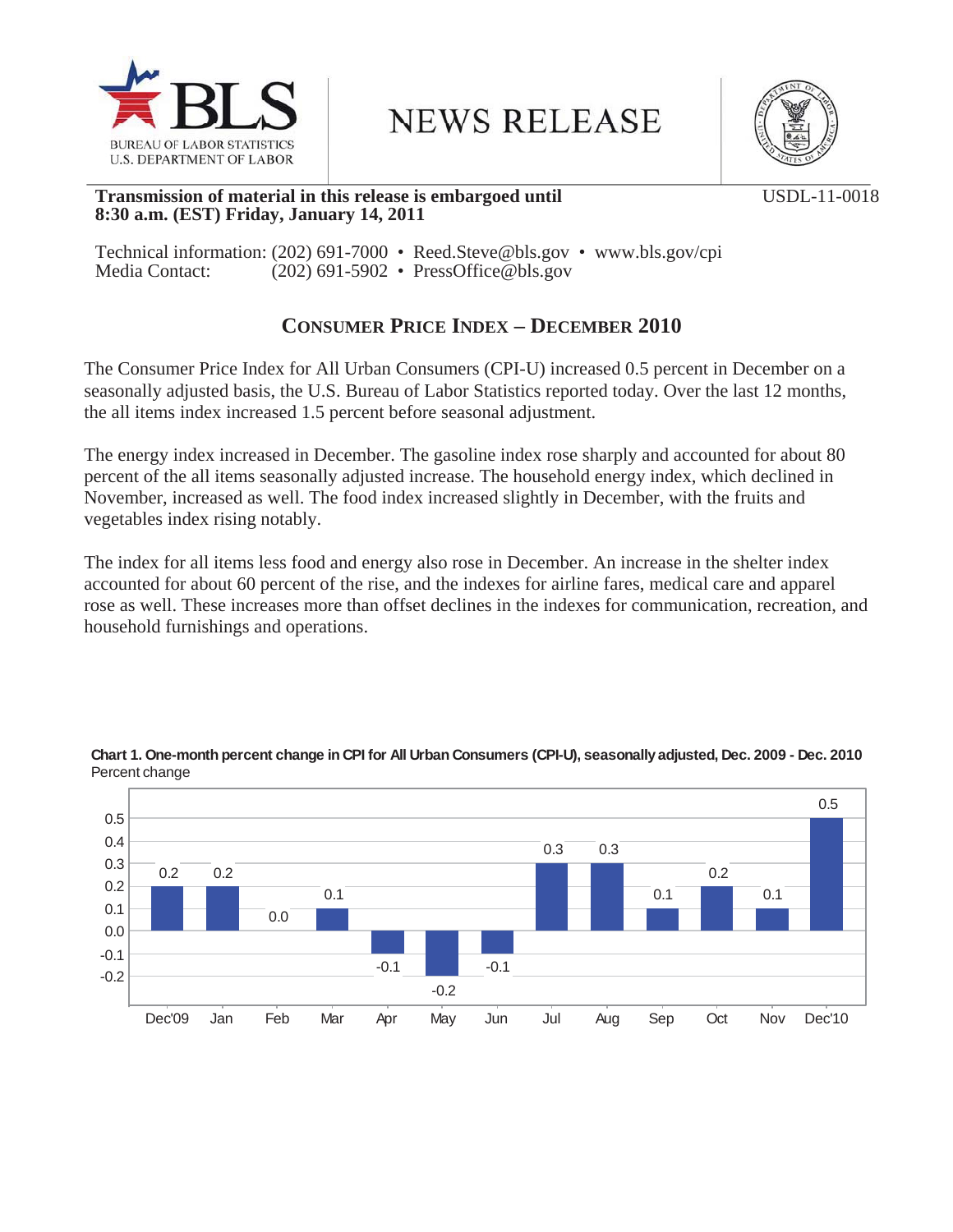

**Chart 2. 12-month percent change in CPI for All Urban Consumers (CPI-U), not seasonally adjusted, Dec. 2009 - Dec. 2010** Percent change

### Table A. Percent changes in CPI for All Urban Consumers (CPI-U): U.S. city average

|                                  |                         |                         |                         | Seasonally adjusted changes from preceding month |                 |                 |                 | $Un-$                                        |
|----------------------------------|-------------------------|-------------------------|-------------------------|--------------------------------------------------|-----------------|-----------------|-----------------|----------------------------------------------|
|                                  | June<br>2010            | July<br>2010            | Aug.<br>2010            | Sep.<br>2010                                     | Oct.<br>2010    | Nov.<br>2010    | Dec.<br>2010    | adjusted<br>$12$ -mos.<br>ended<br>Dec. 2010 |
|                                  | $-.1$                   | $\cdot$ 3               | $\cdot$ 3               | .1                                               | $\cdot$         | .1              | .5              | 1.5                                          |
|                                  | .0                      | $-1$                    | $\overline{2}$          | $\overline{\mathbf{3}}$                          | $\overline{.}1$ | $\overline{2}$  | $\overline{.}1$ | 1.5                                          |
|                                  | $-1$                    | $-1$                    | .0                      | $\cdot$ 3                                        | .0              | $\cdot$ 3       | $\cdot$ 1       | 1.7                                          |
| Food away from home 1            | $\cdot$ 1               | $\Omega$                | $\overline{\mathbf{3}}$ | $\cdot$                                          | .1              | $\overline{.}1$ | $\cdot$ 1       | 1.3                                          |
|                                  | $-2.9$                  | 2.6                     | 2.3                     | $\overline{.7}$                                  | 2.6             | $\overline{2}$  | 4.6             | 7.7                                          |
| Energy commodities               | $-4.1$                  | 4.0                     | 3.8                     | 1.8                                              | 4.4             | 8.              | 7.5             | 13.9                                         |
| Gasoline (all types)             | $-4.5$                  | 4.6                     | 3.9                     | 1.6                                              | 4.6             | .7              | 8.5             | 13.8                                         |
|                                  | $-3.2$                  | $-1.6$                  | .9                      | $\overline{\mathbf{8}}$                          | 4.7             | 4.2             | 4.9             | 16.5                                         |
|                                  | $-1.6$                  | $\overline{\mathbf{8}}$ | $\mathbf{.4}$           | $-8$                                             | $\cdot$         | $-.7$           | .5              | -.1                                          |
|                                  | $-2.2$                  | .5                      | $\overline{2}$          | $-.3$                                            | $\mathcal{A}$   | .9              | .3              | .7                                           |
| Utility (piped) gas service      | .6                      | 1.7                     | 1.1                     | $-2.3$                                           | $-4$            | $-5.7$          | 1.4             | $-2.8$                                       |
| All items less food and energy   | $\overline{2}$          | $\cdot$ 1               | $\Omega$                | $\Omega$                                         | $\Omega$        | .1              | $\cdot$ 1       | $\overline{\mathbf{8}}$                      |
| Commodities less food and energy |                         |                         |                         |                                                  |                 |                 |                 |                                              |
| commodities                      | $\cdot$                 | $\cdot$                 | $\cdot$ 1               | $-2$                                             | $-2$            | $-.1$           | .0              | -.4                                          |
|                                  | $\overline{.}1$         | $\cdot$ 1               | $\overline{\mathbf{3}}$ | $\cdot$ 1                                        | $-2$            | $-4$            | $\Omega$        | $-2$                                         |
| Used cars and trucks             | .9                      | $\overline{\mathbf{8}}$ | $\cdot$                 | $-7$                                             | $-9$            | $-.5$           | $-1$            | 3.7                                          |
|                                  | $\overline{\mathbf{8}}$ | $\overline{\mathbf{6}}$ | $-.1$                   | $-6$                                             | $-3$            | $\cdot$         | $\cdot$ 1       | -1.1                                         |
| Medical care commodities 1       | $\Omega$                | $-2$                    | $\overline{2}$          | $\cdot$ 3                                        | .1              | $\overline{2}$  | $\cdot$ 1       | 2.9                                          |
| Services less energy services    | .1                      | $\cdot$ 1               | $\Omega$                | .1                                               | .1              | $\overline{2}$  | $\cdot$ 1       | 1.3                                          |
|                                  | $\cdot$ 1               |                         | .0                      | .0                                               |                 | $\overline{.}1$ | $\overline{.}1$ | $\mathcal{A}$                                |
| Transportation services          | $\Omega$                | .0                      | $\cdot$ 1               | $\cdot$ 3                                        | $\mathbf{.3}$   | .5              | $\overline{2}$  | 2.8                                          |
| Medical care services            | .4                      | $\Omega$                | $\cdot$                 | $\overline{\mathbf{8}}$                          | $\mathbf{2}$    | .1              | $\overline{3}$  | 3.4                                          |

<sup>1</sup> Not seasonally adjusted.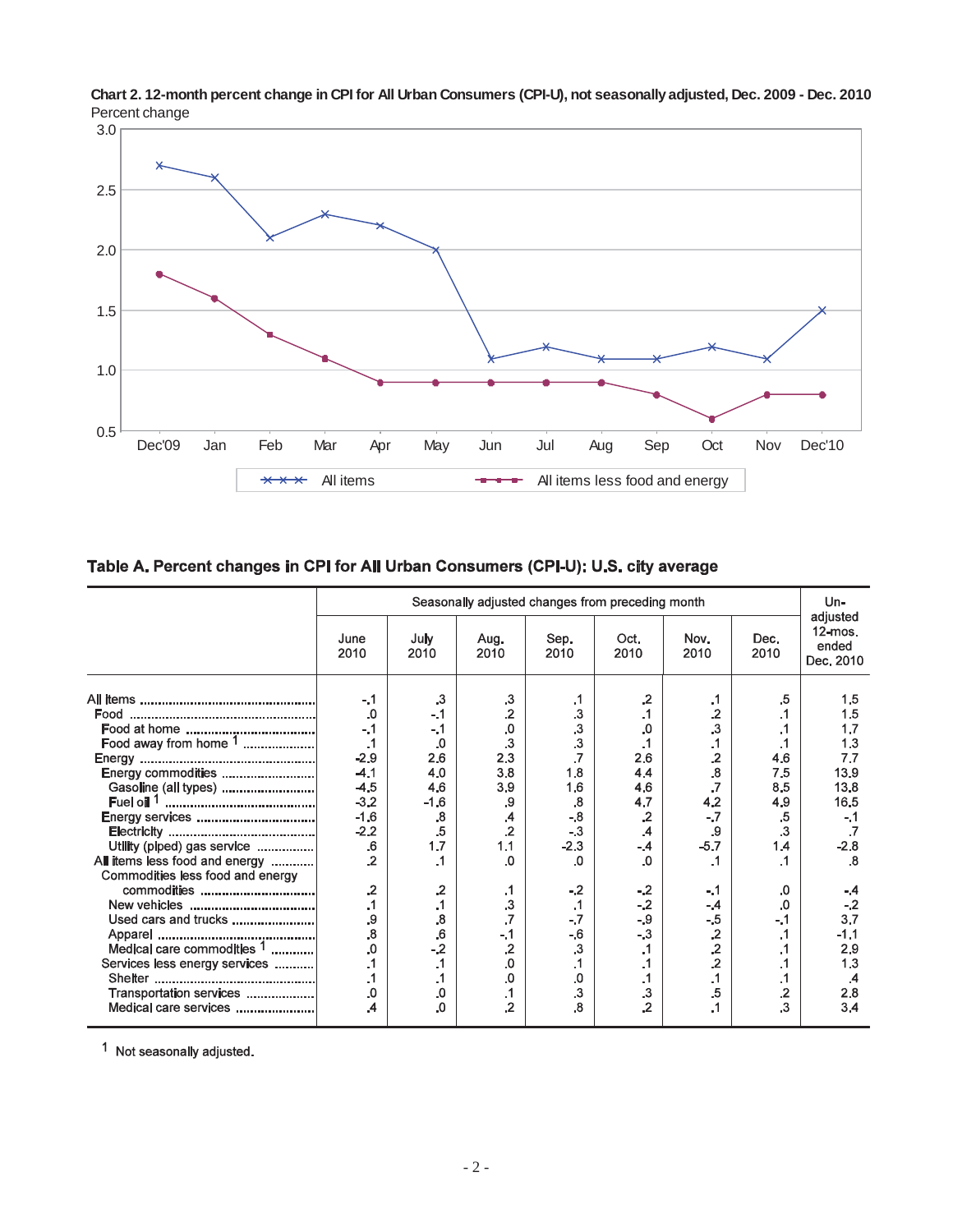## **Year in Review**

The rate of increase in the CPI slowed in 2010 as the December to December increase fell from 2.7 percent in 2009 to 1.5 percent in 2010. A deceleration in the gasoline index accounted for much of the slowdown, as it increased 13.8 percent in 2010 after rising 53.5 percent in 2009. The index for household energy, which declined in 2009, rose 0.8 percent in 2010 as increases in the indexes for fuel oil and electricity more than offset a decline in the natural gas index. The energy index as a whole, which rose 18.2 percent in 2009, increased 7.7 percent in 2010.

The index for all items less food and energy also decelerated in 2010. After rising 1.8 percent in both 2008 and 2009, the index increased 0.8 percent in 2010, the smallest December-December increase in the history of the index. Several indexes turned down in 2010. These include the new vehicles index, which fell 0.2 percent in 2010 after rising 4.9 percent in 2009, and the index for apparel, which fell 1.1 percent in 2010 after a 1.9 percent increase in 2009. The indexes for recreation and household furnishings and operations, which both declined in 2009, posted larger decreases in 2010. The indexes for tobacco and for used cars and trucks rose in 2010, but at a slower rate than the previous year. The shelter and medical care indexes posted increases in 2010 similar to their 2009 figures. One of the few indexes to accelerate was the airline fares index, which rose 5.8 percent in 2010 after rising 4.3 percent in 2009.

The food index turned up in 2010, rising 1.5 percent after declining 0.5 percent in 2009. The index for food away from home rose 1.3 percent; the food at home index increased 1.7 percent after declining 2.4 percent in 2009. Among major grocery store food groups, the index for meats, poultry, fish and eggs posted the largest increase at 5.5 percent followed by a 3.7 percent increase in the dairy index. The indexes for nonalcoholic beverages and cereals and bakery products were the only ones to decline.

## **Consumer Price Index Data for December 2010**

### **Food**

The food index rose 0.1 percent in December after a 0.2 percent increase in November. The indexes for food away from home and food at home both rose 0.1 percent. Within the latter group, the fruits and vegetables index rose 1.8 percent after declining in November. The index for fresh fruits rose 3.4 percent, its fourth consecutive monthly increase. The indexes for cereals and bakery products, dairy and related products, and other food at home also increased in December. In contrast, the index for nonalcoholic beverages fell 1.3 percent in December and the index for meats, poultry, fish and eggs fell 0.4 percent.

### **Energy**

The energy index, which rose 0.2 percent in November, increased 4.6 percent in December. The gasoline index rose 8.5 percent in December, the sixth consecutive increase. (Before seasonal adjustment, gasoline prices rose 4.5 percent in December.) The index for household energy also increased in December, rising 0.8 percent after declining 0.4 percent in November. The index for fuel oil increased 4.9 percent, and the indexes for natural gas and electricity rose 1.4 percent and 0.3 percent, respectively.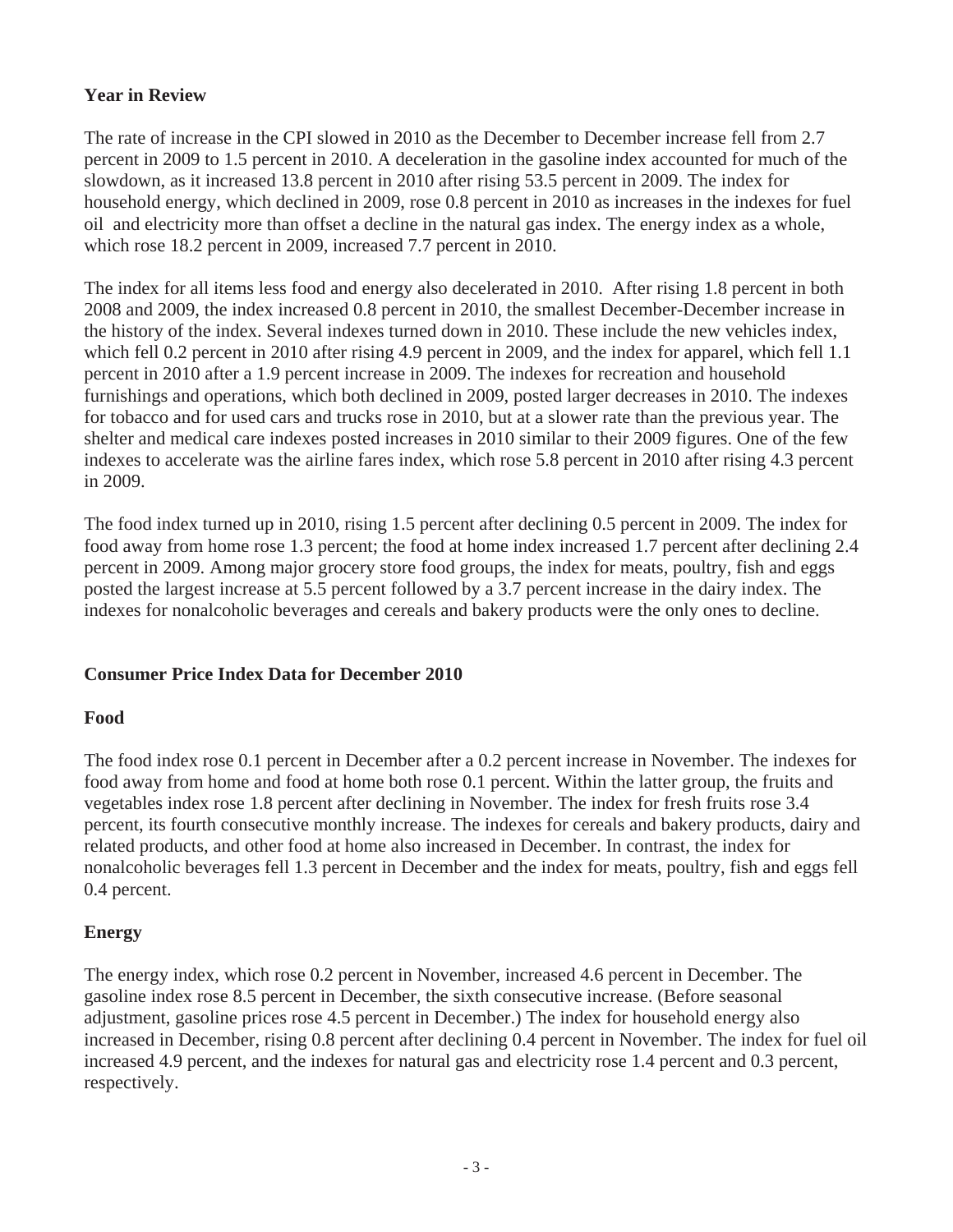## **All items less food and energy**

The index for all items less food and energy rose 0.1 percent in December, the same increase as last month. The index for shelter rose 0.1 percent for the third month in a row. The rent index rose 0.2 percent while the index for owners' equivalent rent increased 0.1 percent. The index for lodging away from home turned up in December, rising 1.3 percent after falling 1.2 percent in November. The index for airline fares continued to rise in December, increasing 3.3 percent after a 3.0 percent advance in November. The index for medical care rose 0.2 percent in December. The index for medical care commodities rose 0.1 percent while the index for medical care services increased 0.3 percent with the hospital services index rising 0.8 percent. The index for apparel rose 0.1 percent in December, and the tobacco index increased 0.8 percent after declining in each of the two previous months. The index for new vehicles was unchanged in December after declining in November while the used cars and trucks index fell 0.1 percent, its fourth consecutive decline. Also falling in December were the indexes for recreation (down 0.2 percent), communication (down 0.6 percent), and household furnishings and operations (down 0.1 percent).

## **Not seasonally adjusted CPI measures**

The Consumer Price Index for All Urban Consumers (CPI-U) increased 1.5 percent over the last 12 months to an index level of 219.179 (1982-84=100). For the month, the index increased 0.2 percent prior to seasonal adjustment.

The Consumer Price Index for Urban Wage Earners and Clerical Workers (CPI-W) increased 1.7 percent over the last 12 months to an index level of 215.262 (1982-84=100). For the month, the index rose 0.2 percent prior to seasonal adjustment.

The Chained Consumer Price Index for All Urban Consumers (C-CPI-U) increased 1.4 percent over the last 12 months. For the month, the index increased 0.2 percent on a not seasonally adjusted basis. Please note that the indexes for the post-2008 period are subject to revision.

**The Consumer Price Index for January 2011 is scheduled to be released on Thursday, February 17, 2011, at 8:30 a.m. (EST).**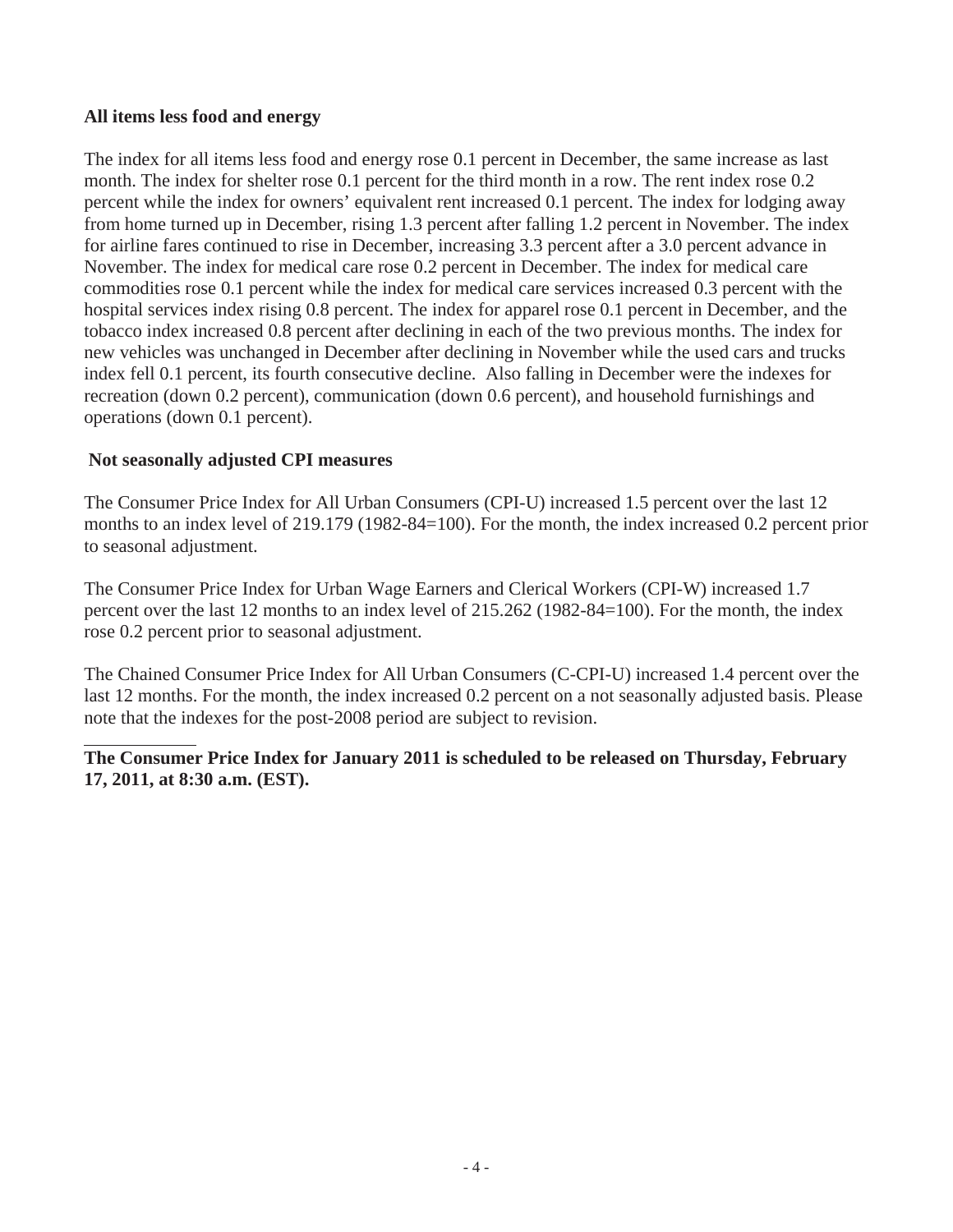Effective with the release of CPI data for January 2011 scheduled for Thursday, February 17, 2011, the following series will be re-titled:

- Recreation services will become Other recreation services
- $\bullet$ Gas (piped) and electricity will become Energy services
- $\bullet$ Canned fish and seafood will become Shelf stable fish and seafood

The Recreation services index does not include all services under the major group Recreation, specifically video and audio related services, pet services, and photography and film services are excluded. The new title, Other recreation services, will reflect these exclusions.

Gas (piped) and electricity has been presented as Energy services in Table A of the CPI News Release since August 2009. At that time, the format text of the News Release was updated to focus on Food, Energy, and All items less food and energy instead of the major groups (Food, Housing, Apparel, Transportation, Medical care, Education and communication, Recreation, and Other goods and services). The title will be changed in the remainder of the publication tables in January 2011 to improve consistency.

The title for Canned fish and seafood will change to Shelf stable fish and seafood to better reflect current packaging methods.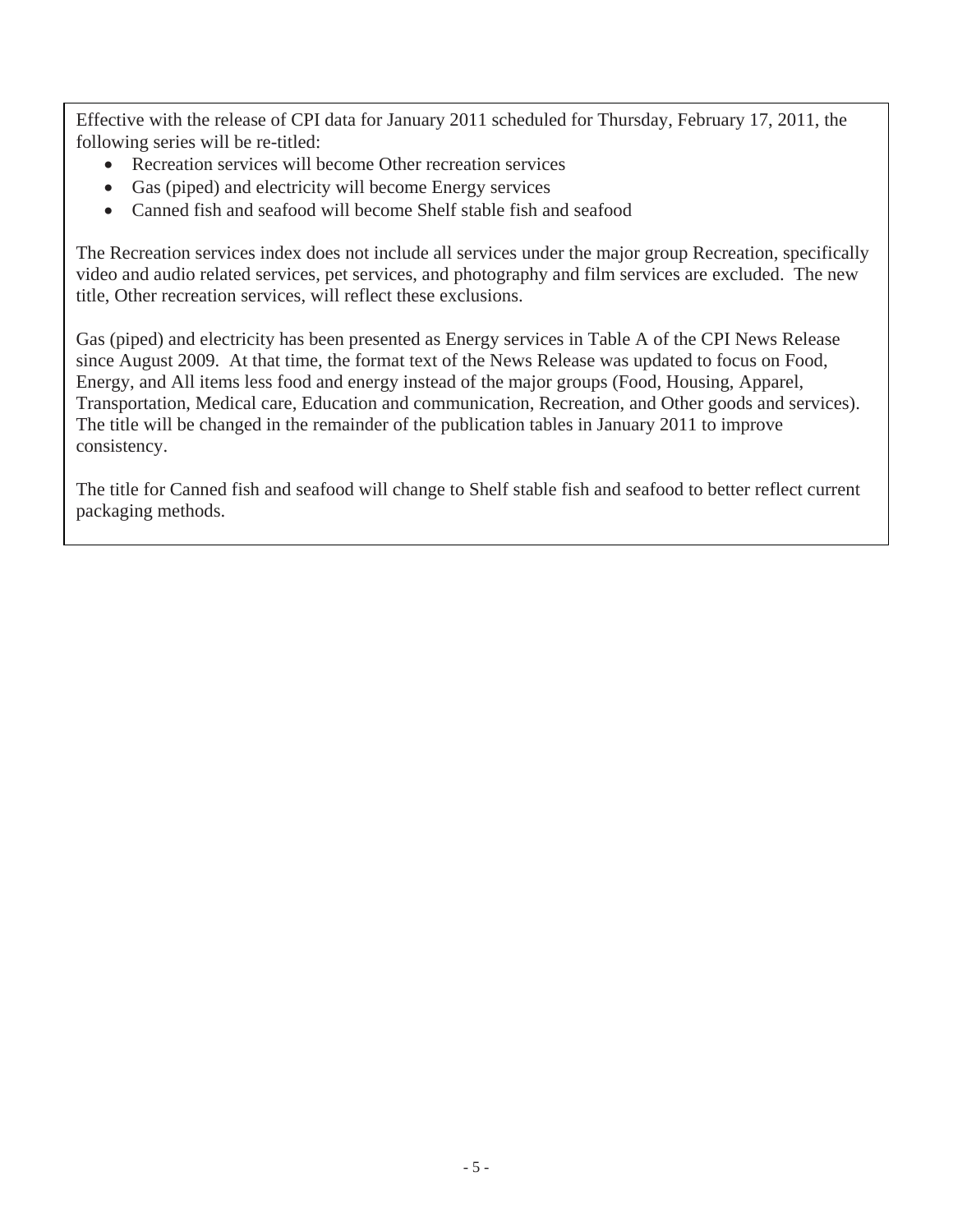## **Facilities for Sensory Impaired**

Information from this release will be made available to sensory impaired individuals upon request. Voice phone: 202-691-5200, Federal Relay Services: 1-800-877-8339.

## **Brief Explanation of the CPI**

The Consumer Price Index (CPI) is a measure of the average change in prices over time of goods and services purchased by households. The Bureau of Labor Statistics publishes CPIs for two population groups: (1) the CPI for Urban Wage Earners and Clerical Workers (CPI-W), which covers households of wage earners and clerical workers that comprise approximately 32 percent of the total population and (2) the CPI for All Urban Consumers (CPI-U) and the Chained CPI for All Urban Consumers (C-CPI-U), which cover approximately 87 percent of the total population and include in addition to wage earners and clerical worker households, groups such as professional, managerial, and technical workers, the self-employed, short-term workers, the unemployed, and retirees and others not in the labor force.

The CPIs are based on prices of food, clothing, shelter, and fuels, transportation fares, charges for doctors' and dentists' services, drugs, and other goods and services that people buy for day-to-day living. Prices are collected each month in 87 urban areas across the country from about 4,000 housing units and approximately 25,000 retail establishments-department stores, supermarkets, hospitals, filling stations, and other types of stores and service establishments. All taxes directly associated with the purchase and use of items are included in the index. Prices of fuels and a few other items are obtained every month in all 87 locations. Prices of most other commodities and services are collected every month in the three largest geographic areas and every other month in other areas. Prices of most goods and services are obtained by personal visits or telephone calls of the Bureau's trained representatives.

In calculating the index, price changes for the various items in each location are averaged together with weights, which represent their importance in the spending of the appropriate population group. Local data are then combined to obtain a U.S. city average. For the CPI-U and CPI-W separate indexes are also published by size of city, by region of the country, for cross-classifications of regions and population-size classes, and for 27 local areas. Area indexes do not measure differences in the level of prices among cities; they only measure the average change in prices for each area since the base period. For the C-CPI-U data are issued only at the national level. It is important to note that the CPI-U and CPI-W are considered final when released, but the C-CPI-U is issued in preliminary form and subject to two annual revisions.

The index measures price change from a designed reference date. For the CPI-U and the CPI-W the reference base is 1982-84 equals 100.0. The reference base for the C-CPI-U is December 1999 equals 100. An increase of 16.5 percent from the reference base, for example, is shown as 116.5. This change can also be expressed in dollars as follows: the price of a base period market basket of goods and services in the CPI has risen from \$10 in 1982-84 to \$11.65.

For further details visit the CPI home page on the Internet at http://www.bls.gov/cpi/ or contact our CPI Information and Analysis Section on (202) 691-7000.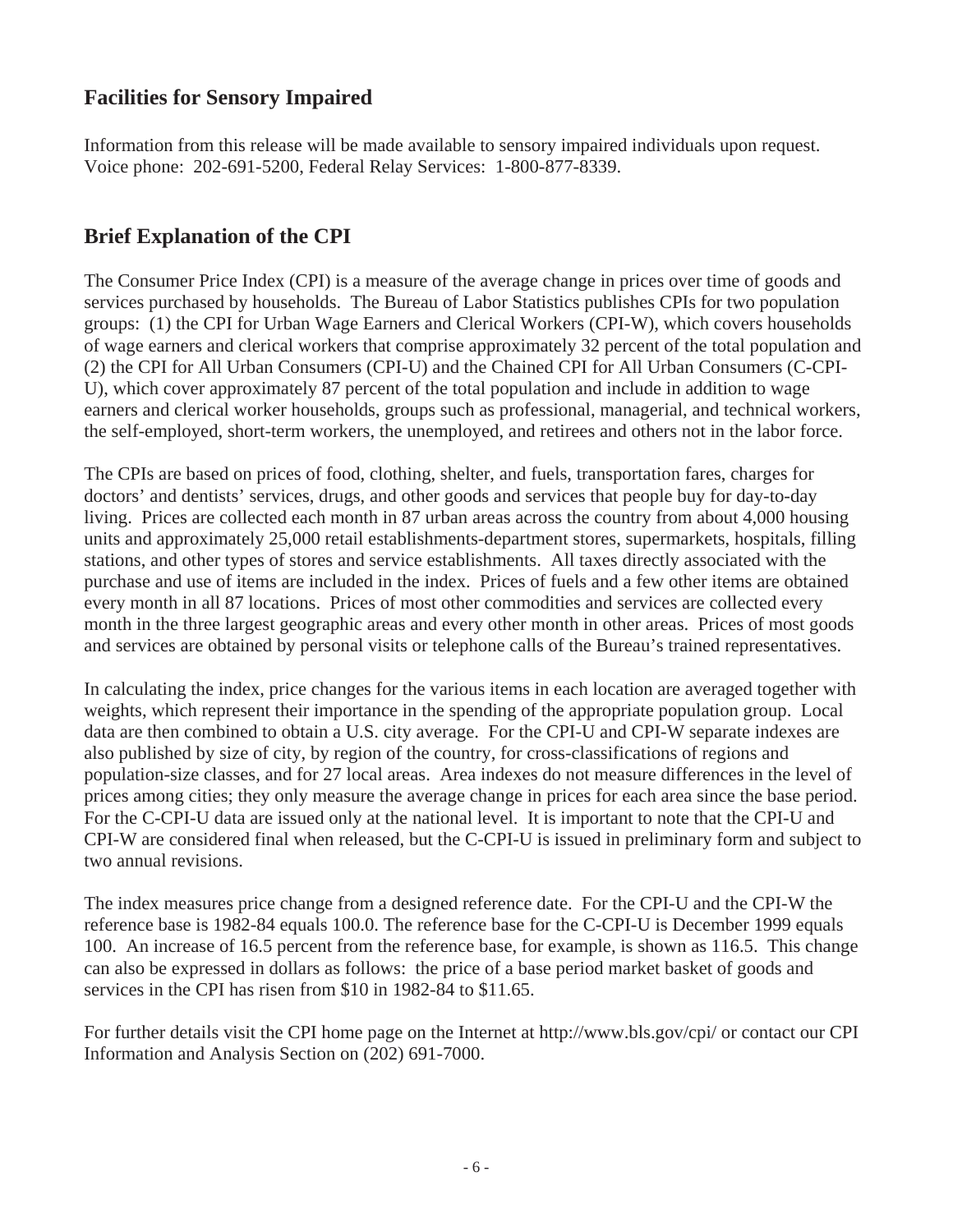# **Note on Sampling Error in the Consumer Price Index**

The CPI is a statistical estimate that is subject to sampling error because it is based upon a sample of retail prices and not the complete universe of all prices. BLS calculates and publishes estimates of the 1-month, 2-month, 6-month and 12-month percent change standard errors annually, for the CPI-U. These standard error estimates can be used to construct confidence intervals for hypothesis testing. For example, the estimated standard error of the 1 month percent change is 0.04 percent for the U.S. All Items Consumer Price Index. This means that if we repeatedly sample from the universe of all retail prices using the same methodology, and estimate a percentage change for each sample, then 95% of these estimates would be within 0.08 percent of the 1 month percentage change based on all retail prices. For example, for a 1-month change of 0.2 percent in the All Items CPI for All Urban Consumers, we are 95 percent confident that the actual percent change based on all retail prices would fall between 0.12 and 0.28 percent. For the latest data, including information on how to use the estimates of standard error, see "Variance Estimates for Price Changes in the Consumer Price Index, January-December 2009". These data are available on the CPI home page (http://www.bls.gov/cpi), or by using the following link http://www.bls.gov/cpi/cpivar2009.pdf

## **Calculating Index Changes**

Movements of the indexes from one month to another are usually expressed as percent changes rather than changes in index points, because index point changes are affected by the level of the index in relation to its base period while percent changes are not. The example below illustrates the computation of index point and percent changes.

 Percent changes for 3-month and 6-month periods are expressed as annual rates and are computed according to the standard formula for compound growth rates. These data indicate what the percent change would be if the current rate were maintained for a 12-month period.

## Index Point Change

| 202.416   |
|-----------|
| 201.800   |
| .616      |
|           |
|           |
| .616      |
| 201.800   |
| 0.003     |
| 0.003x100 |
| 0.3       |
|           |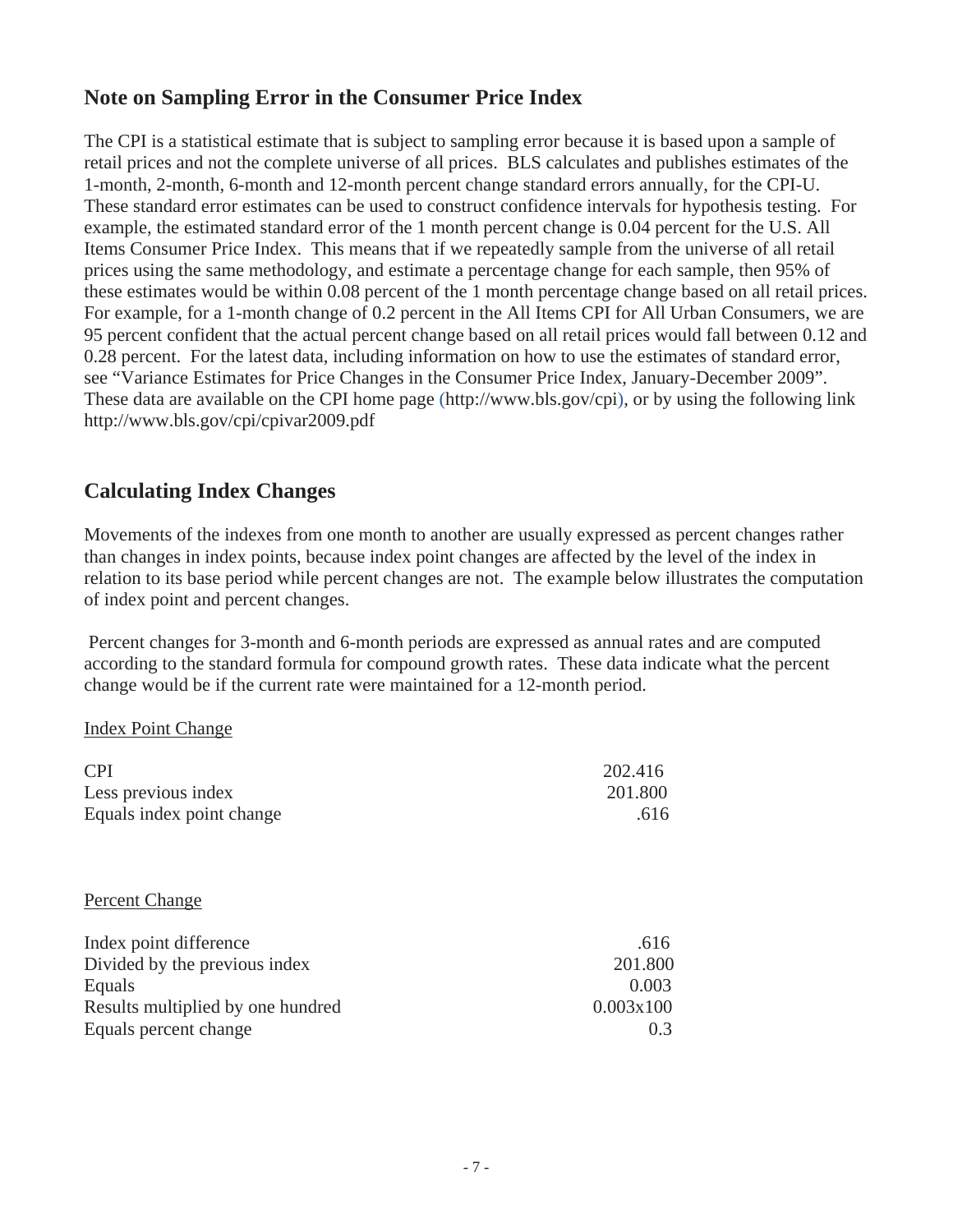Regions Defined

The states in the four regions shown in Tables 3 and 6 are listed below.

The Northeast--Connecticut, Maine, Massachusetts, New Hampshire, New York, New Jersey, Pennsylvania, Rhode Island, and Vermont.

The Midwest--Illinois, Indiana, Iowa, Kansas, Michigan, Minnesota, Missouri, Nebraska, North Dakota, Ohio, South Dakota, and Wisconsin.

The South--Alabama, Arkansas, Delaware, Florida, Georgia, Kentucky, Louisiana, Maryland, Mississippi, North Carolina, Oklahoma, South Carolina, Tennessee, Texas, Virginia, West Virginia, and the District of Columbia.

The West--Alaska, Arizona, California, Colorado, Hawaii, Idaho, Montana, Nevada, New Mexico, Oregon, Utah, Washington, and Wyoming.

# **A Note on Seasonally Adjusted and Unadjusted Data**

Because price data are used for different purposes by different groups, the Bureau of Labor Statistics publishes seasonally adjusted as well as unadjusted changes each month.

For analyzing general price trends in the economy, seasonally adjusted changes are usually preferred since they eliminate the effect of changes that normally occur at the same time and in about the same magnitude every year--such as price movements resulting from changing climatic conditions, production cycles, model changeovers, holidays, and sales.

The unadjusted data are of primary interest to consumers concerned about the prices they actually pay. Unadjusted data also are used extensively for escalation purposes. Many collective bargaining contract agreements and pension plans, for example, tie compensation changes to the Consumer Price Index before adjustment for seasonal variation.

Seasonal factors used in computing the seasonally adjusted indexes are derived by the X-12-ARIMA Seasonal Adjustment Method. Seasonally adjusted indexes and seasonal factors are computed annually. Each year, the last 5 years of seasonally adjusted data are revised. Data from January 2005 through December 2009 were replaced in January 2010. Exceptions to the usual revision schedule were: the updated seasonal data at the end of 1977 replaced data from 1967 through 1977; and, in January 2002, dependently seasonally adjusted series were revised for January 1987-December 2001 as a result of a change in the aggregation weights for dependently adjusted series. For further information, please see "Aggregation of Dependently Adjusted Seasonally Adjusted Series," in the October 2001 issue of the CPI Detailed Report.

The seasonal movement of all items and 54 other aggregations is derived by combining the seasonal movement of 73 selected components. Each year the seasonal status of every series is reevaluated based upon certain statistical criteria. If any of the 73 components change their seasonal adjustment status from seasonally adjusted to not seasonally adjusted, not seasonally adjusted data will be used in the aggregation of the dependent series for the last 5 years, but the seasonally adjusted indexes will be used before that period. Note: 46 of the 73 components are seasonally adjusted for 2010.

Seasonally adjusted data, including the all items index levels, are subject to revision for up to five years after their original release. For this reason, BLS advises against the use of these data in escalation agreements.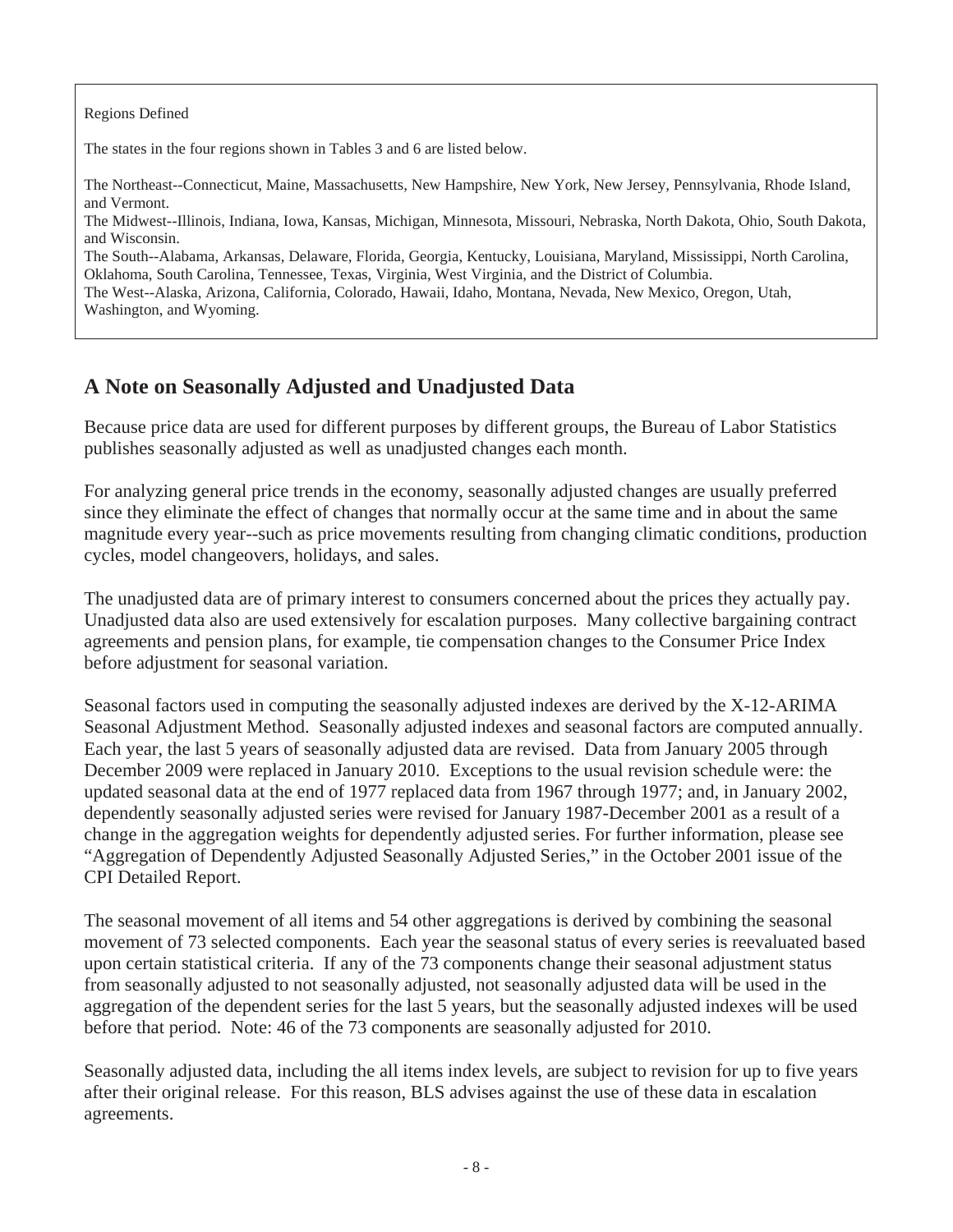Effective with the calculation of the seasonal factors for 1990, the Bureau of Labor Statistics has used an enhanced seasonal adjustment procedure called Intervention Analysis Seasonal Adjustment for some CPI series. Intervention Analysis Seasonal Adjustment allows for better estimates of seasonally adjusted data. Extreme values and/or sharp movements which might distort the seasonal pattern are estimated and removed from the data prior to calculation of seasonal factors. Beginning with the calculation of seasonal factors for 1996, X-12-ARIMA software was used for Intervention Analysis Seasonal Adjustment.

For the seasonal factors introduced in January 2010, BLS adjusted 30 series using Intervention Analysis Seasonal Adjustment, including selected food and beverage items, motor fuels, electricity and vehicles. For example, this procedure was used for the Motor fuel series to offset the effects of events such as damage to oil refineries from Hurricane Katrina.

For a complete list of Intervention Analysis Seasonal Adjustment series and explanations, please refer to the article "Intervention Analysis Seasonal Adjustment", located on our website at http://www.bls.gov/cpi/cpisapage.htm.

For additional information on seasonal adjustment in the CPI, please write to the Bureau of Labor Statistics, Division of Consumer Prices and Price Indexes, Washington, DC 20212 or contact David Levin at (202) 691-6968, or by e-mail at Levin.David@bls.gov If you have general questions about the CPI, please call our information staff at (202) 691-7000.

## **Recalculated Seasonally Adjusted Indexes to be Available on February 15, 2011**

Each year with the release of the January CPI, seasonal adjustment factors are recalculated to reflect price movements from the just-completed calendar year. This routine annual recalculation may result in revisions to seasonally adjusted indexes for the previous 5 years. BLS will make available recalculated seasonally adjusted indexes, as well as recalculated seasonal adjustment factors, for the period January 2006 through December 2010, on Tuesday, February 15, 2011. This date is two working days before the scheduled release of the January 2011 CPI on Thursday, February 17, 2011.

The revised indexes and seasonal factors will be available on the internet. The address is http://www.bls.gov/cpi/cpisapage.htm. Look under Seasonal Adjustment in the CPI and select Revised Seasonally Adjusted Indexes and Factors, 2006-2010.

For further information please contact David Levin by electronic mail at: Levin.David@bls.gov or by telephone at: (202) 691-5261.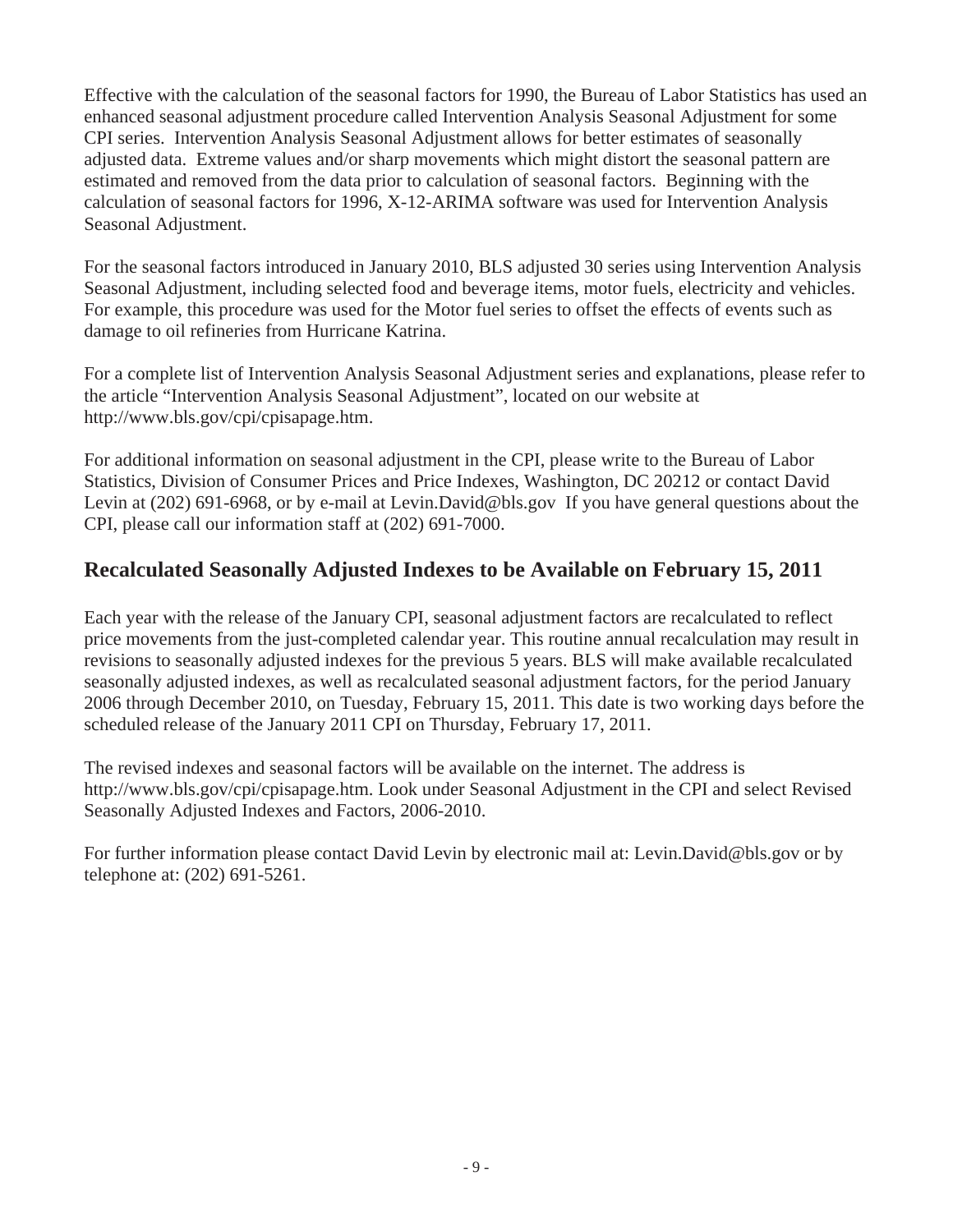#### **Table 1. Consumer Price Index for All Urban Consumers (CPI-U): U.S. city average, by expenditure category and commodity and service group**

(1982-84=100, unless otherwise noted)

| <b>CPI-U</b>                                               | Relative<br>importance,<br>December | Unadjusted<br>indexes |                    | Unadjusted<br>percent change to<br>Dec. 2010 from- |                 | Seasonally adjusted<br>percent change from- |                 |                     |
|------------------------------------------------------------|-------------------------------------|-----------------------|--------------------|----------------------------------------------------|-----------------|---------------------------------------------|-----------------|---------------------|
|                                                            | 2009                                | Nov.<br>2010          | Dec.<br>2010       | Dec.<br>2009                                       | Nov.<br>2010    | Sep. to<br>Oct.                             | Oct. to<br>Nov. | Nov. to<br>Dec.     |
| <b>Expenditure category</b>                                |                                     |                       |                    |                                                    |                 |                                             |                 |                     |
|                                                            | 100.000                             | 218.803               | 219.179            | 1.5                                                | 0.2             | 0.2                                         | 0.1             | 0.5                 |
|                                                            |                                     | 655.438               | 656.563            |                                                    |                 |                                             |                 |                     |
|                                                            | 14.795                              | 220.991               | 221.278            | 1.5                                                | $\cdot$ 1       | $\cdot$ 1                                   | .2              | $\cdot$ 1           |
|                                                            | 13.738                              | 220.617               | 220.946            | 1.5                                                | .1              | .1                                          | .2              | .1                  |
|                                                            | 7.801                               | 216.538               | 216.955            | 1.7                                                | .2              | .0                                          | .3              | .1                  |
|                                                            | 1.108                               | 249.944               | 250.592            | $-.2$                                              | .3              | $-2$                                        | .4              | .5                  |
|                                                            | 1.745                               | 212.957               | 212.019            | 5.5                                                | -.4             | .6                                          | .5              | $-.4$               |
|                                                            | .820                                | 201.277               | 202.056            | 3.7                                                | .4              | 1.1                                         | 0.              | .4                  |
|                                                            | 1.153                               | 269.917               | 277.089            | 1.4                                                | 2.7             | $-.7$                                       | $-2$            | 1.8                 |
| Nonalcoholic beverages and beverage materials              | .952<br>2.023                       | 161.427<br>190.152    | 159.229<br>190.147 | $-1.2$<br>$\cdot$ 1                                | $-1.4$<br>.0    | $-.5$<br>$-.2$                              | .8<br>.1        | $-1.3$<br>$\cdot$ 1 |
|                                                            | .295                                | 200.586               | 203.098            | 2.2                                                | 1.3             | .7                                          | $-1.4$          | 1.3                 |
|                                                            | .232                                | 202.375               | 200.476            | 1.6                                                | $-.9$           | .5                                          | .8              | $-.8$               |
|                                                            | 1.496                               | 202.988               | 202.776            | $-5$                                               | $-.1$           | $-.4$                                       | .3              | .0                  |
|                                                            | .439                                | 120.623               | 122.419            | .0                                                 | 1.5             | $-.3$                                       | $-.9$           | 1.5                 |
|                                                            | 5.937                               | 227.512               | 227.722            | 1.3                                                | $\cdot$ 1       | .1                                          | $\cdot$ 1       | $\cdot$ 1           |
|                                                            | .326                                | 160.392               | 160.681            | 2.4                                                | $.2\phantom{0}$ | .0                                          | $\cdot$ .2      | .2                  |
|                                                            | 1.056                               | 224.490               | 224.215            | 1.0                                                | $-.1$           | .2                                          | 0.              | .1                  |
|                                                            | 41.960                              | 215.830               | 216.142            | .3                                                 | .1              | .1                                          | .0              | .2                  |
|                                                            | 32.289                              | 248.738               | 248.972            | $\cdot$                                            | $\cdot$ 1       | .1                                          | $\cdot$ 1       | .1                  |
|                                                            | 5.966                               | 250.317               | 250.986            | .8                                                 | .3              | .1                                          | $\cdot$         | $\cdot$             |
|                                                            | .769                                | 126.704               | 125.665            | 2.5                                                | $-8$            | $-1.0$                                      | $-1.2$          | 1.3                 |
|                                                            | 25.206                              | 257.202               | 257.452            | .3                                                 | $\cdot$ 1       | .1                                          | $\cdot$ 1       | .1                  |
| Owners' equivalent rent of primary residence 34            | 23.593                              | 257.194               | 257.444            | .3                                                 | $\cdot$ 1       | .1                                          | $\cdot$ 1       | $\cdot$ 1           |
|                                                            | .347<br>5.081                       | 127.501<br>210.978    | 126.194<br>212.505 | 1.9<br>1.8                                         | $-1.0$<br>.7    | .4<br>.4                                    | .3<br>$-2$      | $-1.0$<br>.7        |
|                                                            | 4.028                               | 184.764               | 186.338            | .8                                                 | .9              | .4                                          | $-.4$           | .8                  |
|                                                            | .276                                | 286.367               | 298.037            | 13.5                                               | 4.1             | 4.0                                         | 3.5             | 4.1                 |
|                                                            | 3.752                               | 187.335               | 188.443            | $-.1$                                              | .6              | .2                                          | $-.7$           | .5                  |
| Water and sewer and trash collection services <sup>2</sup> | 1.052                               | 174.094               | 174.543            | 5.7                                                | .3              | .4                                          | .3              | .5                  |
|                                                            | 4.590                               | 124.121               | 123.931            | $-2.5$                                             | $-2$            | .0                                          | $-2$            | $-1$                |
|                                                            | .781                                | 150.180               | 150.648            | .3                                                 | .3              | $-.1$                                       | .0              | .3                  |
|                                                            | 3.695                               | 121.498               | 118.071            | $-1.1$                                             | $-2.8$          | $-.3$                                       | .2              | $\cdot$ 1           |
|                                                            | .903                                | 112.824               | 109.711            | $-.8$                                              | $-2.8$          | $-3$                                        | $-.4$           | $-.4$               |
|                                                            | 1.580                               | 109.778               | 105.739            | $-2.4$                                             | $-3.7$          | $-.4$                                       | .5              | .0                  |
|                                                            | .196                                | 115.106               | 112.558            | $-.1$                                              | $-2.2$          | $-1.9$                                      | .7              | .7                  |
|                                                            | .721                                | 129.368               | 126.585            | $-1.5$                                             | $-2.2$          | $.2\phantom{0}$                             | -.8             | $-.3$               |
|                                                            | 16.685                              | 195.659               | 198.280            | 5.3                                                | 1.3             | 1.2                                         | .3              | 2.3                 |
|                                                            | 15.497                              | 190.915               | 193.545            | 5.3                                                | 1.4             | 1.3                                         | $\cdot$ 1       | 2.4                 |
|                                                            | 6.386                               | 96.936                | 97.046             | .6                                                 | $\cdot$ 1       | $-.4$                                       | $-.3$           | .0                  |
|                                                            | 3.573                               | 138.222               | 138.567            | $-2$                                               | .2              | $-2$                                        | $-.4$           | .0                  |
|                                                            | 2.012                               | 142.250               | 142.454            | 3.7                                                | $\cdot$ 1       | -.9                                         | $-.5$           | $-.1$               |
|                                                            | 4.525<br>4.337                      | 245.165<br>244.345    | 256.025<br>255.319 | 13.9<br>13.8                                       | 4.4<br>4.5      | 4.4<br>4.6                                  | .7<br>.7        | 7.7<br>8.5          |
|                                                            | .401                                | 138.768               | 139.223            | 3.3                                                | .3              | .4                                          | .3              | .3                  |
|                                                            | 1.167                               | 249.872               | 250.134            | 1.9                                                | $\cdot$ 1       | $\cdot$                                     | .0              | .1                  |
|                                                            | 1.187                               | 254.995               | 257.172            | 4.9                                                | .9              | $\cdot$ .2                                  | 2.1             | 1.7                 |
|                                                            | 6.513                               | 391.660               | 391.946            | 3.3                                                | .1              | .1                                          | $\cdot$ 1       | .2                  |
|                                                            | 1.611                               | 316.794               | 317.199            | 2.9                                                | $\cdot$ 1       | .1                                          | .2              | .1                  |
|                                                            | 4.902                               | 414.850               | 415.079            | 3.4                                                | .1              | $\cdot$                                     | .1              | .3                  |
|                                                            | 2.796                               | 330.508               | 330.651            | 2.7                                                | .0              | .0                                          | .3              | $\cdot$ 1           |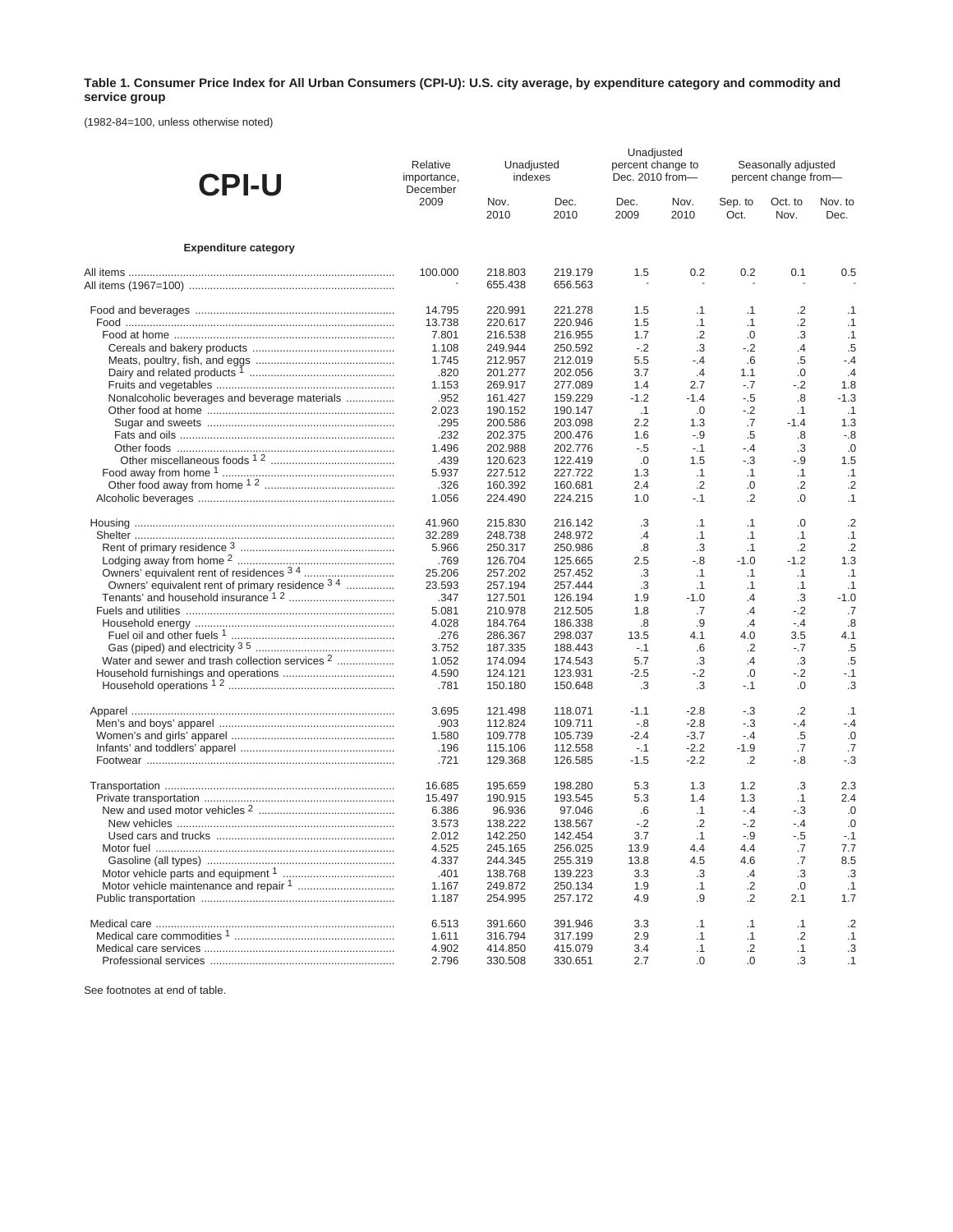#### **Table 1. Consumer Price Index for All Urban Consumers (CPI-U): U.S. city average, by expenditure category and commodity and service group-Continued**

(1982-84=100, unless otherwise noted)

| <b>CPI-U</b>                                               | Relative<br>importance, | Unadjusted<br>indexes<br>December |                    | Unadjusted<br>percent change to<br>Dec. 2010 from- |                 | Seasonally adjusted<br>percent change from- |                 |                 |  |
|------------------------------------------------------------|-------------------------|-----------------------------------|--------------------|----------------------------------------------------|-----------------|---------------------------------------------|-----------------|-----------------|--|
|                                                            | 2009                    | Nov.<br>2010                      | Dec.<br>2010       | Dec.<br>2009                                       | Nov.<br>2010    | Sep. to<br>Oct.                             | Oct. to<br>Nov. | Nov. to<br>Dec. |  |
| <b>Expenditure category</b>                                |                         |                                   |                    |                                                    |                 |                                             |                 |                 |  |
|                                                            | 1.619                   | 619.747                           | 621.176            | 6.7                                                | 0.2             | 0.5                                         | $-0.2$          | 0.8             |  |
|                                                            | 6.437<br>1.894          | 112.839<br>98.214                 | 112.345<br>97.167  | $-8$<br>$-2.7$                                     | $-.4$<br>$-1.1$ | $-.1$<br>$-.1$                              | 0.<br>0.        | $-.2$<br>$-.7$  |  |
|                                                            | 6.434                   | 130.894                           | 130.548            | 1.3                                                | $-3$            | -.1                                         | $\cdot$ 1       | $-.1$           |  |
|                                                            | 3.035                   | 203.139                           | 203.343            | 3.9                                                | .1              | .0                                          | .4              | .5              |  |
|                                                            | .200                    | 510.185                           | 513.904            | 3.5                                                | .7              | $.5\,$                                      | .4              | .9              |  |
|                                                            | 2.835                   | 584.509                           | 584.840            | 4.0                                                | .1              | .0                                          | $\cdot$         | .4              |  |
|                                                            | 3.399                   | 84.423                            | 83.913             | $-1.1$                                             | $-6$            | $-2$                                        | $-.1$           | $-6$            |  |
|                                                            | 3.225                   | 81.250                            | 80.730             | $-1.2$                                             | $-6$            | $-.2$                                       | $-.1$           | $-6$            |  |
|                                                            | 2.392                   | 102.329                           | 101.739            | $-.9$                                              | $-6$            | $-2$                                        | $-.1$           | $-6$            |  |
| Information technology, hardware and services 1 6          | .833                    | 9.309                             | 9.232              | $-2.0$                                             | $-.8$           | $-2$                                        | $-.2$           | $-.8$           |  |
| Personal computers and peripheral equipment <sup>7</sup>   | .246                    | 74.969                            | 73.559             | $-5.6$                                             | $-1.9$          | $-.5$                                       | $-.4$           | $-2.3$          |  |
|                                                            | 3.483<br>.871           | 383.633<br>820.854                | 384.502<br>827.680 | 1.9<br>5.6                                         | .2<br>.8        | $-3$<br>$-.3$                               | .3<br>$-.1$     | $\cdot$<br>.8   |  |
|                                                            | 2.612                   | 207.162                           | 207.196            | .7                                                 | 0.              | $-3$                                        | $.5\,$          | .0              |  |
|                                                            | .688                    | 160.401                           | 160.656            | $-1.0$                                             | .2              | $-6$                                        | .3              | $\cdot$         |  |
|                                                            | .642                    | 229.623                           | 230.159            | .8                                                 | $.2\phantom{0}$ | $-.4$                                       | $\cdot$ 1       | .2              |  |
|                                                            | 1.048                   | 357.061                           | 356.475            | 2.2                                                | $-.2$           | $\cdot$ .2                                  | $\overline{A}$  | .0              |  |
| Commodity and service group                                |                         |                                   |                    |                                                    |                 |                                             |                 |                 |  |
|                                                            | 39.816                  | 175.415                           | 176.015            | 2.0                                                | .3              | .5                                          | $\cdot$ 1       | 1.0             |  |
|                                                            | 14.795                  | 220.991                           | 221.278            | 1.5                                                | .1              | .1                                          | .2              | $\cdot$ 1       |  |
|                                                            | 25.021                  | 151.148                           | 151.854            | 2.3                                                | $.5\,$          | .7                                          | $\cdot$ 1       | 1.5             |  |
|                                                            | 15.044                  | 192.320                           | 193.856            | 4.4                                                | .8              | 1.1                                         | .7              | 2.7             |  |
|                                                            | 3.695                   | 121.498                           | 118.071            | $-1.1$                                             | $-2.8$          | $-.3$                                       | $\cdot$ .2      | $\cdot$ 1       |  |
| Nondurables less food, beverages, and apparel              | 11.349                  | 240.762                           | 245.458            | 6.2                                                | 2.0             | 1.5                                         | .6              | 3.4             |  |
|                                                            | 9.978                   | 110.573                           | 110.512            | $-9$                                               | $-.1$           | $-.4$                                       | $-.4$           | .0              |  |
|                                                            | 60.184                  | 261.921                           | 262.074            | 1.2                                                | .1              | .1                                          | .1              | $.2\phantom{0}$ |  |
|                                                            | 31.942                  | 259.142                           | 259.418            | .4                                                 | .1              | .1                                          | .4              | .3              |  |
|                                                            | .347                    | 127.501                           | 126.194            | 1.9                                                | $-1.0$          | .4                                          | .3              | $-1.0$          |  |
|                                                            | 3.752                   | 187.335                           | 188.443            | $-.1$                                              | .6              | .2                                          | $-.7$           | $.5\,$          |  |
| Water and sewer and trash collection services <sup>2</sup> | 1.052                   | 174.094                           | 174.543            | 5.7                                                | .3              | .4                                          | .3              | .5              |  |
|                                                            | .781                    | 150.180                           | 150.648            | .3                                                 | .3              | $-.1$                                       | 0.              | .3              |  |
|                                                            | 6.060                   | 263.265                           | 263.264            | 2.8                                                | .0              | .3                                          | $.5\,$          | $\cdot$         |  |
|                                                            | 4.902                   | 414.850                           | 415.079            | 3.4                                                | .1              | .2                                          | $\cdot$ 1       | .3              |  |
|                                                            | 11.347                  | 311.499                           | 310.824            | 1.4                                                | $-2$            | .0                                          | $\cdot$         | .0              |  |
| <b>Special indexes</b>                                     |                         |                                   |                    |                                                    |                 |                                             |                 |                 |  |
|                                                            | 86.262                  | 218.538                           | 218.921            | 1.5                                                | .2              | .3                                          | $\cdot$ 1       | .6              |  |
|                                                            | 67.711                  | 209.560                           | 209.996            | 2.0                                                | .2              | .3                                          | $\cdot$ 1       | .7              |  |
|                                                            | 93.487                  | 210.336                           | 210.712            | 1.4                                                | $\cdot$ .2      | $\cdot$                                     | $\cdot$ 1       | $.5\,$          |  |
|                                                            | 26.078                  | 153.761                           | 154.443            | 2.2                                                | .4              | .7                                          | .1              | 1.5             |  |
|                                                            | 16.100                  | 194.266                           | 195.703            | 4.2                                                | .7              | .8                                          | .7              | 2.4             |  |
|                                                            | 12.405                  | 238.165                           | 242.401            | 5.7                                                | 1.8             | 1.2                                         | .7              | 3.1             |  |
|                                                            | 29.838                  | 207.053                           | 208.028            | 3.0                                                | .5              | .8                                          | .4              | 1.3             |  |
|                                                            | 28.243                  | 285.467                           | 285.481            | 2.0                                                | .0              | $\cdot$                                     | $\cdot$ 1       | .3              |  |
|                                                            | 55.282                  | 250.044                           | 250.191            | 1.0                                                | $\cdot$ 1       | $\cdot$ 1                                   | .3              | .3              |  |
|                                                            | 8.553                   | 211.970                           | 217.953            | 7.7                                                | 2.8             | 2.6                                         | .2              | 4.6             |  |
|                                                            | 91.447                  | 221.235                           | 221.045            | .9                                                 | $-.1$           | .0                                          | $\cdot$ 1       | $\cdot$ 1       |  |
|                                                            | 77.708                  | 222.077                           | 221.795            | .8                                                 | $-.1$           | .0                                          | $\cdot$ 1       | $\cdot$ 1       |  |
|                                                            | 21.276                  | 143.594                           | 142.830            | $-.4$                                              | $-5$            | $-2$                                        | $-.1$           | .0              |  |
|                                                            | 4.801                   | 248.928                           | 259.903            | 13.9                                               | 4.4             | 4.4                                         | .8              | 7.5             |  |
|                                                            | 56.432                  | 269.509                           | 269.572            | 1.3                                                | .0              | .1                                          | .2              | .1              |  |
| Purchasing power of the consumer dollar (1982-84=\$1.00)   |                         | \$.457                            | \$.456             |                                                    |                 |                                             |                 |                 |  |
| Purchasing power of the consumer dollar (1967=\$1.00)      |                         | \$.153                            | \$.152             |                                                    |                 |                                             |                 |                 |  |

<sup>1</sup> Not seasonally adjusted.<br><sup>2</sup> Indexes on a December 1997=100 base.<br><sup>3</sup> This index series was calculated using a Laspeyres estimator. All other

item stratum index series were calculated using a geometric means estimator.<br><sup>4</sup> Indexes on a December 1982=100 base.

5 In January, 2011, this series will be re-titled Energy services.<br>
6 Indexes on a December 1988=100 base.<br>
7 Indexes on a December 2007=100 base.<br>
- Data not available.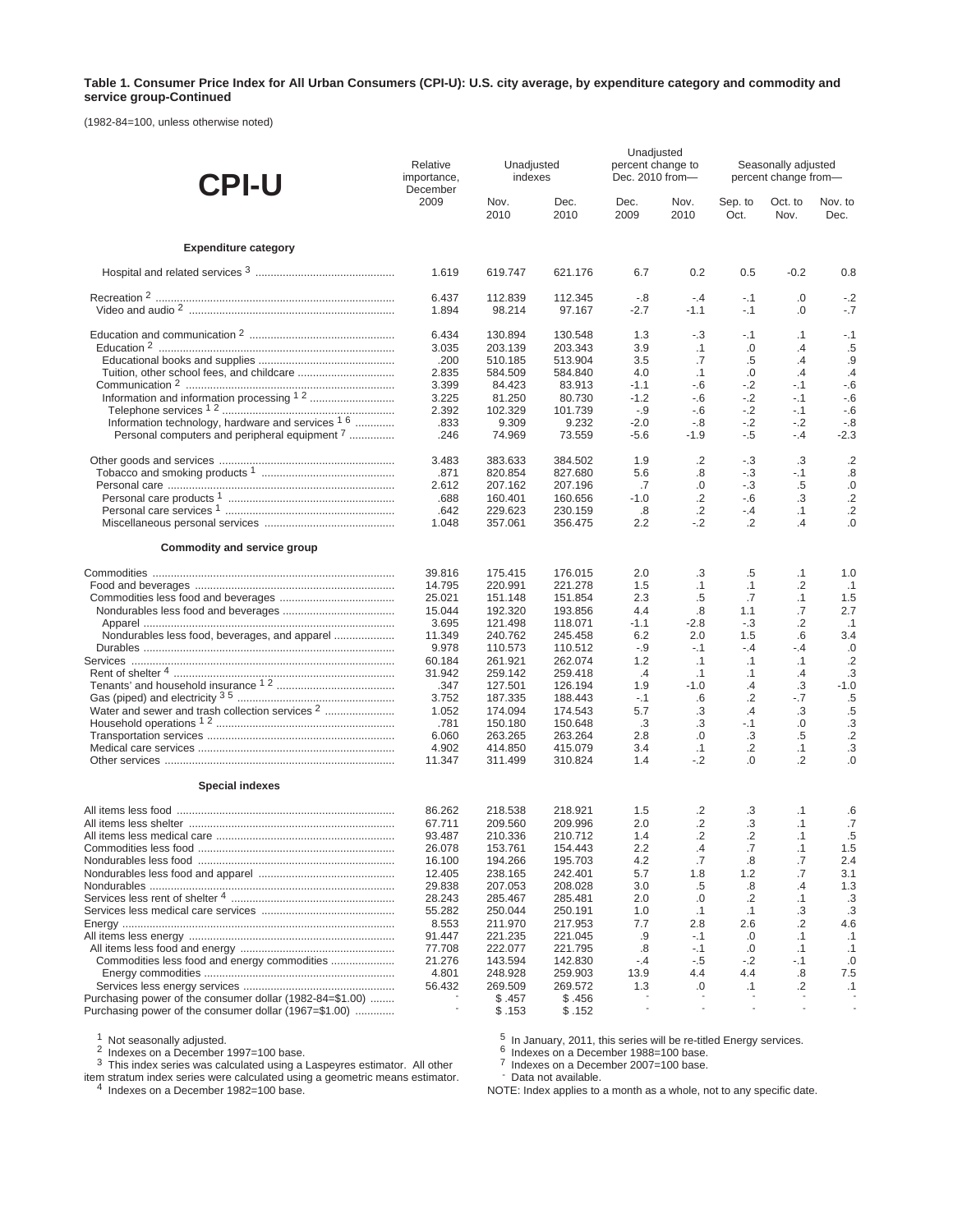#### **Table 2. Consumer Price Index for All Urban Consumers (CPI-U): Seasonally adjusted U.S. city average, by expenditure category and commodity and service group**

(1982-84=100, unless otherwise noted)

|                                                            | Seasonally adjusted indexes |              |              |              | Seasonally adjusted annual rate percent<br>change for |                 |              |                 |                    |              |  |
|------------------------------------------------------------|-----------------------------|--------------|--------------|--------------|-------------------------------------------------------|-----------------|--------------|-----------------|--------------------|--------------|--|
| <b>CPI-U</b>                                               |                             |              |              |              |                                                       | 3 months ended- |              |                 | 6 months<br>ended- |              |  |
|                                                            | Sep.<br>2010                | Oct.<br>2010 | Nov.<br>2010 | Dec.<br>2010 | Mar.<br>2010                                          | June<br>2010    | Sep.<br>2010 | Dec.<br>2010    | June<br>2010       | Dec.<br>2010 |  |
| <b>Expenditure category</b>                                |                             |              |              |              |                                                       |                 |              |                 |                    |              |  |
|                                                            | 218.372                     | 218.879      | 219.146      | 220.252      | 0.9                                                   | $-1.5$          | 2.7          | 3.5             | $-0.3$             | 3.1          |  |
|                                                            | 220.644                     | 220.808      | 221.216      | 221.482      | 2.0                                                   | .7              | 1.7          | 1.5             | 1.3                | 1.6          |  |
|                                                            | 220.262                     | 220.408      | 220.841      | 221.112      | 2.3                                                   | .6              | 1.6          | 1.6             | 1.4                | 1.6          |  |
|                                                            | 216.241                     | 216.339      | 216.924      | 217.241      | 3.7                                                   | .0              | 1.2          | 1.9             | 1.8                | 1.5          |  |
|                                                            | 250.651                     | 250.168      | 251.147      | 252.377      | $-2.8$                                                | $-2.8$          | 2.3          | 2.8             | $-2.8$             | 2.6          |  |
|                                                            | 210.311                     | 211.630      | 212.686      | 211.832      | 4.1                                                   | 12.0            | 3.2          | 2.9             | 8.0                | 3.1          |  |
|                                                            | 199.042                     | 201.291      | 201.277      | 202.056      | 8.5                                                   | $-1.7$          | 2.2          | 6.2             | 3.3                | 4.2          |  |
|                                                            | 270.585                     | 268.779      | 268.320      | 273.170      | 19.7                                                  | $-9.9$          | -5.7         | 3.9             | 3.8                | $-1.0$       |  |
| Nonalcoholic beverages and beverage materials              | 161.667                     | 160.937      | 162.234      | 160.203      | $-.7$                                                 | $-2.6$          | 2.1          | $-3.6$          | $-1.7$             | $-.8$        |  |
|                                                            | 191.482                     | 191.175      | 191.387      | 191.556      | $-1.0$                                                | $-.5$           | 1.8          | $.2\phantom{0}$ | $-.7$              | 1.0          |  |
|                                                            | 202.826                     | 204.188      | 201.329      | 203.928      | $-.1$                                                 | .3              | 6.6          | 2.2             | $\cdot$ 1          | 4.4          |  |
|                                                            | 201.256                     | 202.234      | 203.821      | 202.113      | $-1.3$                                                | 2.9             | 2.9          | 1.7             | .8                 | 2.3          |  |
|                                                            | 204.645                     | 203.766      | 204.398      | 204.391      | $-1.2$                                                | $-1.1$          | .7           | $-.5$           | $-1.2$             | $\cdot$ 1    |  |
|                                                            | 122.106                     | 121.698      | 120.623      | 122.419      | $-.3$                                                 | $-2.5$          | 1.8          | 1.0             | $-1.4$             | 1.4          |  |
|                                                            | 227.075                     | 227.287      | 227.512      | 227.722      | $\cdot$                                               | 1.4             | 2.3          | 1.1             | .9                 | 1.7          |  |
|                                                            | 160.072                     | 160.036      | 160.392      | 160.681      | 4.3                                                   | 1.6             | 2.0          | 1.5             | 2.9                | 1.8          |  |
|                                                            | 224.249                     | 224.665      | 224.724      | 224.932      | $-1.5$                                                | 1.2             | 3.0          | 1.2             | $-.2$              | 2.1          |  |
|                                                            | 216.157                     | 216.351      | 216.425      | 216.828      | $-1.1$                                                | $-6$            | .4           | 1.2             | $-.9$              | .8           |  |
|                                                            | 248.590                     | 248.725      | 248.990      | 249.325      | $-2.2$                                                | .9              | $\cdot$      | 1.2             | $-.7$              | .8           |  |
|                                                            | 249.535                     | 249.675      | 250.217      | 250.772      | .3                                                    | $\cdot$         | .5           | 2.0             | .3                 | 1.3          |  |
|                                                            | 135.371                     | 134.035      | 132.465      | 134.131      | $-6.7$                                                | 23.1            | -5.1         | $-3.6$          | 7.2                | $-4.3$       |  |
|                                                            | 256.667                     | 256.884      | 257.192      | 257.432      | $-.8$                                                 | .3              | .5           | 1.2             | $-.3$              | .8           |  |
| Owners' equivalent rent of primary residence 34            | 256.661                     | 256.878      | 257.184      | 257.423      | $-8$                                                  | .3              | .5           | 1.2             | $-3$               | .8           |  |
|                                                            | 126.627                     | 127.111      | 127.501      | 126.194      | 2.0                                                   | 2.8             | 4.3          | $-1.4$          | 2.4                | 1.4          |  |
|                                                            | 213.483                     | 214.378      | 213.899      | 215.440      | 8.8                                                   | $-7.1$          | 2.4          | 3.7             | .5                 | 3.1          |  |
|                                                            | 187.999                     | 188.822      | 188.156      | 189.638      | 8.9                                                   | $-10.1$         | 1.9          | 3.5             | $-1.0$             | 2.7          |  |
|                                                            | 265.812                     | 276.551      | 286.367      | 298.037      | 22.0                                                  | $-14.4$         | $\cdot$      | 58.0            | 2.2                | 26.0         |  |
|                                                            | 191.969                     | 192.302      | 191.052      | 192.059      | 8.0                                                   | $-9.8$          | 2.0          | $.2\phantom{0}$ | $-1.3$             | 1.1          |  |
| Water and sewer and trash collection services <sup>2</sup> | 172.598                     | 173.204      | 173.652      | 174.471      | 8.5                                                   | 5.3             | 4.5          | 4.4             | 6.9                | 4.4          |  |
| Household furnishings and operations                       | 124.729                     | 124.685      | 124.453      | 124.378      | $-3.7$                                                | $-3.7$          | -1.5         | $-1.1$          | $-3.7$             | $-1.3$       |  |
|                                                            | 150.346                     | 150.151      | 150.180      | 150.648      | $-.5$                                                 | 1.5             | $-6$         | .8              | .5                 | .1           |  |
|                                                            | 119.444                     | 119.028      | 119.248      | 119.344      | $-4.5$                                                | 1.3             | $-.9$        | $-.3$           | $-1.6$             | $-6$         |  |
|                                                            | 112.412                     | 112.077      | 111.579      | 111.174      | $-3.9$                                                | 9.0             | $-3.5$       | $-4.3$          | 2.4                | $-3.9$       |  |
|                                                            | 106.293                     | 105.915      | 106.487      | 106.507      | $-5.0$                                                | $-3.9$          | $-1.2$       | .8              | $-4.5$             | $-.2$        |  |
|                                                            | 114.148                     | 111.956      | 112.760      | 113.529      | 1.3                                                   | 2.5             | $-2.0$       | $-2.2$          | 1.9                | $-2.1$       |  |
|                                                            | 128.327                     | 128.548      | 127.489      | 127.064      | $-5.0$                                                | 2.6             | .5           | $-3.9$          | $-1.3$             | $-1.7$       |  |
|                                                            | 193.961                     | 196.318      | 196.833      | 201.406      | 4.6                                                   | $-10.1$         | 13.0         | 16.3            | $-3.0$             | 14.6         |  |
|                                                            | 189.331                     | 191.780      | 192.011      | 196.566      | 5.4                                                   | $-11.5$         | 14.2         | 16.2            | $-3.4$             | 15.2         |  |
|                                                            | 97.739                      | 97.303       | 96.966       | 96.950       | 3.1                                                   | 1.3             | 1.8          | $-3.2$          | 2.2                | $-.7$        |  |
|                                                            | 138.704                     | 138.417      | 137.924      | 137.926      | $-1.2$                                                | .4              | 2.2          | $-2.2$          | $-.4$              | .0           |  |
|                                                            | 145.139                     | 143.833      | 143.137      | 142.989      | 11.4                                                  | 6.6             | 3.3          | $-5.8$          | 8.9                | $-1.3$       |  |
|                                                            | 238.064                     | 248.648      | 250.355      | 269.733      | 9.5                                                   | $-37.3$         | 49.0         | 64.8            | $-17.2$            | 56.7         |  |
|                                                            | 236.714                     | 247.512      | 249.154      | 270.336      | 8.6                                                   | $-38.9$         | 48.8         | 70.1            | $-18.5$            | 59.1         |  |
|                                                            | 137.802                     | 138.289      | 138.768      | 139.223      | 2.2                                                   | 3.5             | 3.3          | 4.2             | 2.8                | 3.7          |  |
| Motor vehicle maintenance and repair 1                     | 249.231                     | 249.824      | 249.872      | 250.134      | 2.0                                                   | 1.6             | 2.6          | 1.5             | 1.8                | 2.0          |  |
|                                                            | 251.529                     | 251.992      | 257.386      | 261.731      | $-5.5$                                                | 11.2            | $-1.7$       | 17.2            | 2.5                | 7.3          |  |
|                                                            | 391.328                     | 391.902      | 392.323      | 393.216      | 5.7                                                   | 2.3             | 3.2          | 1.9             | 4.0                | 2.6          |  |
|                                                            | 315.804                     | 316.082      | 316.794      | 317.199      | 7.7                                                   | 1.1             | 1.2          | 1.8             | 4.4                | 1.5          |  |
|                                                            | 414.806                     | 415.495      | 415.781      | 416.864      | 5.0                                                   | 2.8             | 3.9          | 2.0             | 3.9                | 2.9          |  |
|                                                            | 330.705                     | 330.626      | 331.593      | 331.902      | 2.9                                                   | 2.6             | 3.9          | 1.5             | 2.8                | 2.7          |  |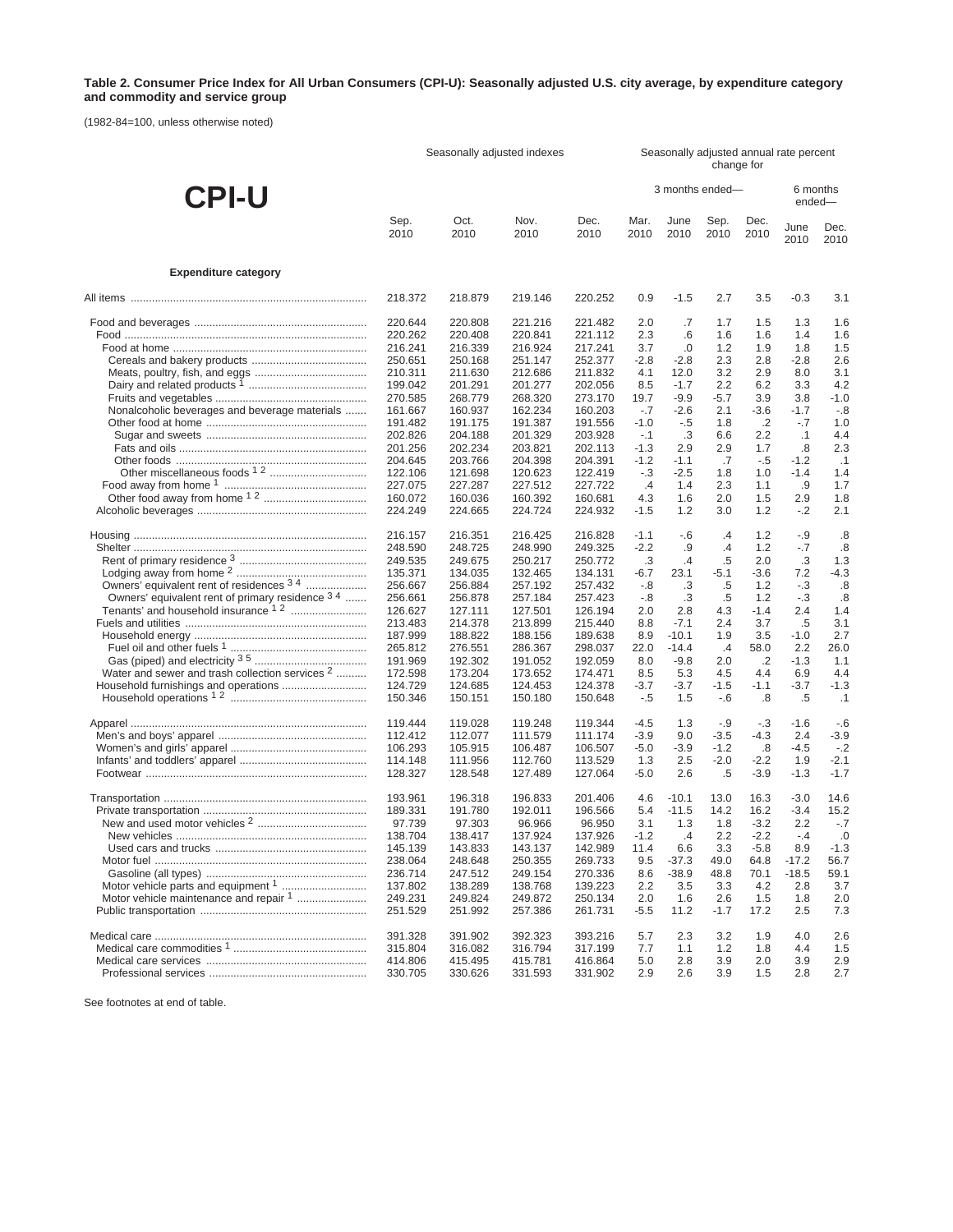#### **Table 2. Consumer Price Index for All Urban Consumers (CPI-U): Seasonally adjusted U.S. city average, by expenditure category and commodity and service group-Continued**

(1982-84=100, unless otherwise noted)

|                                                                                                                                                                                              | Seasonally adjusted indexes                                                                                                                                                  |                                                                                                                                                                              |                                                                                                                                                                              |                                                                                                                                                                              | Seasonally adjusted annual rate percent<br>change for                                                                |                                                                                                                                     |                                                                                                                |                                                                                                                                  |                                                                                                                                   |                                                                                                                           |  |
|----------------------------------------------------------------------------------------------------------------------------------------------------------------------------------------------|------------------------------------------------------------------------------------------------------------------------------------------------------------------------------|------------------------------------------------------------------------------------------------------------------------------------------------------------------------------|------------------------------------------------------------------------------------------------------------------------------------------------------------------------------|------------------------------------------------------------------------------------------------------------------------------------------------------------------------------|----------------------------------------------------------------------------------------------------------------------|-------------------------------------------------------------------------------------------------------------------------------------|----------------------------------------------------------------------------------------------------------------|----------------------------------------------------------------------------------------------------------------------------------|-----------------------------------------------------------------------------------------------------------------------------------|---------------------------------------------------------------------------------------------------------------------------|--|
| <b>CPI-U</b>                                                                                                                                                                                 |                                                                                                                                                                              |                                                                                                                                                                              |                                                                                                                                                                              |                                                                                                                                                                              |                                                                                                                      | 3 months ended-                                                                                                                     |                                                                                                                |                                                                                                                                  | 6 months<br>ended-                                                                                                                |                                                                                                                           |  |
|                                                                                                                                                                                              | Sep.<br>2010                                                                                                                                                                 | Oct.<br>2010                                                                                                                                                                 | Nov.<br>2010                                                                                                                                                                 | Dec.<br>2010                                                                                                                                                                 | Mar.<br>2010                                                                                                         | June<br>2010                                                                                                                        | Sep.<br>2010                                                                                                   | Dec.<br>2010                                                                                                                     | June<br>2010                                                                                                                      | Dec.<br>2010                                                                                                              |  |
| <b>Expenditure category</b>                                                                                                                                                                  |                                                                                                                                                                              |                                                                                                                                                                              |                                                                                                                                                                              |                                                                                                                                                                              |                                                                                                                      |                                                                                                                                     |                                                                                                                |                                                                                                                                  |                                                                                                                                   |                                                                                                                           |  |
|                                                                                                                                                                                              | 617.619                                                                                                                                                                      | 621.010                                                                                                                                                                      | 619.809                                                                                                                                                                      | 624.460                                                                                                                                                                      | 10.6                                                                                                                 | 5.5                                                                                                                                 | 6.5                                                                                                            | 4.5                                                                                                                              | 8.0                                                                                                                               | 5.5                                                                                                                       |  |
|                                                                                                                                                                                              | 113.028<br>98.746                                                                                                                                                            | 112.945<br>98.605                                                                                                                                                            | 112.985<br>98.570                                                                                                                                                            | 112.779<br>97.866                                                                                                                                                            | $-1.0$<br>$-3.1$                                                                                                     | 1.4<br>$-2$                                                                                                                         | $-2.3$<br>$-3.4$                                                                                               | $-.9$<br>$-3.5$                                                                                                                  | $.2\phantom{0}$<br>$-1.7$                                                                                                         | $-1.6$<br>$-3.4$                                                                                                          |  |
| Tuition, other school fees, and childcare<br>Information and information processing 12<br>Information technology, hardware and services 1 6<br>Personal computers and peripheral equipment 7 | 130.220<br>200.358<br>504.653<br>576.388<br>84.660<br>81.497<br>102.633<br>9.339<br>76.330                                                                                   | 130.140<br>200.442<br>507.055<br>576.457<br>84.527<br>81.359<br>102.458<br>9.324<br>75.917                                                                                   | 130.316<br>201.278<br>509.314<br>578.848<br>84.424<br>81.250<br>102.329<br>9.309<br>75.649                                                                                   | 130.223<br>202.207<br>514.069<br>581.328<br>83.948<br>80.730<br>101.739<br>9.232<br>73.933                                                                                   | 3.2<br>5.9<br>4.3<br>6.1<br>.6<br>$\cdot$<br>$-1.6$<br>5.6<br>$-4.1$                                                 | 1.7<br>5.2<br>6.2<br>5.1<br>$-1.3$<br>$-1.4$<br>.0<br>$-5.3$<br>$-8.2$                                                              | $\cdot$<br>.9<br>$-3.8$<br>1.2<br>.0<br>.0<br>1.3<br>$-3.5$<br>2.3                                             | .0<br>3.7<br>7.7<br>3.5<br>$-3.3$<br>$-3.7$<br>$-3.4$<br>$-4.5$<br>$-12.0$                                                       | 2.4<br>5.6<br>5.2<br>5.6<br>$-.4$<br>$-6$<br>$-.8$<br>.0<br>$-6.2$                                                                | $.2\phantom{0}$<br>2.3<br>1.8<br>2.3<br>$-1.7$<br>$-1.8$<br>$-1.1$<br>$-4.0$<br>$-5.1$                                    |  |
|                                                                                                                                                                                              | 383.948<br>823.766<br>207.136<br>160.985<br>230.332<br>355.275                                                                                                               | 382.701<br>821.529<br>206.425<br>159.951<br>229.343<br>356.127                                                                                                               | 383.904<br>820.854<br>207.359<br>160.401<br>229.623<br>357.566                                                                                                               | 384.835<br>827.680<br>207.439<br>160.656<br>230.159<br>357.742                                                                                                               | .8<br>1.8<br>$\cdot$<br>$\cdot$<br>$\cdot$<br>2.5                                                                    | 2.4<br>9.9<br>$-.1$<br>$-5.6$<br>3.2<br>1.1                                                                                         | 3.6<br>9.0<br>1.7<br>2.3<br>$.2\,$<br>2.5                                                                      | .9<br>1.9<br>.6<br>$-8$<br>$-.3$<br>2.8                                                                                          | 1.6<br>5.8<br>.2<br>$-2.7$<br>1.7<br>1.8                                                                                          | 2.2<br>5.4<br>1.2<br>.7<br>$-.1$<br>2.7                                                                                   |  |
| Commodity and service group                                                                                                                                                                  |                                                                                                                                                                              |                                                                                                                                                                              |                                                                                                                                                                              |                                                                                                                                                                              |                                                                                                                      |                                                                                                                                     |                                                                                                                |                                                                                                                                  |                                                                                                                                   |                                                                                                                           |  |
| Nondurables less food, beverages, and apparel<br>Water and sewer and trash collection services <sup>2</sup><br><b>Special indexes</b>                                                        | 174.665<br>220.644<br>150.262<br>189.461<br>119.444<br>237.892<br>111.580<br>261.781<br>259.063<br>126.627<br>191.969<br>172.598<br>150.346<br>260.777<br>414.806<br>310.495 | 175.490<br>220.808<br>151.324<br>191.616<br>119.028<br>241.403<br>111.174<br>262.008<br>259.238<br>127.111<br>192.302<br>173.204<br>150.151<br>261.655<br>415.495<br>310.397 | 175.685<br>221.216<br>151.427<br>192.943<br>119.248<br>242.946<br>110.683<br>262.313<br>260.293<br>127.501<br>191.052<br>173.652<br>150.180<br>263.019<br>415.781<br>311.001 | 177.447<br>221.482<br>153.732<br>198.143<br>119.344<br>251.231<br>110.641<br>262.734<br>261.086<br>126.194<br>192.059<br>174.471<br>150.648<br>263.668<br>416.864<br>310.951 | 2.2<br>2.0<br>2.2<br>1.8<br>$-4.5$<br>5.5<br>$-6$<br>.3<br>$-3.4$<br>2.0<br>8.0<br>8.5<br>$-.5$<br>2.1<br>5.0<br>1.5 | $-5.2$<br>.7<br>$-8.5$<br>$-13.6$<br>1.3<br>$-19.4$<br>$-.2$<br>1.1<br>.9<br>2.8<br>$-9.8$<br>5.3<br>1.5<br>3.3<br>2.8<br>3.2       | 5.3<br>1.7<br>7.4<br>13.0<br>$-.9$<br>20.3<br>.7<br>.9<br>1.2<br>4.3<br>2.0<br>4.5<br>$-6$<br>1.3<br>3.9<br>.5 | 6.5<br>1.5<br>9.6<br>19.6<br>$-.3$<br>24.4<br>$-3.3$<br>1.5<br>3.2<br>$-1.4$<br>$.2\phantom{0}$<br>4.4<br>.8<br>4.5<br>2.0<br>.6 | $-1.6$<br>1.3<br>$-3.3$<br>$-6.2$<br>$-1.6$<br>$-7.8$<br>$-.4$<br>.7<br>$-1.3$<br>2.4<br>$-1.3$<br>6.9<br>.5<br>2.7<br>3.9<br>2.4 | 5.9<br>1.6<br>8.5<br>16.3<br>$-.6$<br>22.3<br>$-1.3$<br>1.2<br>2.2<br>1.4<br>1.1<br>4.4<br>$\cdot$ .1<br>2.9<br>2.9<br>.5 |  |
| All items less food<br>Commodities less food and energy commodities                                                                                                                          | 218.095<br>209.012<br>209.905<br>152.889<br>191.839<br>235.546<br>205.209<br>285.138<br>249.872<br>210.256<br>220.930<br>221.781<br>143.727<br>241.105<br>268.921            | 218 658<br>209.671<br>210.404<br>153.938<br>193.327<br>238.419<br>206.911<br>285.577<br>250.121<br>215.720<br>220.938<br>221.765<br>143.379<br>251.770<br>269.138            | 218.899<br>209.943<br>210.664<br>154.040<br>194.729<br>240.153<br>207.704<br>285.971<br>250.920<br>216.190<br>221.187<br>221.982<br>143.251<br>253.894<br>269.589            | 220.137<br>211.368<br>211.768<br>156.296<br>199.426<br>247.669<br>210.310<br>286.783<br>251.610<br>226.181<br>221.402<br>222.187<br>143.215<br>273.021<br>269.957            | .7<br>2.5<br>.6<br>2.1<br>2.7<br>4.9<br>2.6<br>2.9<br>$-.9$<br>9.2<br>$.2\,$<br>$-.2$<br>$-.1$<br>10.2<br>$-.2$      | -1.8<br>$-2.6$<br>$-1.7$<br>$-8.1$<br>$-13.5$<br>$-17.9$<br>$-8.5$<br>1.3<br>.9<br>$-25.7$<br>1.2<br>1.3<br>$-.1$<br>$-36.2$<br>1.9 | 2.9<br>3.8<br>2.7<br>7.2<br>13.5<br>18.7<br>8.4<br>1.4<br>1.0<br>24.5<br>.9<br>.7<br>.3<br>45.6<br>.9          | 3.8<br>4.6<br>3.6<br>9.2<br>16.8<br>22.2<br>10.3<br>2.3<br>2.8<br>33.9<br>.9<br>.7<br>$-1.4$<br>64.4<br>1.5                      | $-.5$<br>$-.1$<br>$-6$<br>$-3.2$<br>$-5.7$<br>$-7.2$<br>$-3.1$<br>2.1<br>.0<br>$-9.9$<br>.7<br>.6<br>$-.1$<br>$-16.1$<br>.8       | 3.3<br>4.2<br>3.1<br>8.2<br>15.1<br>20.4<br>9.4<br>1.9<br>1.9<br>29.1<br>.9<br>.7<br>$-.6$<br>54.7<br>1.2                 |  |

<sup>1</sup> Not seasonally adjusted.<br><sup>2</sup> Indexes on a December 1997=100 base.<br><sup>3</sup> This index series was calculated using a Laspeyres estimator. All other item stratum index series were calculated using a geometric means estimator.

4 Indexes on a December 1982=100 base.<br>5 In January, 2011, this series will be re-titled Energy services.<br>6 Indexes on a December 1988=100 base.<br>7 Indexes on a December 2007=100 base.<br> $\frac{7}{100}$  and the service on a prob NOTE: Index applies to a month as a whole, not to any specific date.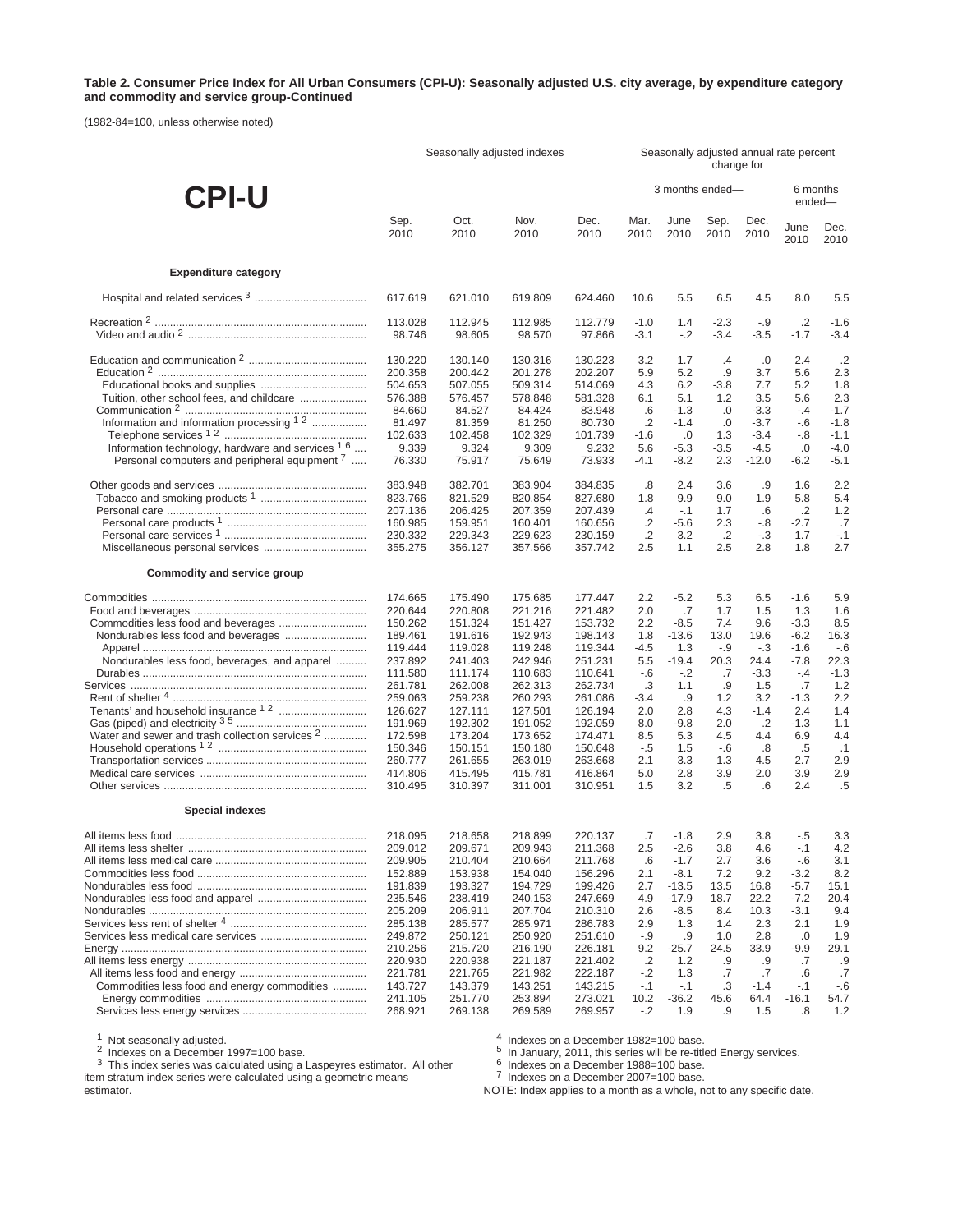### **Table 3. Consumer Price Index for All Urban Consumers (CPI-U): Selected areas, all items index**

(1982-84=100, unless otherwise noted)

|                                                                                                                    | All items                    |                          |                               |                                                      |                    |                |                                     |                          |                                            |                    |               |  |
|--------------------------------------------------------------------------------------------------------------------|------------------------------|--------------------------|-------------------------------|------------------------------------------------------|--------------------|----------------|-------------------------------------|--------------------------|--------------------------------------------|--------------------|---------------|--|
| <b>CPI-U</b>                                                                                                       | Pricina                      |                          | Indexes                       |                                                      |                    |                | Percent change to<br>Dec.2010 from- |                          | Percent change to<br>Nov.2010 from-        |                    |               |  |
|                                                                                                                    | schedule<br>$\mathbf{1}$     | Sep.<br>2010             | Oct.<br>2010                  | Nov.<br>2010                                         | Dec.<br>2010       | Dec.<br>2009   | Oct.<br>2010                        | Nov.<br>2010             | Nov.<br>2009                               | Sep.<br>2010       | Oct.<br>2010  |  |
|                                                                                                                    | M                            | 218.439                  | 218.711                       | 218.803                                              | 219.179            | 1.5            | 0.2                                 | 0.2                      | 1.1                                        | 0.2                | 0.0           |  |
| Region and area size <sup>2</sup>                                                                                  |                              |                          |                               |                                                      |                    |                |                                     |                          |                                            |                    |               |  |
|                                                                                                                    | M                            | 234.027                  | 234.671                       | 235.094                                              | 235.141            | 1.6            | .2                                  | .0                       | 1.5                                        | .5                 | .2            |  |
| Size A - More than 1,500,000<br>Size B/C - 50,000 to 1,500,000 3                                                   | M<br>M                       | 235.995<br>139.229       | 236.560<br>139.746            | 236.806<br>140.282                                   | 236.828<br>140.351 | 1.4<br>2.0     | $\cdot$ 1<br>.4                     | .0<br>0.                 | 1.3<br>1.9                                 | .3<br>.8           | .1<br>$\cdot$ |  |
|                                                                                                                    | M                            | 208.788                  | 208.689                       | 208.816                                              | 209.270            | 1.8            | .3                                  | $\cdot$ .2<br>.3         | 1.2                                        | .0                 | .1            |  |
| Size A - More than 1,500,000<br>Size B/C - 50,000 to 1,500,000 <sup>3</sup><br>Size D - Nonmetropolitan (less than | M<br>M                       | 209.253<br>134.275       | 209.182<br>134.074            | 209.344<br>134.058                                   | 209.936<br>134.267 | 1.7<br>1.9     | .4<br>$\cdot$ 1                     | $\overline{2}$           | 1.0<br>1.6                                 | .0<br>$-2$         | .1<br>.0      |  |
|                                                                                                                    | M                            | 205.100                  | 205.565                       | 206.014                                              | 206.136            | 1.7            | .3                                  | $\cdot$ 1                | 1.5                                        | .4                 | $\cdot$ .2    |  |
|                                                                                                                    | M                            | 211.775                  | 212.026                       | 211.996                                              | 212.488            | 1.4            | $.2\phantom{0}$                     | $\cdot$ .2               | 1.1                                        | $\cdot$ 1          | .0            |  |
| Size A - More than 1,500,000                                                                                       | M                            | 213.493                  | 213.589                       | 213.424                                              | 213.850            | 1.4            | $\cdot$ 1                           | $\cdot$                  | .9                                         | 0.0                | $-.1$         |  |
| Size B/C - 50,000 to 1,500,000 3<br>Size D - Nonmetropolitan (less than                                            | M                            | 134.658                  | 134.890                       | 134.892                                              | 135.240            | 1.5            | .3                                  | .3                       | 1.2                                        | $\cdot$ .2         | .0            |  |
|                                                                                                                    | M                            | 215.172                  | 215.390                       | 215.736                                              | 216.189            | 1.4            | .4                                  | $\cdot$ .2               | 1.1                                        | .3                 | .2            |  |
|                                                                                                                    | M                            | 221.384                  | 221.708                       | 221.671                                              | 222.081            | 1.3            | $\cdot$                             | $\cdot$                  | .9                                         | .1                 | .0            |  |
| Size A - More than 1,500,000<br>Size B/C - 50,000 to 1,500,000 3                                                   | M<br>M                       | 225.726<br>133.544       | 226.058<br>133.745            | 225.847<br>133.930                                   | 226.112<br>134.328 | 1.4<br>.9      | .0<br>$\overline{A}$                | $\cdot$ 1<br>.3          | 1.1<br>.4                                  | $\cdot$ 1<br>.3    | $-.1$<br>.1   |  |
| <b>Size classes</b>                                                                                                |                              |                          |                               |                                                      |                    |                |                                     |                          |                                            |                    |               |  |
| $A^4$                                                                                                              | M                            | 199.617                  | 199.842                       | 199.844                                              | 200.123            | 1.5            | $\cdot$ 1                           | $\cdot$ 1                | 1.1                                        | $\cdot$ 1          | .0            |  |
|                                                                                                                    | M                            | 134.987                  | 135.174                       | 135.289                                              | 135.579            | 1.5            | .3                                  | $\cdot$ .2               | 1.2                                        | $\cdot$ .2         | .1            |  |
|                                                                                                                    | M                            | 211.524                  | 211.831                       | 212.124                                              | 212.541            | 1.6            | .3                                  | $\cdot$ .2               | 1.2                                        | .3                 | .1            |  |
| Selected local areas <sup>5</sup>                                                                                  |                              |                          |                               |                                                      |                    |                |                                     |                          |                                            |                    |               |  |
| Chicago-Gary-Kenosha, IL-IN-WI                                                                                     | M                            | 213.339                  | 213.332                       | 213.066                                              | 213.778            | 1.2            | $.2\phantom{0}$                     | .3                       | .4                                         | $-.1$              | $-.1$         |  |
| Los Angeles-Riverside-Orange County, CA<br>New York-Northern N.J.-Long Island,                                     | M                            | 226.048                  | 226.794                       | 225.941                                              | 226.639            | 1.3            | $-1$                                | .3                       | .7                                         | .0                 | $-.4$         |  |
|                                                                                                                    | M                            | 241.485                  | 241.981                       | 241.960                                              | 241.874            | 1.4            | .0                                  | .0                       | 1.3                                        | $.2\phantom{0}$    | .0            |  |
| Boston-Brockton-Nashua, MA-NH-ME-CT                                                                                | $\mathbf{1}$                 | 236.474                  | $\overline{\phantom{a}}$      | 238.103                                              |                    |                | $\overline{\phantom{a}}$            | $\overline{\phantom{a}}$ | .6                                         | .7                 |               |  |
|                                                                                                                    | 1                            | 205.492                  | $\overline{\phantom{a}}$<br>٠ | 206.168                                              |                    | ÷<br>÷,        | ÷<br>÷,                             | ÷<br>÷,                  | 2.3                                        | .3                 |               |  |
| Washington-Baltimore, DC-MD-VA-WV 6                                                                                | $\mathbf{1}$<br>$\mathbf{1}$ | 201.882<br>142.738       | $\overline{\phantom{a}}$      | 201.168<br>142.915                                   | ÷.                 | $\overline{a}$ | $\overline{\phantom{a}}$            | $\overline{\phantom{a}}$ | $-.4$<br>1.6                               | $-.4$<br>$\cdot$ 1 | $\sim$        |  |
|                                                                                                                    | 2                            |                          | 202.913                       | $\overline{\phantom{a}}$                             | 202.519            | 1.0            | $-2$                                |                          | $\mathcal{L}$                              | $\overline{a}$     |               |  |
| Detroit-Ann Arbor-Flint, MI                                                                                        | $\overline{2}$               | $\overline{\phantom{a}}$ | 205.824                       | $\overline{\phantom{a}}$                             | 206.384            | 1.2            | .3                                  | ÷                        | $\overline{a}$<br>$\overline{\phantom{a}}$ | $\overline{a}$     |               |  |
| Houston-Galveston-Brazoria, TX                                                                                     | 2                            |                          | 195.094                       | $\overline{\phantom{a}}$<br>$\overline{\phantom{a}}$ | 194.479            | 1.9            | $-3$                                |                          |                                            |                    |               |  |
| Miami-Fort Lauderdale, FL<br>Philadelphia-Wilmington-Atlantic City,                                                | $\overline{2}$               |                          | 223.631                       |                                                      | 224.907            | .9             | .6                                  |                          |                                            |                    |               |  |
| San Francisco-Oakland-San Jose, CA                                                                                 | 2<br>2                       |                          | 228.543<br>228.107            | $\overline{a}$                                       | 228.017<br>227.658 | 1.4<br>1.5     | $-.2$<br>$-2$                       | $\overline{a}$           | $\sim$                                     | $\overline{a}$     |               |  |
| Seattle-Tacoma-Bremerton, WA                                                                                       | 2                            |                          | 227.251                       | $\overline{\phantom{a}}$                             | 226.862            | .6             | $-.2$                               |                          | $\overline{a}$                             | $\overline{a}$     |               |  |

<sup>1</sup> Foods, fuels, and several other items priced every month in all areas; most other goods and services priced as indicated:

M - Every month.

1 - January, March, May, July, September, and November.

2<br>
Regions defined as the four Census regions. See technical notes.<br>
<sup>3</sup> Indexes on a December 1996=100 base.<br>
<sup>4</sup> Indexes on a December 1986=100 base.<br>
<sup>5</sup> In addition, the following metropolitan areas are published semia and appear in Tables 34 and 39 of the January and July issues of the CPI Detailed Report: Anchorage, AK; Cincinnati-Hamilton, OH-KY-IN; Denver-Boulder-Greeley, CO; Honolulu, HI; Kansas City, MO-KS; Milwaukee-Racine, WI; Minneapolis-St. Paul, MN-WI; Phoenix-Mesa, AZ; Pittsburgh, PA; Portland-Salem, OR-WA; St. Louis, MO-IL; San Diego, CA;

Tampa-St. Petersburg-Clearwater, FL.<br><sup>6</sup> Indexes on a November 1996=100 base.<br>- Data not available.

NOTE: Local area indexes are byproducts of the national CPI program. Each local index has a smaller sample size than the national index and is, therefore, subject to substantially more sampling and other measurement error. As a result, local area indexes show greater volatility than the national index, although their long-term trends are similar. Therefore, the Bureau of Labor Statistics strongly urges users to consider adopting the national average CPI for use in their escalator clauses.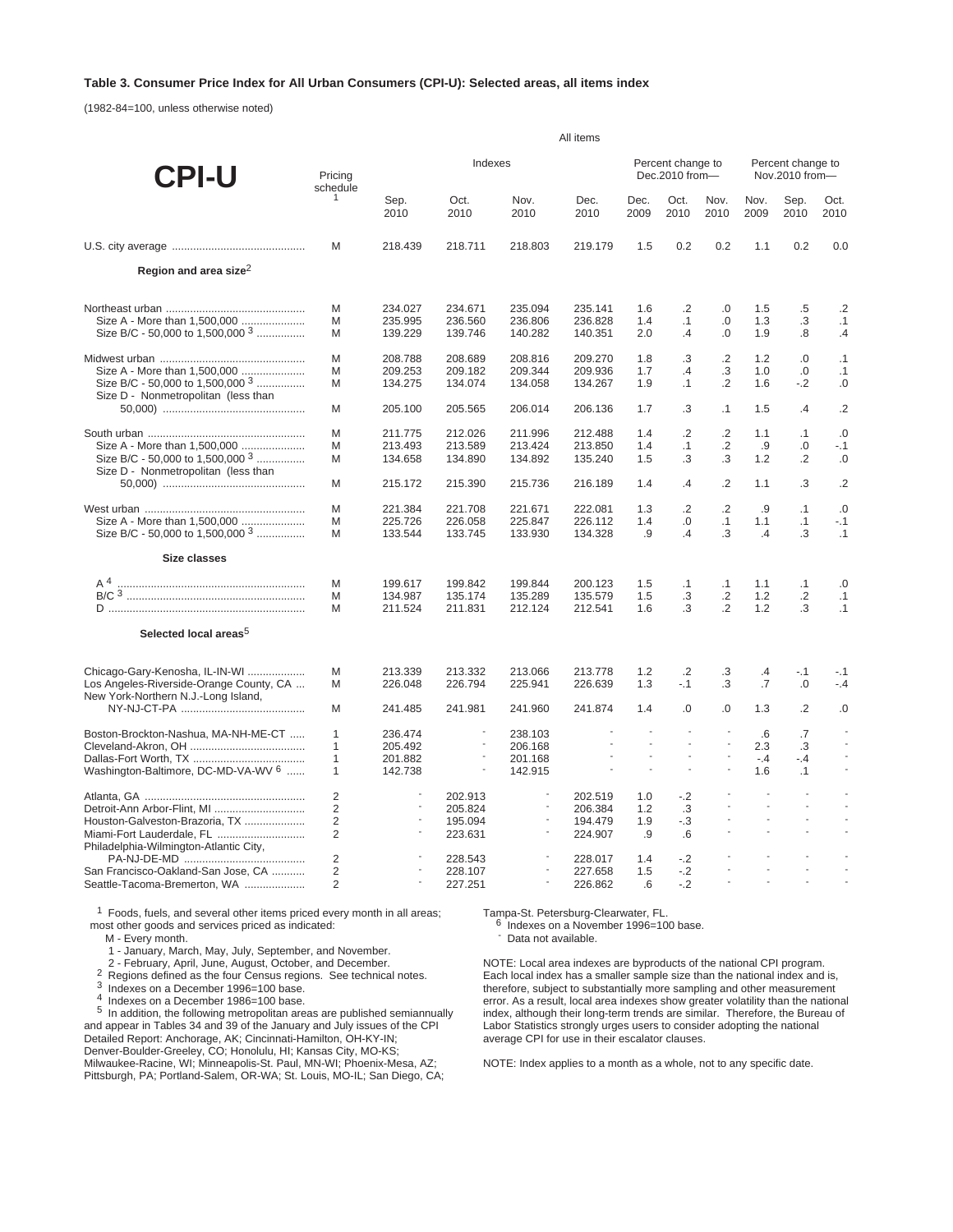#### **Table 4. Consumer Price Index for Urban Wage Earners and Clerical Workers (CPI-W): U.S. city average, by expenditure category and commodity and service group**

(1982-84=100, unless otherwise noted)

| <b>CPI-W</b>                                               | Relative<br>importance,<br>December | Unadjusted<br>indexes | Unadjusted<br>percent change to<br>Dec. 2010 from- |              | Seasonally adjusted<br>percent change from- |                 |                 |                  |
|------------------------------------------------------------|-------------------------------------|-----------------------|----------------------------------------------------|--------------|---------------------------------------------|-----------------|-----------------|------------------|
|                                                            | 2009                                | Nov.<br>2010          | Dec.<br>2010                                       | Dec.<br>2009 | Nov.<br>2010                                | Sep. to<br>Oct. | Oct. to<br>Nov. | Nov. to<br>Dec.  |
| <b>Expenditure category</b>                                |                                     |                       |                                                    |              |                                             |                 |                 |                  |
|                                                            | 100.000                             | 214.750<br>639.673    | 215.262<br>641.200                                 | 1.7          | 0.2                                         | 0.3             | 0.0             | 0.6              |
|                                                            |                                     |                       |                                                    |              |                                             |                 |                 |                  |
|                                                            | 16.425                              | 220.245               | 220.508                                            | 1.5          | .1                                          | $\cdot$ 1       | .2              | $\cdot$ 1        |
|                                                            | 15.333                              | 219.768               | 220.062                                            | 1.6          | .1                                          | .1              | .2              | .1               |
|                                                            | 8.900<br>1.257                      | 215.414<br>250.648    | 215.748<br>251.419                                 | 1.7<br>$-.1$ | .2<br>.3                                    | .0<br>$-2$      | .3<br>.4        | .1<br>.6         |
|                                                            | 2.144                               | 212.693               | 211.858                                            | 5.6          | $-.4$                                       | .6              | .4              | $-3$             |
|                                                            | .898                                | 200.084               | 200.958                                            | 3.8          | .4                                          | 1.1             | $\cdot$ 1       | .4               |
|                                                            | 1.223                               | 266.802               | 273.977                                            | 1.4          | 2.7                                         | $-.7$           | $-2$            | 1.9              |
| Nonalcoholic beverages and beverage materials              | 1.123                               | 160.999               | 158.654                                            | $-1.3$       | $-1.5$                                      | $-.5$           | 1.0             | $-1.4$           |
|                                                            | 2.254                               | 189.265               | 189.176                                            | .0           | .0                                          | $-.2$           | .2              | .0               |
|                                                            | .321                                | 199.542               | 202.206                                            | 2.5          | 1.3                                         | .6              | $-1.0$          | 1.4              |
|                                                            | .259                                | 202.668               | 200.925                                            | 1.4          | $-9$                                        | .5              | .8              | $-.7$            |
|                                                            | 1.674                               | 202.901               | 202.520                                            | $-.7$        | $-.2$                                       | $-.4$           | .3              | $-.1$            |
|                                                            | .472                                | 120.723               | 122.267                                            | $-.4$        | 1.3                                         | $-.3$           | $-.9$           | 1.3              |
|                                                            | 6.433<br>.321                       | 227.634<br>161.428    | 227.871<br>161.657                                 | 1.3<br>3.1   | .1<br>.1                                    | .1<br>.1        | $\cdot$ 1<br>.3 | $\cdot$ 1<br>.1  |
|                                                            | 1.092                               | 225.771               | 225.592                                            | 1.1          | $-.1$                                       | .1              | .2              | .1               |
|                                                            | 39.753                              | 212.490               | 212.861                                            | .3           | .2                                          | .1              | $\cdot$ 1       | .2               |
|                                                            | 30.171                              | 242.806               | 243.120                                            | .5           | .1                                          | .1              | $\cdot$ 1       | .1               |
|                                                            | 8.476                               | 248.553               | 249.246                                            | .7           | .3                                          | .0              | $\cdot$         | $\cdot$          |
|                                                            | .432                                | 128.305               | 127.369                                            | 2.5          | $-.7$                                       | $-.7$           | $-9$            | 1.2              |
|                                                            | 20.959<br>20.218                    | 233.047<br>233.049    | 233.278<br>233.278                                 | .3<br>.3     | .1<br>.1                                    | .1<br>.1        | .1<br>$\cdot$ 1 | .1<br>.1         |
| Owners' equivalent rent of primary residence 34            | .303                                | 128.556               | 127.674                                            | 2.6          | $-.7$                                       | .3              | .3              | $-.7$            |
|                                                            | 5.632                               | 209.449               | 210.860                                            | 1.7          | .7                                          | .3              | $-3$            | .6               |
|                                                            | 4.517                               | 182.634               | 184.079                                            | .8           | .8                                          | .3              | $-.4$           | .7               |
|                                                            | .271                                | 287.994               | 299.558                                            | 13.0         | 4.0                                         | 4.2             | 3.4             | 4.0              |
|                                                            | 4.246                               | 186.023               | 187.077                                            | .0           | .6                                          | .1              | $-.7$           | .5               |
| Water and sewer and trash collection services <sup>2</sup> | 1.114                               | 174.621               | 175.008                                            | 5.5          | $.2\phantom{0}$                             | $\cdot$ .2      | .4              | .4               |
|                                                            | 3.950                               | 120.257               | 120.007                                            | $-2.6$       | $-2$                                        | .0              | $-.1$           | .0               |
|                                                            | .369                                | 152.778               | 153.116                                            | $\cdot$      | .2                                          | $-.1$           | .0              | $\cdot$          |
|                                                            | 3.788                               | 120.628               | 117.127                                            | $-1.6$       | $-2.9$                                      | $-.3$           | .0              | .0               |
|                                                            | .945                                | 112.815               | 109.849                                            | $-9$         | $-2.6$                                      | $-5$            | $-.1$           | $-.3$            |
|                                                            | 1.568                               | 109.388               | 104.988                                            | $-2.6$       | $-4.0$                                      | $-.2$           | .3              | $-.3$            |
|                                                            | .285                                | 117.900               | 115.832                                            | $\cdot$ 1    | $-1.8$                                      | $-1.7$          | .7              | 1.1              |
|                                                            | .781                                | 128.216               | 125.691                                            | $-2.3$       | $-2.0$                                      | $\cdot$ .2      | $-1.0$          | $-.2$            |
|                                                            | 18.647<br>17.881                    | 194.884<br>191.524    | 197.832<br>194.477                                 | 5.9<br>5.9   | 1.5<br>1.5                                  | 1.5<br>1.6      | $-.1$<br>$-.2$  | 2.8<br>2.8       |
|                                                            | 6.952                               | 96.024                | 96.151                                             | 1.1          | $\cdot$ 1                                   | $-.5$           | $-.3$           | .0               |
|                                                            | 3.385                               | 139.224               | 139.567                                            | $-.3$        | $.2\,$                                      | $-2$            | $-3$            | .0               |
|                                                            | 2.944                               | 143.176               | 143.377                                            | 3.7          | $\cdot$ 1                                   | -.9             | $-.5$           | $-.1$            |
|                                                            | 5.774                               | 245.957               | 257.025                                            | 13.9         | 4.5                                         | 4.8             | $-.4$           | 8.3              |
|                                                            | 5.530                               | 245.250               | 256.443                                            | 13.9         | 4.6                                         | 4.6             | .7              | 8.7              |
|                                                            | .472                                | 138.654               | 139.150                                            | 3.2          | .4                                          | .3              | .4              | .4               |
|                                                            | 1.180<br>.766                       | 252.610<br>252.230    | 252.759<br>254.312                                 | 2.0<br>4.5   | $\cdot$ 1<br>.8                             | $\cdot$<br>.4   | .0<br>1.7       | $\cdot$ 1<br>1.9 |
|                                                            | 5.261                               | 393.277               | 393.616                                            | 3.5          | .1                                          | $\cdot$         | $\cdot$ 1       | .3               |
|                                                            | 1.301                               | 308.332               | 308.823                                            | 3.0          | $\cdot$                                     | .1              | .3              | $\cdot$          |
|                                                            | 3.961                               | 418.307               | 418.568                                            | 3.7          | $\cdot$ 1                                   | $\cdot$         | .1              | .3               |
|                                                            | 2.195                               | 333.868               | 334.032                                            | 2.9          | .0                                          | .0              | .3              | $\cdot$ 1        |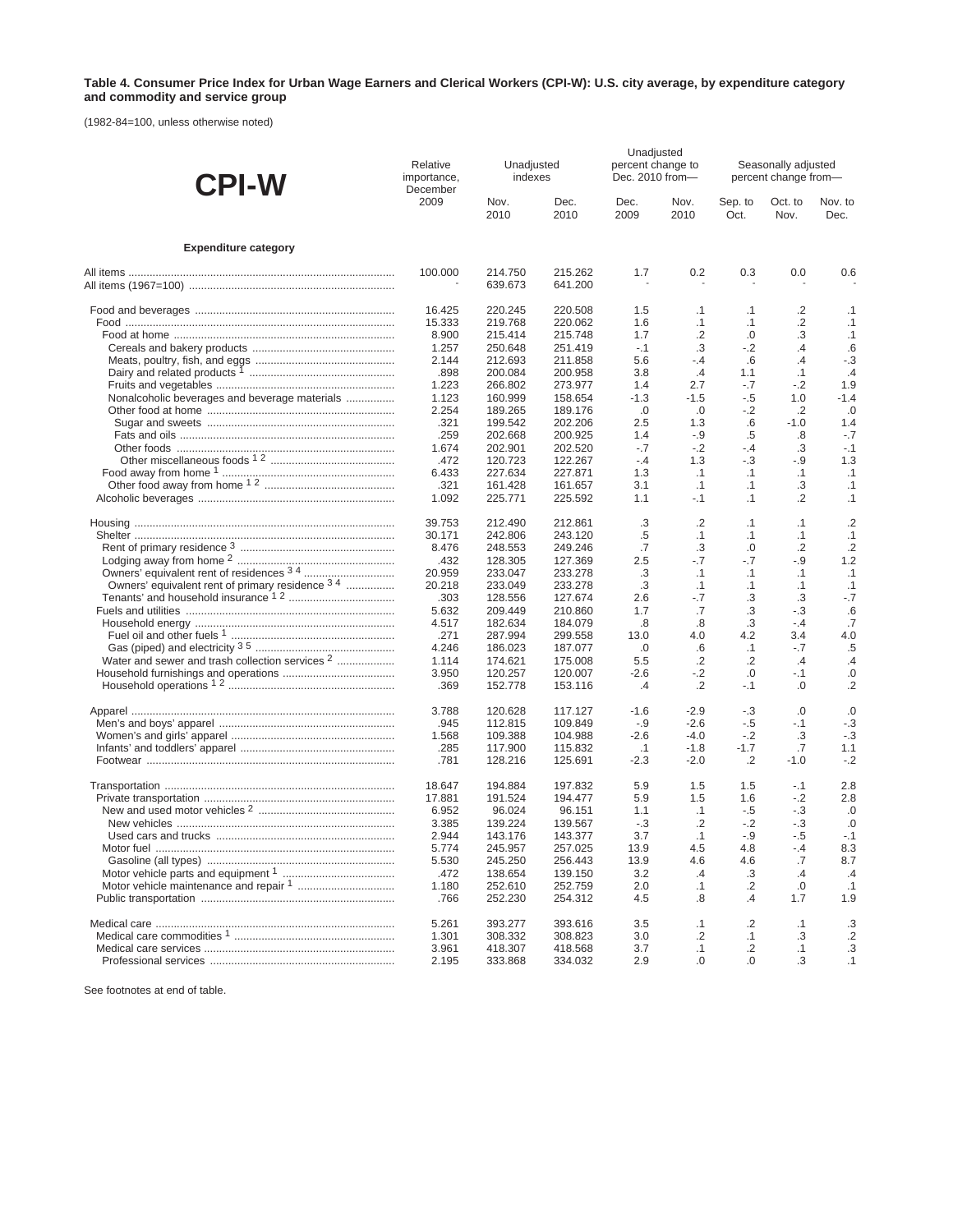#### **Table 4. Consumer Price Index for Urban Wage Earners and Clerical Workers (CPI-W): U.S. city average, by expenditure category and commodity and service group-Continued**

(1982-84=100, unless otherwise noted)

| <b>CPI-W</b>                                               | Relative<br>Unadjusted<br>indexes<br>importance,<br>December |                   |                   | Unadjusted<br>percent change to<br>Dec. 2010 from- |                 | Seasonally adjusted<br>percent change from- |                 |                 |  |
|------------------------------------------------------------|--------------------------------------------------------------|-------------------|-------------------|----------------------------------------------------|-----------------|---------------------------------------------|-----------------|-----------------|--|
|                                                            | 2009                                                         | Nov.<br>2010      | Dec.<br>2010      | Dec.<br>2009                                       | Nov.<br>2010    | Sep. to<br>Oct.                             | Oct. to<br>Nov. | Nov. to<br>Dec. |  |
| <b>Expenditure category</b>                                |                                                              |                   |                   |                                                    |                 |                                             |                 |                 |  |
|                                                            | 1.339                                                        | 622.116           | 623.692           | 7.4                                                | 0.3             | 0.6                                         | $-0.1$          | 0.8             |  |
|                                                            | 6.031                                                        | 109.082           | 108.561           | $-1.2$                                             | $-5$            | $-.1$                                       | $-.2$           | $-.2$           |  |
|                                                            | 2.046                                                        | 98.774            | 97.753            | $-2.6$                                             | $-1.0$          | $-.1$                                       | $-.1$           | $-6$            |  |
|                                                            | 6.175                                                        | 125.526           | 125.089           | .8                                                 | $-.3$           | $-.1$                                       | $\cdot$ 1       | $-.2$           |  |
|                                                            | 2.327                                                        | 200.228           | 200.496           | 4.0                                                | .1              | .1                                          | $\cdot$         | .5              |  |
|                                                            | .196                                                         | 513.546           | 515.937           | 3.3                                                | .5              | .3                                          | $.6\,$          | .7              |  |
|                                                            | 2.131                                                        | 563.563           | 564.149           | 4.1<br>$-1.2$                                      | .1<br>$-.7$     | .1                                          | .4              | .5              |  |
|                                                            | 3.848                                                        | 87.040            | 86.472            |                                                    |                 | $-2$                                        | $-.1$           | $-6$            |  |
|                                                            | 3.715<br>2.906                                               | 84.846<br>101.975 | 84.271<br>101.327 | $-1.3$<br>$-1.2$                                   | $-.7$<br>$-6$   | $-2$<br>$-2$                                | $-.2$<br>$-.2$  | $-.7$<br>$-6$   |  |
| Information technology, hardware and services 1 6          |                                                              | 9.849             | 9.767             | $-1.7$                                             |                 | $-.3$                                       | $-.2$           |                 |  |
| Personal computers and peripheral equipment <sup>7</sup>   | .809<br>.225                                                 | 74.615            | 73.078            | -6.1                                               | $-.8$<br>$-2.1$ | -.8                                         | $-.4$           | $-.8$<br>$-2.6$ |  |
|                                                            |                                                              |                   |                   |                                                    |                 |                                             |                 |                 |  |
|                                                            | 3.919                                                        | 412.383           | 414.002           | 2.5                                                | .4              | $-.3$                                       | .2              | $\cdot$         |  |
|                                                            | 1.397                                                        | 825.644           | 832.741           | 5.5                                                | .9              | $-.3$                                       | $-.1$           | .9              |  |
|                                                            | 2.522                                                        | 204.830           | 205.084           | .8                                                 | .1              | $-.4$                                       | .4              | $.2\phantom{0}$ |  |
|                                                            | .733                                                         | 160.801           | 161.217           | $-6$                                               | .3              | $-6$                                        | .4              | .3              |  |
|                                                            | .577                                                         | 229.855           | 230.332           | .8                                                 | $\cdot$ .2      | $-.4$                                       | $\cdot$ 1       | $.2\phantom{0}$ |  |
|                                                            | 1.019                                                        | 358.407           | 358.380           | 2.4                                                | .0              | $\cdot$ .2                                  | .4              | .3              |  |
| Commodity and service group                                |                                                              |                   |                   |                                                    |                 |                                             |                 |                 |  |
|                                                            | 43.589                                                       | 178.504           | 179.331           | 2.4                                                | .5              | .6                                          | .0              | 1.2             |  |
|                                                            | 16.425                                                       | 220.245           | 220.508           | 1.5                                                | .1              | .1                                          | .2              | $\cdot$ 1       |  |
|                                                            | 27.164                                                       | 155.953           | 156.997           | 2.9                                                | .7              | .9                                          | $-.2$           | 1.9             |  |
|                                                            | 16.703                                                       | 201.110           | 203.292           | 5.0                                                | 1.1             | 1.3                                         | .8              | 3.1             |  |
|                                                            | 3.788                                                        | 120.628           | 117.127           | $-1.6$                                             | $-2.9$          | $-.3$                                       | .0              | .0              |  |
|                                                            | 12.915                                                       | 255.572           | 261.243           | 6.9                                                | 2.2             | 1.9                                         | .5              | 3.9             |  |
|                                                            | 10.461                                                       | 111.813           | 111.789           | $-3$                                               | .0              | $-.4$                                       | $-.4$           | .0              |  |
|                                                            | 56.411                                                       | 257.219           | 257.382           | 1.1                                                | .1              | .1                                          | .1              | .1              |  |
|                                                            | 29.868                                                       | 233.956           | 234.278           | .4                                                 | .1              | .1                                          | .3              | .2              |  |
|                                                            | .303                                                         | 128.556           | 127.674           | 2.6                                                | -.7             | .3                                          | .3              | $-.7$           |  |
|                                                            | 4.246                                                        | 186.023           | 187.077           | .0                                                 | .6              | .1                                          | $-.7$           | .5              |  |
| Water and sewer and trash collection services <sup>2</sup> | 1.114                                                        | 174.621           | 175.008           | 5.5                                                | $\cdot$ .2      | .2                                          | $\cdot$         | .4              |  |
|                                                            | .369                                                         | 152.778           | 153.116           | .4                                                 | $.2\phantom{0}$ | $-.1$                                       | 0.              | .2              |  |
|                                                            | 5.918                                                        | 263.804           | 263.648           | 3.0                                                | $-.1$           | .4                                          | $\overline{A}$  | .1              |  |
|                                                            | 3.961                                                        | 418.307           | 418.568           | 3.7                                                | .1              | .2                                          | $\cdot$ 1       | .3              |  |
|                                                            | 10.631                                                       | 297.313           | 296.508           | 1.0                                                | $-.3$           | .0                                          | $\cdot$ 1       | $-.1$           |  |
| <b>Special indexes</b>                                     |                                                              |                   |                   |                                                    |                 |                                             |                 |                 |  |
|                                                            | 84.667                                                       | 213.675           | 214.225           | 1.7                                                | .3              | .4                                          | .0              | .7              |  |
|                                                            | 69.829                                                       | 206.838           | 207.428           | 2.2                                                | .3              | .4                                          | .0              | .8              |  |
|                                                            | 94.739                                                       | 207.523           | 208.036           | 1.6                                                | $\cdot$ .2      | .3                                          | 0.              | .7              |  |
|                                                            | 28.256                                                       | 158.328           | 159.342           | 2.9                                                | .b              | .9                                          | -.2             | 1.9             |  |
|                                                            | 17.795                                                       | 202.679           | 204.737           | 4.7                                                | 1.0             | 1.2                                         | .8              | 2.9             |  |
|                                                            | 14.007                                                       | 251.899           | 257.051           | 6.4                                                | 2.0             | 1.6                                         | .6              | 3.6             |  |
|                                                            | 33.128                                                       | 211.249           | 212.541           | 3.3                                                | .6              | 1.0                                         | $\cdot$ 1       | 1.5             |  |
|                                                            | 26.543                                                       | 251.894           | 251.847           | 1.9                                                | .0              | .2                                          | $\cdot$ 1       | .2              |  |
|                                                            | 52.450                                                       | 245.958           | 246.115           | .9                                                 | $\cdot$ 1       | $\cdot$ 1                                   | .2              | .2              |  |
|                                                            | 10.291                                                       | 212.622           | 218.896           | 8.2                                                | 3.0             | 2.9                                         | $-.4$           | 5.1             |  |
|                                                            | 89.709                                                       | 215.970           | 215.786           | .9                                                 | -.1             | .0                                          | $\cdot$ 1       | -1              |  |
|                                                            | 74.376                                                       | 215.584           | 215.303           | .8                                                 | $-.1$           | .0                                          | $\cdot$ 1       | $\cdot$ 1       |  |
| Commodities less food and energy commodities               | 22.211                                                       | 145.757           | 145.037           | $-.1$                                              | $-.5$           | -.3                                         | $-.1$           | .0              |  |
|                                                            | 6.045                                                        | 248.880           | 260.026           | 13.9                                               | 4.5             | 4.8                                         | $-.3$           | 8.1             |  |
|                                                            | 52.165                                                       | 265.001           | 265.062           | 1.2                                                | .0              | $\cdot$ 1                                   | .2              | $\cdot$ 1       |  |
| Purchasing power of the consumer dollar (1982-84=\$1.00)   |                                                              | \$.466            | \$.465            |                                                    |                 |                                             |                 |                 |  |
| Purchasing power of the consumer dollar (1967=\$1.00)      |                                                              | \$.156            | \$.156            |                                                    |                 |                                             |                 |                 |  |

<sup>1</sup> Not seasonally adjusted.<br><sup>2</sup> Indexes on a December 1997=100 base.<br><sup>3</sup> This index series was calculated using a Laspeyres estimator. All other

item stratum index series were calculated using a geometric means estimator.<br><sup>4</sup> Indexes on a December 1984=100 base

5 In January, 2011, this series will be re-titled Energy services.<br>
6 Indexes on a December 1988=100 base.<br>
7 Indexes on a December 2007=100 base.<br>
- Data not available.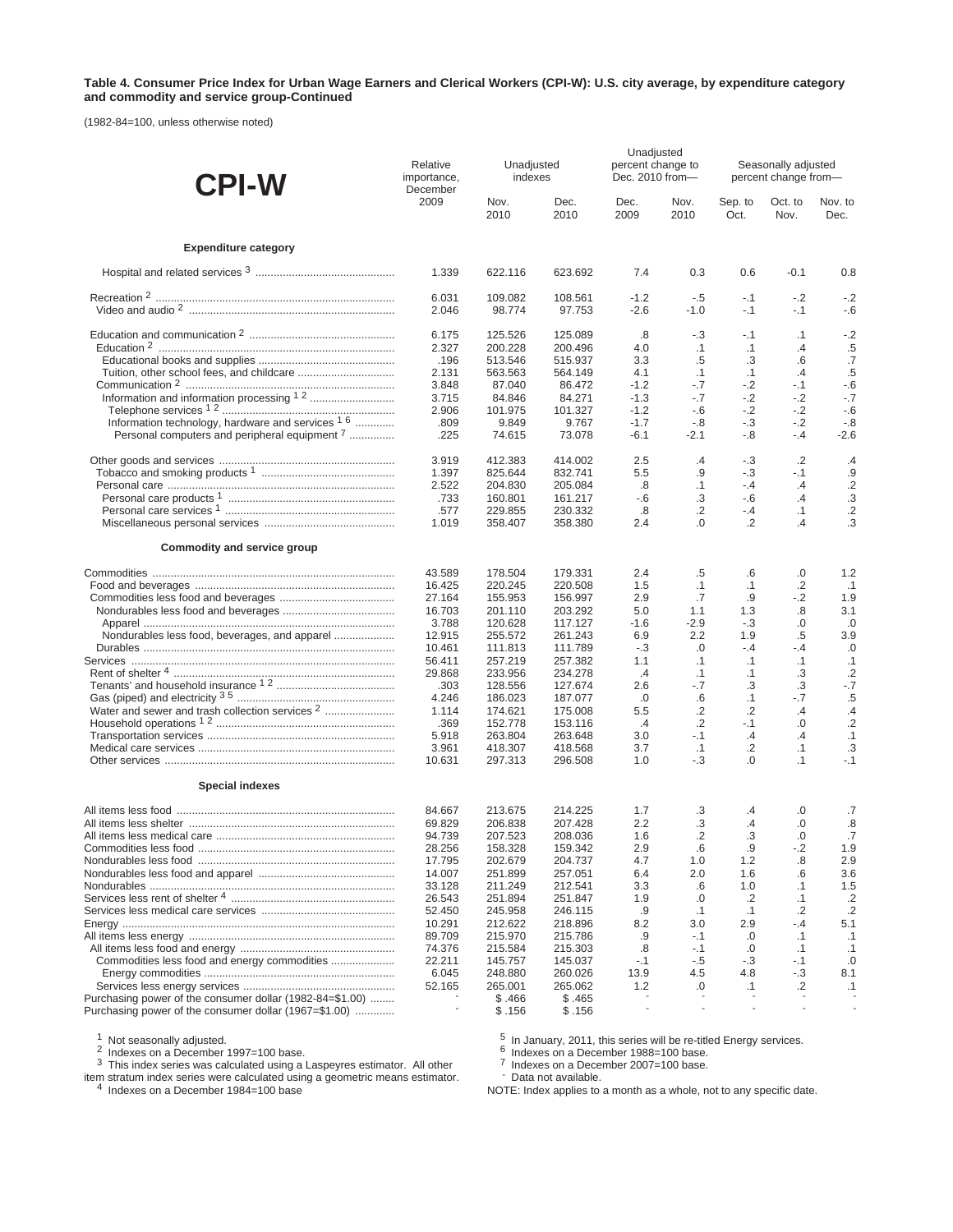#### **Table 5. Consumer Price Index for Urban Wage Earners and Clerical Workers (CPI-W): Seasonally adjusted U.S. city average, by expenditure category and commodity and service group**

(1982-84=100, unless otherwise noted)

|                                                            | Seasonally adjusted indexes |                    |                    |                    |               | Seasonally adjusted annual rate percent<br>change for |                  |                        |               |                    |  |
|------------------------------------------------------------|-----------------------------|--------------------|--------------------|--------------------|---------------|-------------------------------------------------------|------------------|------------------------|---------------|--------------------|--|
| <b>CPI-W</b>                                               |                             |                    |                    |                    |               | 3 months ended-                                       |                  |                        |               | 6 months<br>ended- |  |
|                                                            | Sep.<br>2010                | Oct.<br>2010       | Nov.<br>2010       | Dec.<br>2010       | Mar.<br>2010  | June<br>2010                                          | Sep.<br>2010     | Dec.<br>2010           | June<br>2010  | Dec.<br>2010       |  |
| <b>Expenditure category</b>                                |                             |                    |                    |                    |               |                                                       |                  |                        |               |                    |  |
|                                                            | 214.345                     | 215.005            | 215.099            | 216.456            | 1.6           | $-2.4$                                                | 3.5              | 4.0                    | $-0.4$        | 3.8                |  |
|                                                            | 219.852                     | 220.003            | 220.512            | 220.760            | 1.9           | .7                                                    | 1.9              | 1.7                    | 1.3           | 1.8                |  |
|                                                            | 219.367                     | 219.514            | 220.027            | 220.282            | 2.2           | .6                                                    | 1.8              | 1.7                    | 1.4           | 1.7                |  |
|                                                            | 215.042                     | 215.136            | 215.851            | 216.119            | 3.7           | $\cdot$ 1                                             | 1.3              | 2.0                    | 1.8           | 1.7                |  |
|                                                            | 251.234                     | 250.767            | 251.854            | 253.276            | $-2.9$        | $-3.0$                                                | 2.5              | 3.3                    | $-2.9$        | 2.9                |  |
|                                                            | 210.142                     | 211.446            | 212.372            | 211.647            | 4.4           | 12.1                                                  | 3.4              | 2.9                    | 8.2           | 3.1                |  |
|                                                            | 197.812                     | 199.890            | 200.084            | 200.958            | 8.1           | $-1.4$                                                | 2.4              | 6.5                    | 3.2           | 4.4                |  |
|                                                            | 267.680                     | 265.939            | 265.517            | 270.617            | 19.8          | $-11.1$                                               | $-5.1$           | 4.5                    | 3.2           | $-.5$              |  |
| Nonalcoholic beverages and beverage materials              | 161.087                     | 160.297            | 161.964            | 159.635            | $-.1$         | $-3.1$                                                | 1.7              | $-3.6$                 | $-1.6$        | $-1.0$             |  |
|                                                            | 190.495                     | 190.170            | 190.508            | 190.594            | $-1.3$        | $-.5$<br>.5                                           | 1.5              | $.2\phantom{0}$<br>3.8 | $-.9$         | .9<br>4.7          |  |
|                                                            | 201.240<br>201.340          | 202.408<br>202.318 | 200.410<br>203.951 | 203.134<br>202.611 | .2<br>$-3.2$  | 3.8                                                   | 5.6<br>2.6       | 2.5                    | $\cdot$<br>.2 | 2.6                |  |
|                                                            | 204.561                     | 203.701            | 204.329            | 204.127            | $-1.3$        | $-1.3$                                                | .6               | $-.8$                  | $-1.3$        | $-.1$              |  |
|                                                            | 122.164                     | 121.806            | 120.723            | 122.267            | $-.8$         | $-2.3$                                                | 1.1              | .3                     | $-1.6$        | .7                 |  |
| Other miscellaneous foods 12                               | 227.188                     | 227.412            | 227.634            | 227.871            | $\cdot$       | 1.4                                                   | 2.4              | 1.2                    | .8            | 1.8                |  |
|                                                            | 160.755                     | 160.988            | 161.428            | 161.657            | 5.7           | 1.5                                                   | 2.9              | 2.3                    | 3.6           | 2.6                |  |
|                                                            | 225.507                     | 225.707            | 226.149            | 226.307            | $-2.3$        | 1.5                                                   | 3.7              | 1.4                    | $-.4$         | 2.6                |  |
|                                                            | 212.764                     | 212.959            | 213.083            | 213.495            | $-2$          | $-.8$                                                 | .4               | 1.4                    | $-.5$         | .9                 |  |
|                                                            | 242.448                     | 242.602            | 242.941            | 243.274            | $-1.2$        | .7                                                    | .4               | 1.4                    | $-3$          | .9                 |  |
|                                                            | 247.767                     | 247.885            | 248.466            | 249.017            | .3            | .2                                                    | .3               | 2.0                    | .3            | 1.2                |  |
| Owners' equivalent rent of residences 3 4                  | 136.197                     | 135.294            | 134.069            | 135.647            | $-4.6$        | 22.4                                                  | $-7.5$           | $-1.6$                 | 8.1           | $-4.6$             |  |
|                                                            | 232.567                     | 232.759            | 233.045            | 233.259            | $-.9$         | $\cdot$                                               | .5               | 1.2                    | $-.3$         | .9                 |  |
| Owners' equivalent rent of primary residence 34            | 232.568<br>127.718          | 232.762<br>128.130 | 233.047<br>128.556 | 233.259<br>127.674 | $-.9$<br>3.1  | .4<br>3.1                                             | .5<br>4.4        | 1.2<br>$-.1$           | $-.3$<br>3.1  | .8<br>2.1          |  |
|                                                            | 212.484                     | 213.115            | 212.541            | 213.882            | 8.4           | $-6.4$                                                | 2.8              | 2.7                    | .7            | 2.7                |  |
|                                                            | 186.387                     | 186.978            | 186.171            | 187.442            | 8.4           | $-9.1$                                                | 2.5              | 2.3                    | $-.8$         | 2.4                |  |
|                                                            | 267.283                     | 278.516            | 287.994            | 299.558            | 23.3          | $-15.7$                                               | $-6$             | 57.8                   | 1.9           | 25.2               |  |
|                                                            | 191.045                     | 191.184            | 189.877            | 190.741            | 7.5           | $-8.6$                                                | 2.7              | $-6$                   | $-.9$         | 1.0                |  |
| Water and sewer and trash collection services <sup>2</sup> | 173.079                     | 173.455            | 174.105            | 174.849            | 9.0           | 5.0                                                   | 4.1              | 4.2                    | 7.0           | 4.1                |  |
| Household furnishings and operations                       | 120.681                     | 120.687            | 120.577            | 120.551            | $-3.8$        | $-3.8$                                                | $-2.2$           | $-.4$                  | $-3.8$        | $-1.3$             |  |
|                                                            | 152.851                     | 152.729            | 152.778            | 153.116            | $-1.1$        | 3.1                                                   | $-1.0$           | .7                     | 1.0           | $-.2$              |  |
|                                                            | 118.544                     | 118.175            | 118.205            | 118.202            | $-4.8$        | 1.4                                                   | $-1.8$           | $-1.1$                 | $-1.7$        | $-1.5$             |  |
|                                                            | 112.281                     | 111.728            | 111.637            | 111.265            | $-5.7$        | 10.3                                                  | $-3.9$           | $-3.6$                 | 2.0           | $-3.7$             |  |
|                                                            | 105.776                     | 105.596            | 105.902            | 105.566            | -4.6          | $-4.5$                                                | $-.7$            | $-8$                   | $-4.5$        | $-.7$              |  |
|                                                            | 116.525<br>127.444          | 114.553<br>127.691 | 115.336<br>126.425 | 116.626<br>126.215 | 3.7<br>$-6.0$ | 3.0<br>2.3                                            | $-6.5$<br>$-1.5$ | .3<br>$-3.8$           | 3.4<br>$-1.9$ | $-3.1$<br>$-2.6$   |  |
|                                                            | 193.376                     | 196.286            | 196.010            | 201.414            | 6.1           | $-13.0$                                               | 16.3             | 17.7                   | $-3.9$        | 17.0               |  |
|                                                            | 190.087                     | 193.039            | 192.616            | 197.998            | 6.6           | $-13.8$                                               | 17.1             | 17.7                   | $-4.1$        | 17.4               |  |
|                                                            | 96.958                      | 96.498             | 96.178             | 96.147             | 3.8           | 2.4                                                   | 1.9              | $-3.3$                 | 3.1           | $-.7$              |  |
|                                                            | 139.661                     | 139.363            | 138.938            | 138.964            | $-1.5$        | .5                                                    | 1.8              | $-2.0$                 | $-.5$         | $-.1$              |  |
|                                                            | 146.033                     | 144.761            | 144.095            | 143.968            | 11.1          | 6.5                                                   | 3.5              | $-5.5$                 | 8.8           | $-1.1$             |  |
|                                                            | 239.792                     | 251.389            | 250.312            | 271.110            | 11.2          | $-40.2$                                               | 55.0             | 63.4                   | $-18.4$       | 59.2               |  |
|                                                            | 237.478                     | 248.433            | 250.194            | 271.950            | 8.4           | $-39.4$                                               | 48.8             | 72.0                   | $-18.9$       | 59.9               |  |
|                                                            | 137.728                     | 138.153            | 138.654            | 139.150            | 2.0           | 3.4                                                   | 3.0              | 4.2                    | 2.7           | 3.6                |  |
| Motor vehicle maintenance and repair <sup>1</sup>          | 251.938<br>248.885          | 252.546<br>249.803 | 252.610<br>254.162 | 252.759<br>258.913 | 2.1<br>$-6.2$ | 1.6<br>9.0                                            | 2.9<br>$-6$      | 1.3<br>17.1            | 1.9<br>1.1    | 2.1<br>7.9         |  |
|                                                            | 392.737                     | 393.364            | 393.839            | 394.859            | 6.1           | 2.6                                                   | 3.2              | 2.2                    | 4.3           | 2.7                |  |
|                                                            | 307.322                     | 307.539            | 308.332            | 308.823            | 7.9           | 1.2                                                   | 1.2              | 2.0                    | 4.5           | 1.6                |  |
|                                                            | 417.992                     | 418.780            | 419.099            | 420.321            | 5.5           | 3.0                                                   | 3.9              | 2.2                    | 4.3           | 3.1                |  |
|                                                            | 334.108                     | 333.960            | 334.892            | 335.235            | 3.1           | 3.2                                                   | 3.9              | 1.4                    | 3.1           | 2.6                |  |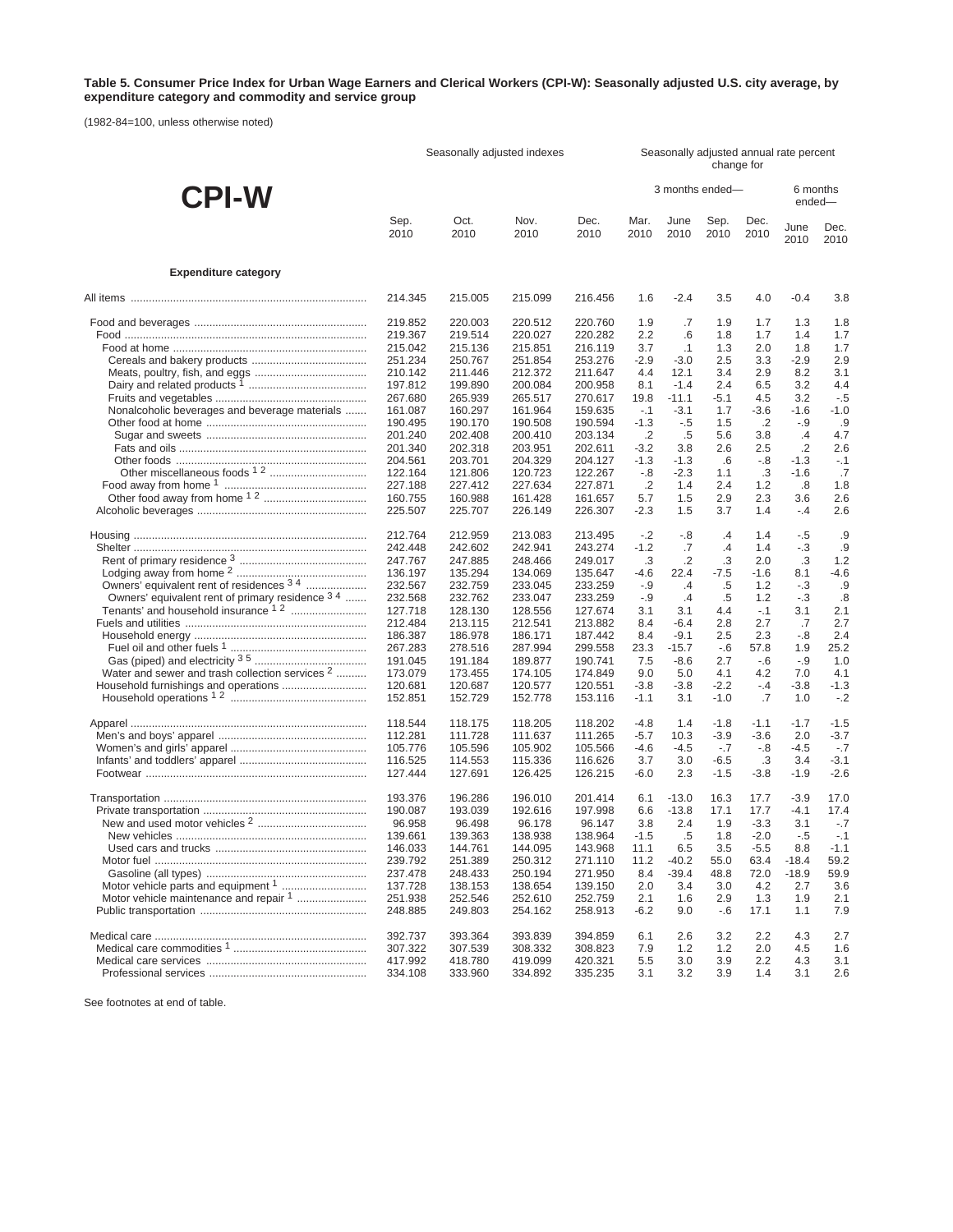#### **Table 5. Consumer Price Index for Urban Wage Earners and Clerical Workers (CPI-W): Seasonally adjusted U.S. city average, by expenditure category and commodity and service group-Continued**

(1982-84=100, unless otherwise noted)

|                                                                                                                                                                                                                     | Seasonally adjusted indexes                                                                                                                                                  |                                                                                                                                                                              |                                                                                                                                                                              |                                                                                                                                                                              |                                                                                                                      | Seasonally adjusted annual rate percent<br>change for                                                                              |                                                                                                                   |                                                                                                                        |                                                                                                                             |                                                                                                                        |  |
|---------------------------------------------------------------------------------------------------------------------------------------------------------------------------------------------------------------------|------------------------------------------------------------------------------------------------------------------------------------------------------------------------------|------------------------------------------------------------------------------------------------------------------------------------------------------------------------------|------------------------------------------------------------------------------------------------------------------------------------------------------------------------------|------------------------------------------------------------------------------------------------------------------------------------------------------------------------------|----------------------------------------------------------------------------------------------------------------------|------------------------------------------------------------------------------------------------------------------------------------|-------------------------------------------------------------------------------------------------------------------|------------------------------------------------------------------------------------------------------------------------|-----------------------------------------------------------------------------------------------------------------------------|------------------------------------------------------------------------------------------------------------------------|--|
| <b>CPI-W</b>                                                                                                                                                                                                        |                                                                                                                                                                              |                                                                                                                                                                              |                                                                                                                                                                              |                                                                                                                                                                              |                                                                                                                      | 3 months ended-                                                                                                                    |                                                                                                                   |                                                                                                                        | 6 months<br>ended-                                                                                                          |                                                                                                                        |  |
|                                                                                                                                                                                                                     | Sep.<br>2010                                                                                                                                                                 | Oct.<br>2010                                                                                                                                                                 | Nov.<br>2010                                                                                                                                                                 | Dec.<br>2010                                                                                                                                                                 | Mar.<br>2010                                                                                                         | June<br>2010                                                                                                                       | Sep.<br>2010                                                                                                      | Dec.<br>2010                                                                                                           | June<br>2010                                                                                                                | Dec.<br>2010                                                                                                           |  |
| <b>Expenditure category</b>                                                                                                                                                                                         |                                                                                                                                                                              |                                                                                                                                                                              |                                                                                                                                                                              |                                                                                                                                                                              |                                                                                                                      |                                                                                                                                    |                                                                                                                   |                                                                                                                        |                                                                                                                             |                                                                                                                        |  |
|                                                                                                                                                                                                                     | 618.805                                                                                                                                                                      | 622.544                                                                                                                                                                      | 621.699                                                                                                                                                                      | 626.726                                                                                                                                                                      | 12.2                                                                                                                 | 5.5                                                                                                                                | 6.9                                                                                                               | 5.2                                                                                                                    | 8.8                                                                                                                         | 6.1                                                                                                                    |  |
|                                                                                                                                                                                                                     | 109.532<br>99.299                                                                                                                                                            | 109.427<br>99.197                                                                                                                                                            | 109.238<br>99.112                                                                                                                                                            | 109.001<br>98.468                                                                                                                                                            | $-.7$<br>$-2.6$                                                                                                      | .6<br>$-1.1$                                                                                                                       | $-2.4$<br>$-2.7$                                                                                                  | $-1.9$<br>$-3.3$                                                                                                       | .0<br>$-1.9$                                                                                                                | $-2.2$<br>$-3.0$                                                                                                       |  |
| Tuition, other school fees, and childcare<br>Information and information processing <sup>1</sup> <sup>2</sup><br>Information technology, hardware and services 1 6<br>Personal computers and peripheral equipment 7 | 125.137<br>197.532<br>507.899<br>555.849<br>87.340<br>85.154<br>102.325<br>9.891<br>76.253                                                                                   | 125.048<br>197.794<br>509.466<br>556.496<br>87.168<br>84.978<br>102.135<br>9.864<br>75.608                                                                                   | 125.128<br>198.587<br>512.598<br>558.619<br>87.040<br>84.846<br>101.975<br>9.849<br>75.329                                                                                   | 124.875<br>199.530<br>516.216<br>561.152<br>86.495<br>84.271<br>101.327<br>9.767<br>73.399                                                                                   | 2.4<br>6.2<br>4.6<br>6.4<br>.0<br>$-.2$<br>$-2.1$<br>6.8<br>$-3.0$                                                   | 1.2<br>5.0<br>5.3<br>5.0<br>$-1.1$<br>$-1.2$<br>$-.1$<br>$-4.8$<br>$-9.0$                                                          | $\cdot$<br>.7<br>-3.2<br>1.1<br>$.2\phantom{0}$<br>$.2\phantom{0}$<br>1.2<br>$-3.4$<br>2.6                        | $-.8$<br>4.1<br>6.7<br>3.9<br>$-3.8$<br>$-4.1$<br>$-3.8$<br>$-4.9$<br>$-14.2$                                          | 1.8<br>5.6<br>5.0<br>5.7<br>$-.5$<br>$-.7$<br>$-1.1$<br>.8<br>$-6.0$                                                        | $-.2$<br>2.4<br>1.6<br>2.5<br>$-1.8$<br>$-2.0$<br>$-1.4$<br>$-4.1$<br>$-6.1$                                           |  |
|                                                                                                                                                                                                                     | 413.007<br>828.794<br>204.868<br>161.132<br>230.624<br>356.667                                                                                                               | 411.642<br>826.468<br>204.132<br>160.174<br>229.635<br>357.305                                                                                                               | 412.582<br>825.644<br>204.986<br>160.801<br>229.855<br>358.744                                                                                                               | 414.354<br>832.741<br>205.359<br>161.217<br>230.332<br>359.650                                                                                                               | 1.0<br>1.7<br>.5<br>.5<br>$-2$<br>3.3                                                                                | 3.1<br>9.9<br>$-.6$<br>-6.1<br>3.5<br>.3                                                                                           | 4.7<br>8.9<br>2.3<br>3.1<br>.3<br>2.8                                                                             | 1.3<br>1.9<br>1.0<br>$.2\phantom{0}$<br>$-5$<br>3.4                                                                    | 2.0<br>5.7<br>.0<br>$-2.9$<br>1.6<br>1.8                                                                                    | 3.0<br>5.3<br>1.6<br>1.7<br>$-.1$<br>3.1                                                                               |  |
| Commodity and service group                                                                                                                                                                                         |                                                                                                                                                                              |                                                                                                                                                                              |                                                                                                                                                                              |                                                                                                                                                                              |                                                                                                                      |                                                                                                                                    |                                                                                                                   |                                                                                                                        |                                                                                                                             |                                                                                                                        |  |
| Nondurables less food, beverages, and apparel<br>Water and sewer and trash collection services <sup>2</sup><br><b>Special indexes</b>                                                                               | 177.809<br>219.852<br>155.148<br>197.981<br>118.544<br>252.387<br>112.925<br>257.115<br>233.640<br>127.718<br>191.045<br>173.079<br>152.851<br>261.213<br>417.992<br>296.788 | 178.870<br>220.003<br>156.567<br>200.534<br>118.175<br>257.082<br>112.468<br>257.372<br>233.826<br>128.130<br>191.184<br>173.455<br>152.729<br>262.351<br>418.780<br>296.741 | 178.792<br>220.512<br>156.242<br>202.072<br>118.205<br>258.326<br>111.966<br>257.614<br>234.549<br>128.556<br>189.877<br>174.105<br>152.778<br>263.299<br>419.099<br>297.051 | 181.020<br>220.760<br>159.251<br>208.300<br>118.202<br>268.291<br>111.940<br>257.957<br>235.122<br>127.674<br>190.741<br>174.849<br>153.116<br>263.604<br>420.321<br>296.777 | 2.7<br>1.9<br>3.2<br>2.6<br>$-4.8$<br>5.6<br>.6<br>1.0<br>$-2.0$<br>3.1<br>7.5<br>9.0<br>$-1.1$<br>3.0<br>5.5<br>1.4 | $-6.3$<br>.7<br>$-10.3$<br>$-17.0$<br>1.4<br>$-21.5$<br>.8<br>.8<br>.3<br>3.1<br>$-8.6$<br>5.0<br>3.1<br>2.9<br>3.0<br>2.5         | 6.8<br>1.9<br>9.9<br>16.4<br>$-1.8$<br>23.2<br>.7<br>1.0<br>.9<br>4.4<br>2.7<br>4.1<br>$-1.0$<br>2.1<br>3.9<br>.4 | 7.4<br>1.7<br>11.0<br>22.5<br>$-1.1$<br>27.7<br>$-3.4$<br>1.3<br>2.6<br>$-.1$<br>$-6$<br>4.2<br>.7<br>3.7<br>2.2<br>.0 | $-1.9$<br>1.3<br>$-3.8$<br>$-7.7$<br>$-1.7$<br>$-8.9$<br>.7<br>.9<br>$-8$<br>3.1<br>-.9<br>7.0<br>1.0<br>2.9<br>4.3<br>1.9  | 7.1<br>1.8<br>10.4<br>19.4<br>$-1.5$<br>25.4<br>$-1.4$<br>1.2<br>1.8<br>2.1<br>1.0<br>4.1<br>$-.2$<br>2.9<br>3.1<br>.2 |  |
| Commodities less food and energy commodities                                                                                                                                                                        | 213.269<br>206.412<br>207.125<br>157.535<br>199.695<br>248.977<br>209.473<br>251.937<br>245.846<br>211.343<br>215.669<br>215.303<br>146.012<br>242.121<br>264.313            | 214.020<br>207.262<br>207.781<br>158.926<br>202.081<br>252.930<br>211.654<br>252.325<br>246.090<br>217.469<br>215.670<br>215.274<br>145.595<br>253.766<br>264.583            | 214.040<br>207.268<br>207.863<br>158.620<br>203.602<br>254.423<br>211.827<br>252.500<br>246.592<br>216.534<br>215.889<br>215.434<br>145.415<br>253.090<br>265.001            | 215.589<br>209.010<br>209.217<br>161.562<br>209.514<br>263.509<br>215.029<br>253.075<br>247.083<br>227.622<br>216.073<br>215.603<br>145.432<br>273.641<br>265.284            | 1.5<br>2.9<br>1.4<br>2.9<br>2.3<br>5.1<br>3.0<br>3.2<br>$\cdot$ 1<br>10.0<br>.7<br>.4<br>.1<br>11.7<br>.5            | $-2.9$<br>$-3.7$<br>$-2.7$<br>$-9.9$<br>$-16.1$<br>$-19.9$<br>$-9.5$<br>1.0<br>.6<br>$-28.0$<br>1.1<br>1.2<br>.5<br>$-39.2$<br>1.6 | 3.9<br>4.9<br>3.6<br>9.6<br>15.7<br>21.6<br>9.8<br>1.5<br>1.0<br>29.1<br>.9<br>.8<br>.5<br>52.0<br>.9             | 4.4<br>5.1<br>4.1<br>10.6<br>21.2<br>25.5<br>11.0<br>1.8<br>2.0<br>34.6<br>.8<br>.6<br>$-1.6$<br>63.2<br>1.5           | $-.7$<br>$-.5$<br>$-.7$<br>$-3.7$<br>$-7.3$<br>$-8.3$<br>$-3.4$<br>2.1<br>.4<br>$-11.0$<br>.9<br>.8<br>.3<br>$-17.6$<br>1.0 | 4.1<br>5.0<br>3.8<br>10.1<br>18.4<br>23.5<br>10.4<br>1.7<br>1.5<br>31.8<br>.8<br>.7<br>$-.6$<br>57.5<br>1.2            |  |

estimator.

<sup>1</sup> Not seasonally adjusted.<br><sup>2</sup> Indexes on a December 1997=100 base.<br><sup>3</sup> This index series was calculated using a Laspeyres estimator. All other item stratum index series were calculated using a geometric means

<sup>4</sup> Indexes on a December 1984=100 base<br><sup>5</sup> In January, 2011, this series will be re-titled Energy services.<br><sup>6</sup> Indexes on a December 1988=100 base.<br><sup>7</sup> Indexes on a December 2007=100 base.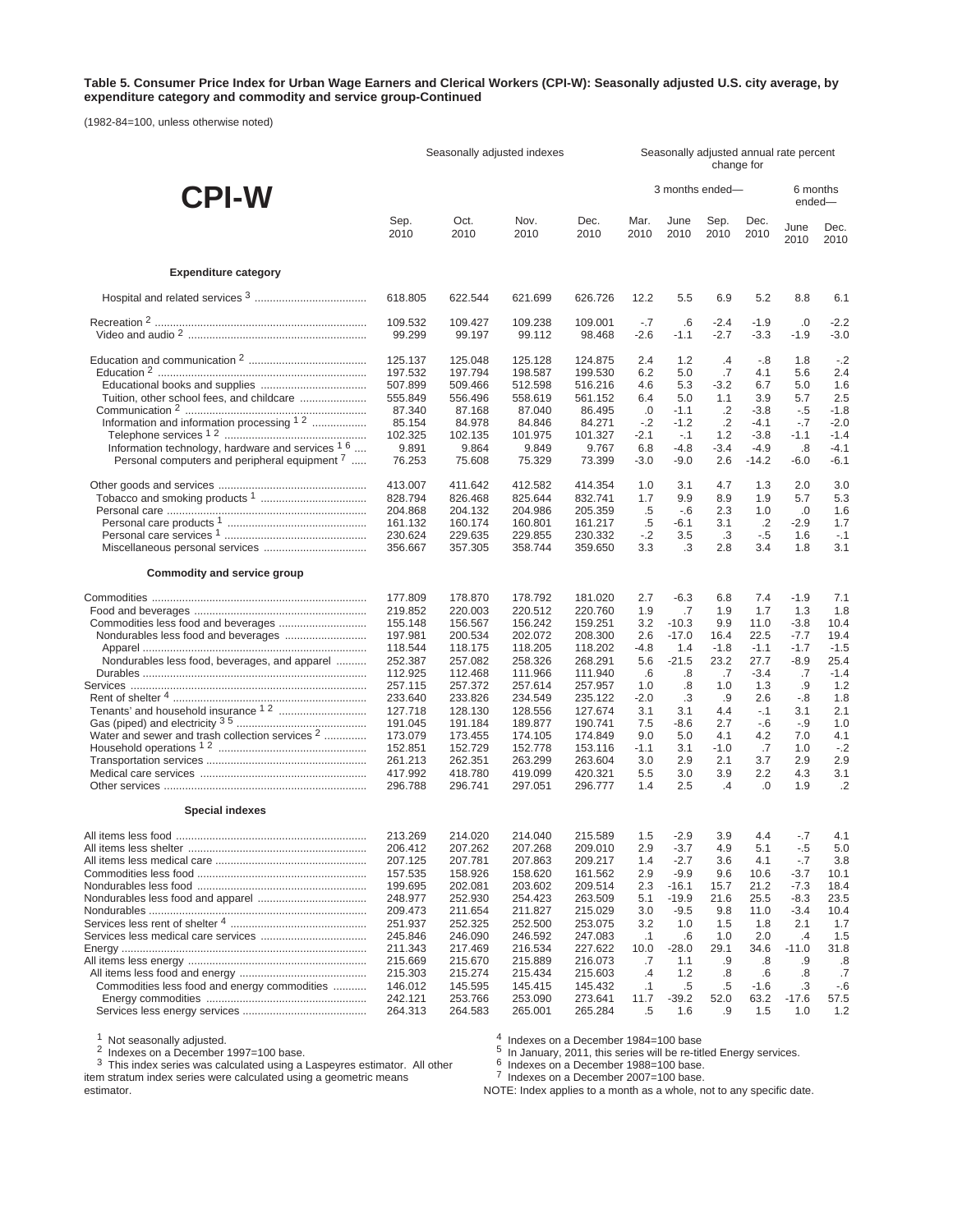### **Table 6. Consumer Price Index for Urban Wage Earners and Clerical Workers (CPI-W): Selected areas, all items index**

(1982-84=100, unless otherwise noted)

|                                                                                                                    | All items                        |                    |                                                      |                                                      |                    |                |                                     |                              |                                     |                    |                       |  |
|--------------------------------------------------------------------------------------------------------------------|----------------------------------|--------------------|------------------------------------------------------|------------------------------------------------------|--------------------|----------------|-------------------------------------|------------------------------|-------------------------------------|--------------------|-----------------------|--|
| <b>CPI-W</b>                                                                                                       | Pricina<br>schedule              |                    | Indexes                                              |                                                      |                    |                | Percent change to<br>Dec.2010 from- |                              | Percent change to<br>Nov.2010 from- |                    |                       |  |
|                                                                                                                    | $\mathbf{1}$                     | Sep.<br>2010       | Oct.<br>2010                                         | Nov.<br>2010                                         | Dec.<br>2010       | Dec.<br>2009   | Oct.<br>2010                        | Nov.<br>2010                 | Nov.<br>2009                        | Sep.<br>2010       | Oct.<br>2010          |  |
|                                                                                                                    | M                                | 214.306            | 214.623                                              | 214.750                                              | 215.262            | 1.7            | 0.3                                 | 0.2                          | 1.3                                 | 0.2                | 0.1                   |  |
| Region and area size <sup>2</sup>                                                                                  |                                  |                    |                                                      |                                                      |                    |                |                                     |                              |                                     |                    |                       |  |
|                                                                                                                    | M                                | 231.566            | 232.396                                              | 232.962                                              | 233.082            | 1.9            | .3                                  | $\cdot$ 1                    | 1.7                                 | .6                 | .2                    |  |
| Size A - More than 1,500,000<br>Size B/C - 50,000 to 1,500,000 3                                                   | M<br>M                           | 231.881<br>140.295 | 232.672<br>140.848                                   | 233.031<br>141.452                                   | 233.092<br>141.598 | 1.7<br>2.2     | $\cdot$ .2<br>$.5\,$                | 0.<br>$\cdot$ 1              | 1.5<br>2.1                          | .5<br>.8           | $\cdot$ .2<br>$\cdot$ |  |
|                                                                                                                    | M                                | 204.442            | 204.329                                              | 204.468                                              | 205.024            | 2.0            | .3                                  | .3                           | 1.4                                 | .0                 | .1                    |  |
| Size A - More than 1,500,000<br>Size B/C - 50,000 to 1,500,000 <sup>3</sup><br>Size D - Nonmetropolitan (less than | M<br>M                           | 203.946<br>134.361 | 203.906<br>134.093                                   | 204.064<br>134.112                                   | 204.731<br>134.454 | 1.9<br>2.1     | .4<br>.3                            | .3<br>.3                     | 1.2<br>1.7                          | $\cdot$ 1<br>$-.2$ | .1<br>.0              |  |
|                                                                                                                    | M                                | 203.086            | 203.548                                              | 203.937                                              | 204.132            | 1.8            | .3                                  | $\cdot$ 1                    | 1.6                                 | .4                 | $\cdot$ .2            |  |
|                                                                                                                    | M                                | 209.155            | 209.376                                              | 209.352                                              | 209.994            | 1.6            | .3                                  | .3                           | 1.2                                 | $\cdot$ 1          | .0                    |  |
| Size A - More than 1,500,000                                                                                       | M                                | 211.393            | 211.409                                              | 211.222                                              | 211.712            | 1.4            | $\cdot$ 1                           | $\cdot$ .2                   | 1.0                                 | $-.1$              | $-.1$                 |  |
| Size B/C - 50,000 to 1,500,000 3<br>Size D - Nonmetropolitan (less than                                            | M                                | 133.680            | 133.923                                              | 133.927                                              | 134.405            | 1.7            | .4                                  | $\overline{A}$               | 1.4                                 | $\cdot$ .2         | .0                    |  |
|                                                                                                                    | M                                | 215.346            | 215.451                                              | 215.822                                              | 216.477            | 1.5            | .5                                  | .3                           | 1.1                                 | .2                 | .2                    |  |
|                                                                                                                    | M                                | 215.804            | 216.273                                              | 216.267                                              | 216.847            | 1.4            | .3                                  | .3                           | 1.0                                 | $\cdot$            | .0                    |  |
| Size A - More than 1,500,000<br>Size B/C - 50,000 to 1,500,000 3                                                   | M<br>M                           | 218.524<br>133.346 | 219.017<br>133.622                                   | 218.817<br>133.777                                   | 219.273<br>134.306 | 1.5<br>1.0     | $\cdot$ 1<br>.5                     | $\cdot$ .2<br>$\overline{A}$ | 1.2<br>.5                           | $\cdot$ 1<br>.3    | $-.1$<br>.1           |  |
| <b>Size classes</b>                                                                                                |                                  |                    |                                                      |                                                      |                    |                |                                     |                              |                                     |                    |                       |  |
| $A^4$                                                                                                              | M                                | 198.278            | 198.576                                              | 198.598                                              | 198.979            | 1.6            | $\cdot$ .2                          | .2                           | 1.2                                 | $\cdot$ .2         | .0                    |  |
|                                                                                                                    | M                                | 134.644            | 134.840                                              | 134.969                                              | 135.379            | 1.7            | .4                                  | .3                           | 1.4                                 | $\cdot$ .2         | .1                    |  |
|                                                                                                                    | M                                | 209.864            | 210.160                                              | 210.529                                              | 210.959            | 1.7            | .4                                  | $\overline{2}$               | 1.3                                 | .3                 | $\cdot$ .2            |  |
| Selected local areas <sup>5</sup>                                                                                  |                                  |                    |                                                      |                                                      |                    |                |                                     |                              |                                     |                    |                       |  |
| Chicago-Gary-Kenosha, IL-IN-WI                                                                                     | M                                | 206.897            | 206.894                                              | 206.632                                              | 207.479            | 1.6            | .3                                  | $\cdot$                      | .7                                  | $-.1$              | $-.1$                 |  |
| Los Angeles-Riverside-Orange County, CA<br>New York-Northern N.J.-Long Island,                                     | M                                | 218.427            | 219.339                                              | 218.694                                              | 219.619            | 1.6            | $\cdot$ 1                           | .4                           | 1.0                                 | $\cdot$ 1          | $-.3$                 |  |
|                                                                                                                    | M                                | 236.725            | 237.483                                              | 237.606                                              | 237.575            | 1.8            | .0                                  | .0                           | 1.6                                 | .4                 | .1                    |  |
| Boston-Brockton-Nashua, MA-NH-ME-CT                                                                                | $\mathbf{1}$                     | 236.844            | $\overline{\phantom{a}}$                             | 238.891                                              |                    |                | $\overline{a}$                      | $\sim$                       | .9                                  | .9                 |                       |  |
|                                                                                                                    | 1                                | 196.787            | $\overline{\phantom{a}}$                             | 197.530                                              | $\overline{a}$     | ÷<br>÷         | ÷<br>÷,                             | ÷<br>÷,                      | 2.4                                 | .4                 |                       |  |
| Washington-Baltimore, DC-MD-VA-WV 6                                                                                | $\mathbf{1}$<br>$\mathbf{1}$     | 205.602<br>142.755 | $\overline{\phantom{a}}$<br>$\overline{\phantom{a}}$ | 204.918<br>142.938                                   | $\sim$             | $\overline{a}$ | $\overline{\phantom{a}}$            | $\overline{\phantom{a}}$     | $-.2$<br>1.7                        | $-.3$<br>$\cdot$ 1 | $\sim$                |  |
|                                                                                                                    | 2                                |                    | 201.887                                              | $\overline{\phantom{a}}$                             | 201.390            | 1.0            | $-2$                                |                              | $\sim$<br>$\overline{a}$            | $\overline{a}$     |                       |  |
| Detroit-Ann Arbor-Flint, MI                                                                                        | $\overline{2}$                   |                    | 201.864                                              | $\overline{\phantom{a}}$<br>$\overline{\phantom{a}}$ | 202.280            | 1.3            | $.2\phantom{0}$                     | $\overline{a}$               | $\overline{\phantom{a}}$            | $\overline{a}$     |                       |  |
| Houston-Galveston-Brazoria, TX                                                                                     | $\overline{2}$<br>$\overline{2}$ |                    | 193.110                                              | $\overline{\phantom{a}}$                             | 192.863            | 2.1<br>.7      | $-1$                                |                              |                                     |                    |                       |  |
| Miami-Fort Lauderdale, FL<br>Philadelphia-Wilmington-Atlantic City,                                                | 2                                |                    | 221.497<br>228.676                                   |                                                      | 222.510<br>228.072 | 1.5            | .5<br>$-.3$                         |                              |                                     |                    |                       |  |
| San Francisco-Oakland-San Jose, CA                                                                                 | 2                                |                    | 224.352                                              | $\overline{a}$                                       | 224.152            | 1.8            | $-1$                                | $\overline{a}$               | $\sim$                              | $\overline{a}$     |                       |  |
| Seattle-Tacoma-Bremerton, WA                                                                                       | 2                                |                    | 223.112                                              | $\overline{\phantom{a}}$                             | 222.853            | .9             | $-.1$                               |                              | $\overline{a}$                      | $\overline{a}$     |                       |  |

<sup>1</sup> Foods, fuels, and several other items priced every month in all areas; most other goods and services priced as indicated:

M - Every month.

1 - January, March, May, July, September, and November.

2<br>
Regions defined as the four Census regions. See technical notes.<br>
<sup>3</sup> Indexes on a December 1996=100 base.<br>
<sup>4</sup> Indexes on a December 1986=100 base.<br>
<sup>5</sup> In addition, the following metropolitan areas are published semia and appear in Tables 34 and 39 of the January and July issues of the CPI Detailed Report: Anchorage, AK; Cincinnati-Hamilton, OH-KY-IN; Denver-Boulder-Greeley, CO; Honolulu, HI; Kansas City, MO-KS; Milwaukee-Racine, WI; Minneapolis-St. Paul, MN-WI; Phoenix-Mesa, AZ; Pittsburgh, PA; Portland-Salem, OR-WA; St. Louis, MO-IL; San Diego, CA;

Tampa-St. Petersburg-Clearwater, FL.<br><sup>6</sup> Indexes on a November 1996=100 base.<br>- Data not available.

NOTE: Local area indexes are byproducts of the national CPI program. Each local index has a smaller sample size than the national index and is, therefore, subject to substantially more sampling and other measurement error. As a result, local area indexes show greater volatility than the national index, although their long-term trends are similar. Therefore, the Bureau of Labor Statistics strongly urges users to consider adopting the national average CPI for use in their escalator clauses.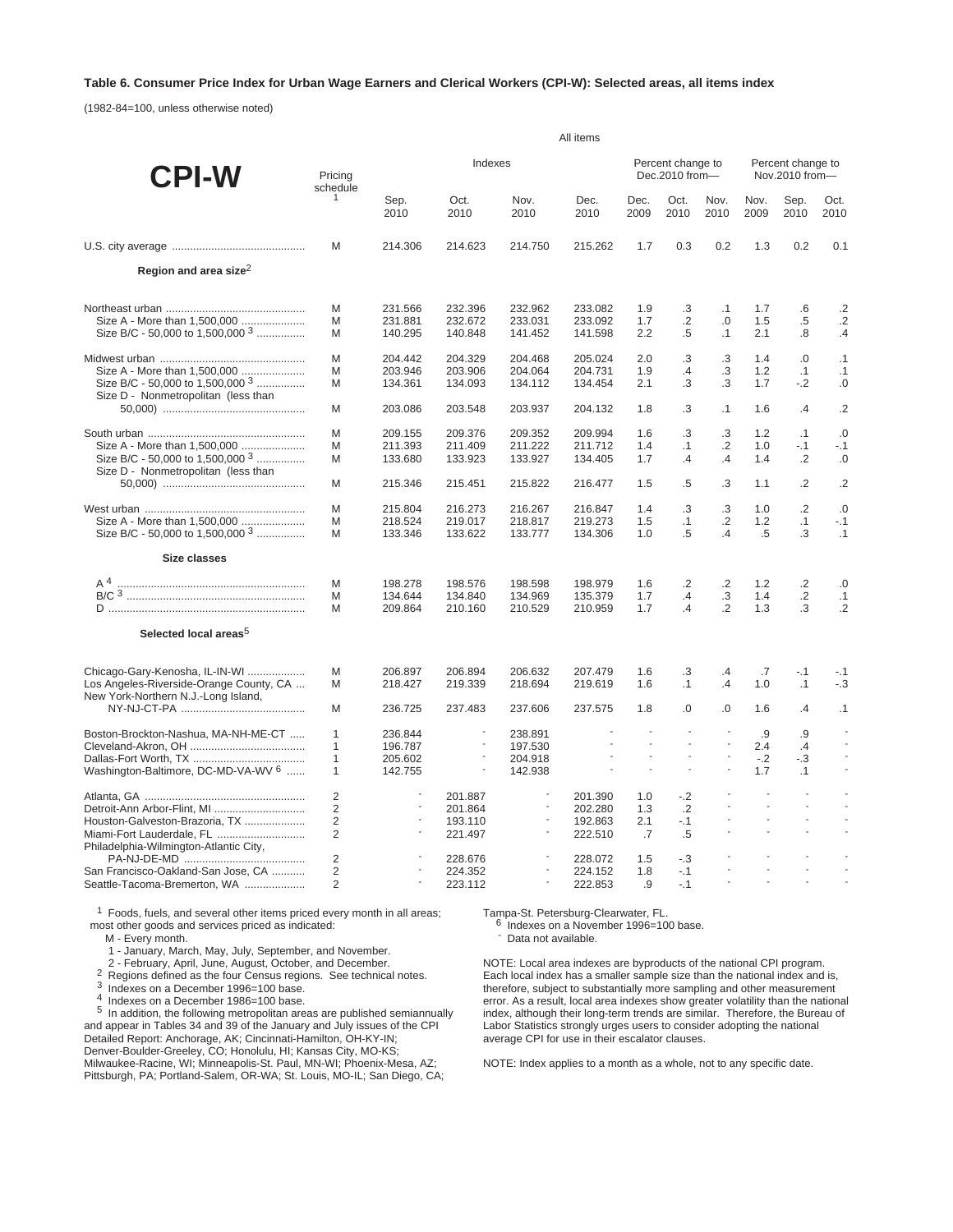#### **Table 7. Chained Consumer Price Index for All Urban Consumers (C-CPI-U): U.S. city average, by expenditure category and commodity and service group**

(December 1999=100, unless otherwise noted)

| <b>C-CPI-U</b>              | Relative<br>importance,<br>2007-2008 | Unadjusted<br>indexes |              | Unadjusted<br>percent change to<br>Dec. 2010 from- |                 |
|-----------------------------|--------------------------------------|-----------------------|--------------|----------------------------------------------------|-----------------|
|                             |                                      | Nov.<br>2010          | Dec.<br>2010 | Dec.<br>2009                                       | Nov.<br>2010    |
| <b>Expenditure category</b> |                                      |                       |              |                                                    |                 |
|                             | 100.000                              | 126.650               | 126.866      | 1.4                                                | 0.2             |
|                             | 14.519                               | 128.954               | 129.126      | 1.5                                                | .1              |
|                             | 13.493                               | 128.924               | 129.123      | 1.5                                                | $.2\phantom{0}$ |
|                             | 7.780                                | 123.690               | 123.941      | 1.7                                                | $.2\phantom{0}$ |
|                             | 5.712                                | 136.088               | 136.209      | 1.3                                                | .1              |
|                             | 1.027                                | 129.808               | 129.620      | .9                                                 | $-.1$           |
|                             | 42.074                               | 128.047               | 128.230      | .2                                                 | .1              |
|                             | 32.119                               | 131.182               | 131.299      | .4                                                 | .1              |
|                             | 5.231                                | 156.764               | 158.033      | 1.5                                                | .8              |
|                             | 4.724                                | 91.833                | 91.620       | $-3.0$                                             | $-2$            |
|                             | 3.772                                | 90.474                | 87.883       | $-1.4$                                             | $-2.9$          |
|                             | 17.199                               | 133.734               | 135.647      | 5.6                                                | 1.4             |
|                             | 16.013                               | 134.367               | 136.349      | 5.6                                                | 1.5             |
|                             | 1.186                                | 125.263               | 126.305      | 4.9                                                | .8              |
|                             | 6.294                                | 151.549               | 151.631      | 3.0                                                | $\cdot$ 1       |
|                             | 1.570                                | 133.404               | 133.560      | 2.8                                                | $\cdot$ 1       |
|                             | 4.723                                | 158.214               | 158.267      | 3.1                                                | $\Omega$        |
|                             | 6.625                                | 102.131               | 101.650      | $-1.7$                                             | $-.5$           |
|                             | 6.288                                | 113.029               | 112.661      | .9                                                 | $-.3$           |
|                             | 2.804                                | 187.238               | 187.485      | 3.8                                                | $\cdot$ 1       |
|                             | 3.484                                | 72.757                | 72.254       | $-1.4$                                             | $-.7$           |
|                             | 3.229                                | 138.820               | 139.040      | 1.5                                                | $\cdot$         |
| Commodity and service group |                                      |                       |              |                                                    |                 |
|                             | 59.383                               | 135.698               | 135.786      | 1.0                                                | .1              |
|                             | 40.617                               | 115.543               | 115.920      | 1.8                                                | .3              |
|                             | 10.376                               | 80.299                | 80.180       | $-1.5$                                             | $-.1$           |
|                             | 30.241                               | 133.968               | 134.623      | 3.0                                                | .5              |
|                             | 76.901                               | 120.113               | 119.924      | .5                                                 | $-.2$           |
|                             | 9.606                                | 188.456               | 193.850      | 7.8                                                | 2.9             |
|                             |                                      |                       |              |                                                    |                 |

Indexes for 2010 are initial estimates. Indexes for 2009 are interim adjustments. NOTE: Index applies to a month as a whole, not to any specific date.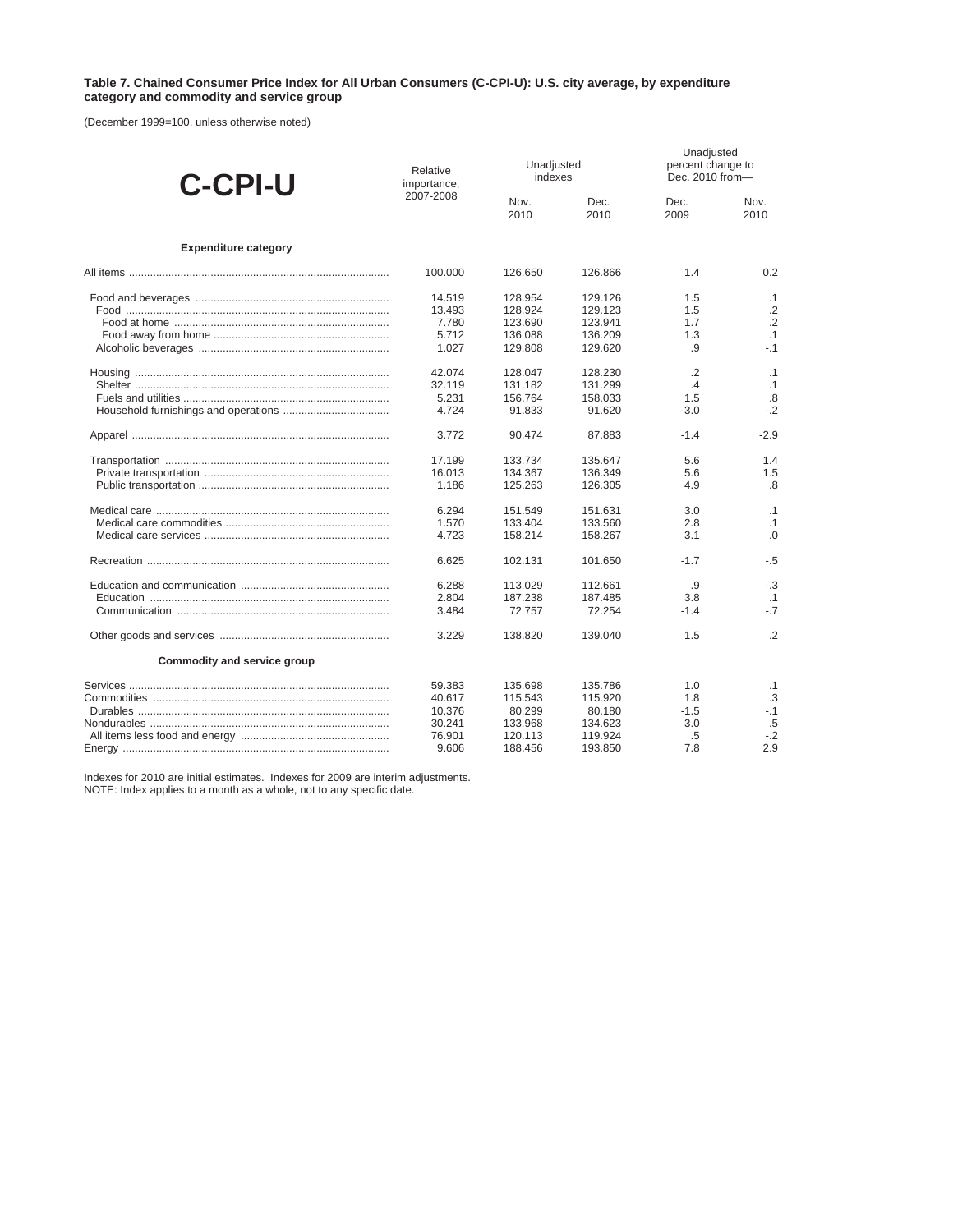#### **Table 1A. Consumer Price Index for All Urban Consumers (CPI-U): U.S. city average, by expenditure category and commodity and service group**

(1982-84=100, unless otherwise noted)

| <b>CPI-U</b>                                  | Annual<br>average<br>2009 | Annual<br>average<br>2010 | Percent<br>change<br>from 2009<br>to 2010 |
|-----------------------------------------------|---------------------------|---------------------------|-------------------------------------------|
| <b>Expenditure category</b>                   |                           |                           |                                           |
|                                               | 214.537                   | 218.056                   | 1.6                                       |
|                                               | 642.658                   | 653.198                   |                                           |
|                                               | 218.249                   | 219.984                   | .8                                        |
|                                               | 217.955                   | 219.625                   | .8                                        |
|                                               | 215.124                   | 215.836                   | .3                                        |
|                                               | 252.567                   | 250.449                   | $-8$                                      |
|                                               | 203.805                   | 207.694                   | 1.9                                       |
|                                               | 197.013                   | 199.245                   | 1.1                                       |
|                                               | 272.945                   | 273.458                   | $.2\phantom{0}$                           |
| Nonalcoholic beverages and beverage materials | 163.034<br>191.220        | 161.602<br>191.124        | $-9$<br>$-1$                              |
|                                               | 196.933                   | 201.242                   | 2.2                                       |
|                                               | 201.224                   | 200.587                   | $-.3$                                     |
|                                               | 205.497                   | 204.553                   | $-.5$                                     |
|                                               | 122.393                   | 121.683                   | $-6$                                      |
|                                               | 223.272                   | 226.114                   | 1.3                                       |
|                                               | 155.852                   | 159.276                   | 2.2                                       |
|                                               | 220.751                   | 223.291                   | 1.2                                       |
|                                               | 217.057                   | 216.256                   | $-.4$                                     |
|                                               | 249.354                   | 248.396                   | $-.4$                                     |
|                                               | 248.812                   | 249.385                   | $.2\,$                                    |
|                                               | 134.243                   | 133.656                   | $-.4$                                     |
|                                               | 256.610                   | 256.584                   | .0                                        |
|                                               | 256.610                   | 256.578                   | .0                                        |
|                                               | 121.487                   | 125.682                   | 3.5                                       |
|                                               | 210.696                   | 214.187                   | 1.7                                       |
|                                               | 188.113<br>239.778        | 189.286<br>275.132        | .6<br>14.7                                |
|                                               | 193.563                   | 192.886                   | $-3$                                      |
|                                               | 128.701                   | 125.490                   | $-2.5$                                    |
|                                               | 120.078                   | 119.503                   | $-.5$                                     |
|                                               | 113.628                   | 111.914                   | $-1.5$                                    |
|                                               | 108.091                   | 107.081                   | -.9                                       |
|                                               | 114.489                   | 114.180                   | $-.3$                                     |
|                                               | 126.854                   | 127.988                   | .9                                        |
|                                               | 179.252                   | 193.396                   | 7.9                                       |
|                                               | 174.762                   | 188.747                   | 8.0                                       |
|                                               | 93.486                    | 97.149                    | 3.9                                       |
|                                               | 135.623                   | 138.005                   | 1.8                                       |
|                                               | 126.973                   | 143.128                   | 12.7                                      |
|                                               | 201.978                   | 239.178                   | 18.4                                      |
|                                               | 201.555                   | 238.594                   | 18.4                                      |
|                                               | 134.050                   | 136.995                   | 2.2                                       |
|                                               | 243.337<br>236.348        | 247.954<br>251.351        | 1.9<br>6.3                                |
|                                               | 375.613                   | 388.436                   | 3.4                                       |
|                                               | 305.108                   | 314.717                   | 3.1                                       |
|                                               | 397.299                   | 411.208                   | 3.5                                       |
|                                               | 319.372                   | 328.186                   | 2.8                                       |
|                                               | 567.879                   | 607.679                   | 7.0                                       |
|                                               | 114.272                   | 113.313                   | $-8$                                      |
|                                               |                           |                           |                                           |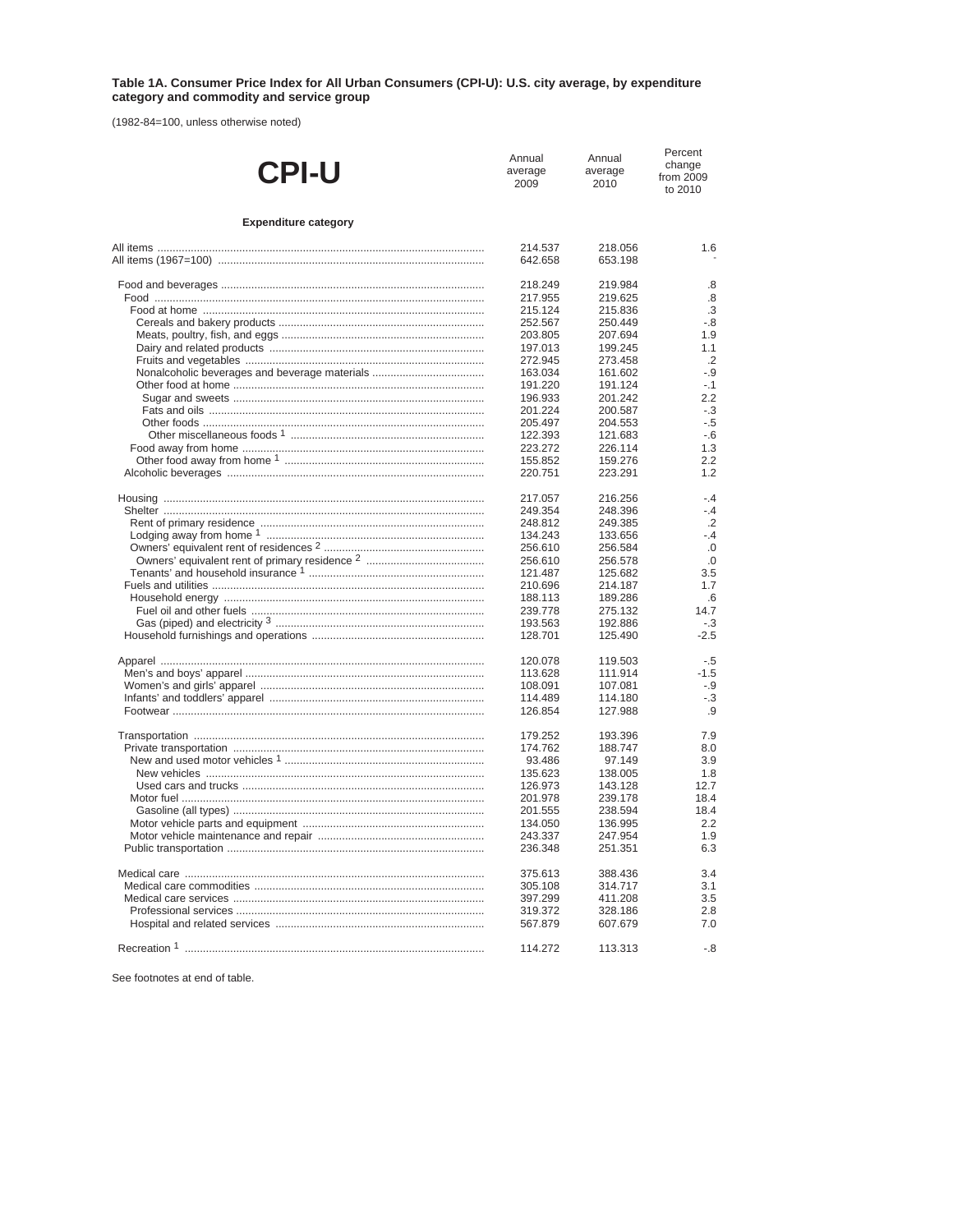#### **Table 1A. Consumer Price Index for All Urban Consumers (CPI-U): U.S. city average, by expenditure category and commodity and service group-Continued**

(1982-84=100, unless otherwise noted)

| <b>CPI-U</b>                                             | Annual<br>average<br>2009 | Annual<br>average<br>2010 | Percent<br>change<br>from 2009<br>to 2010 |
|----------------------------------------------------------|---------------------------|---------------------------|-------------------------------------------|
| <b>Expenditure category</b>                              |                           |                           |                                           |
|                                                          | 101.276                   | 99.122                    | $-2.1$                                    |
|                                                          | 127.393                   | 129.919                   | 2.0                                       |
|                                                          | 190.857                   | 199.337                   | 4.4                                       |
|                                                          | 482.072                   | 505.569                   | 4.9                                       |
|                                                          | 548.971                   | 573.174                   | 4.4                                       |
|                                                          | 84.954                    | 84.681                    | $-.3$                                     |
|                                                          | 81.944                    | 81.513                    | $-5$                                      |
|                                                          | 102.392                   | 102.379                   | .0                                        |
|                                                          | 9.672                     | 9.413                     | $-2.7$                                    |
|                                                          | 82.304                    | 76.377                    | $-7.2$                                    |
|                                                          | 368.586                   | 381.291                   | 3.4                                       |
|                                                          | 730.316                   | 807.330                   | 10.5                                      |
|                                                          | 204.587                   | 206.643                   | 1.0                                       |
|                                                          | 162.578                   | 161.062                   | $-9$                                      |
|                                                          | 227.588                   | 229.614                   | .9                                        |
|                                                          | 344.469                   | 354.052                   | 2.8                                       |
| Commodity and service group                              |                           |                           |                                           |
|                                                          | 169.698                   | 174.566                   | 2.9                                       |
|                                                          | 218.249                   | 219.984                   | .8                                        |
|                                                          | 144.395                   | 150.392                   | 4.2                                       |
|                                                          | 178.959                   | 189.916                   | 6.1                                       |
|                                                          | 120.078                   | 119.503                   | $-.5$                                     |
|                                                          | 219.592                   | 238.053                   | 8.4                                       |
|                                                          | 109.859                   | 111.324                   | 1.3                                       |
|                                                          | 259.154                   | 261.274                   | .8                                        |
|                                                          | 259.924                   | 258.823                   | $-.4$                                     |
|                                                          | 251.031                   | 259.823                   | 3.5                                       |
|                                                          | 303.992                   | 309.602                   | 1.8                                       |
| <b>Special indexes</b>                                   |                           |                           |                                           |
|                                                          | 214.008                   | 217.828                   | 1.8                                       |
|                                                          | 203.301                   | 208.643                   | 2.6                                       |
|                                                          | 206.555                   | 209.689                   | 1.5                                       |
|                                                          | 147.071                   | 152.990                   | 4.0                                       |
|                                                          | 181.453                   | 191.927                   | 5.8                                       |
|                                                          | 218.687                   | 235.601                   | 7.7                                       |
|                                                          | 198.548                   | 205.271                   | 3.4                                       |
|                                                          | 278.064                   | 284.368                   | 2.3                                       |
|                                                          | 248.122                   | 249.569                   | .6                                        |
|                                                          | 193.126                   | 211.449                   | 9.5                                       |
|                                                          | 218.433                   | 220.458                   | .9                                        |
|                                                          | 219.235                   | 221.337                   | 1.0                                       |
|                                                          | 142.041                   | 143.588                   | 1.1                                       |
|                                                          | 205.281                   | 242.636                   | 18.2                                      |
|                                                          | 265.875                   | 268.278                   | .9                                        |
| Purchasing power of the consumer dollar (1982-84=\$1.00) | \$.466                    | \$.459                    |                                           |
|                                                          | \$.156                    | \$.153                    |                                           |

1 Indexes on a December 1997=100 base.<br>
2 Indexes on a December 1982=100 base.<br>
3 In January, 2011, this series will be re-titled Energy services.<br>
4 Indexes on a December 1988=100 base.<br>
5 Indexes on a December 2007=100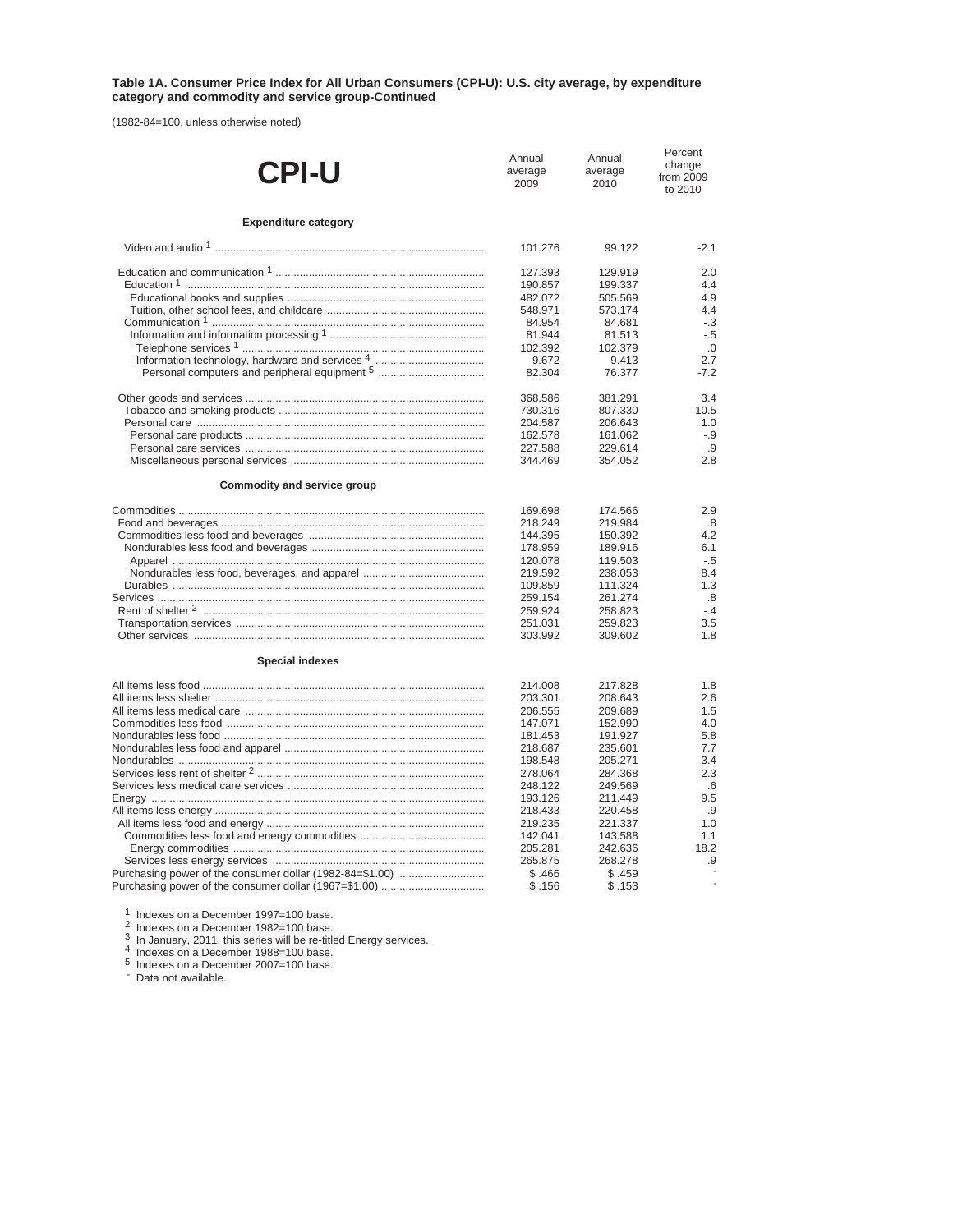#### **Table 4A. Consumer Price Index for Urban Wage Earners and Clerical Workers (CPI-W): U.S. city average, by expenditure category and commodity and service group**

(1982-84=100, unless otherwise noted)

| <b>CPI-W</b>                | Annual<br>average<br>2009 | Annual<br>average<br>2010 | Percent<br>change<br>from 2009<br>to 2010 |
|-----------------------------|---------------------------|---------------------------|-------------------------------------------|
| <b>Expenditure category</b> |                           |                           |                                           |
|                             | 209.630                   | 213.967                   | 2.1                                       |
|                             | 624.423                   | 637.342                   |                                           |
|                             | 217.480                   | 219.182                   | .8                                        |
|                             | 217.118                   | 218.730                   | .7                                        |
|                             | 213.908                   | 214.638                   | .3                                        |
|                             | 253.214                   | 251.024                   | $-.9$                                     |
|                             | 203.394                   | 207.431                   | 2.0                                       |
|                             | 195.679                   | 197.992                   | 1.2                                       |
|                             | 270.562                   | 270.713                   | .1                                        |
|                             | 162.598                   | 161.214                   | $-9$                                      |
|                             | 190.519                   | 190.294                   | $-1$<br>2.2                               |
|                             | 195.702<br>202.003        | 200.035<br>200.909        | $-.5$                                     |
|                             | 205.573                   | 204.577                   | $-.5$                                     |
|                             | 122.753                   | 121.872                   | $-.7$                                     |
|                             | 223.383                   | 226.204                   | 1.3                                       |
|                             | 155.607                   | 159.794                   | 2.7                                       |
|                             | 221.325                   | 224.368                   | 1.4                                       |
|                             | 213.144                   | 212.880                   | $-.1$                                     |
|                             | 242.637                   | 242.309                   | $-.1$                                     |
|                             | 247.401                   | 247.725                   | .1                                        |
|                             | 135.163                   | 135.119                   | $.0\,$                                    |
|                             | 232.499                   | 232.461                   | .0                                        |
|                             | 232.499                   | 232.462                   | .0                                        |
|                             | 121.935                   | 126.739                   | 3.9                                       |
|                             | 209.595                   | 212.885                   | 1.6                                       |
|                             | 186.229                   | 187.272                   | .6<br>14.2                                |
|                             | 243.003<br>191.981        | 277.433<br>191.552        | $-2$                                      |
|                             | 161.584                   | 171.446                   | 6.1                                       |
|                             | 124.632                   | 121.555                   | $-2.5$                                    |
|                             | 152.818                   | 152.707                   | $-.1$                                     |
|                             | 119.847                   | 118.733                   | $-0.9$                                    |
|                             | 114.340                   | 111.811                   | $-2.2$                                    |
|                             | 107.602                   | 106.360                   | $-1.2$                                    |
|                             | 117.202                   | 117.415                   | $.2\,$                                    |
|                             | 127.183                   | 127.593                   | .3                                        |
|                             | 176.729                   | 192.560                   | 9.0                                       |
|                             | 173.491                   | 189.257                   | 9.1                                       |
|                             | 91.308                    | 96.271                    | 5.4                                       |
|                             | 136.711                   | 139.044                   | 1.7                                       |
|                             | 127.687                   | 144.007                   | 12.8                                      |
|                             | 202.695                   | 240.094                   | 18.5                                      |
|                             | 202.375                   | 239.629                   | 18.4                                      |
|                             | 134.133                   | 136.998                   | 2.1                                       |
|                             | 245.795<br>234.661        | 250.543<br>248.713        | 1.9<br>6.0                                |
|                             | 376.064                   | 389.766                   | 3.6                                       |
|                             | 296.724                   | 306.257                   | 3.2                                       |
|                             | 399.165                   | 414.273                   | 3.8                                       |
|                             | 322.127                   | 331.456                   | 2.9                                       |